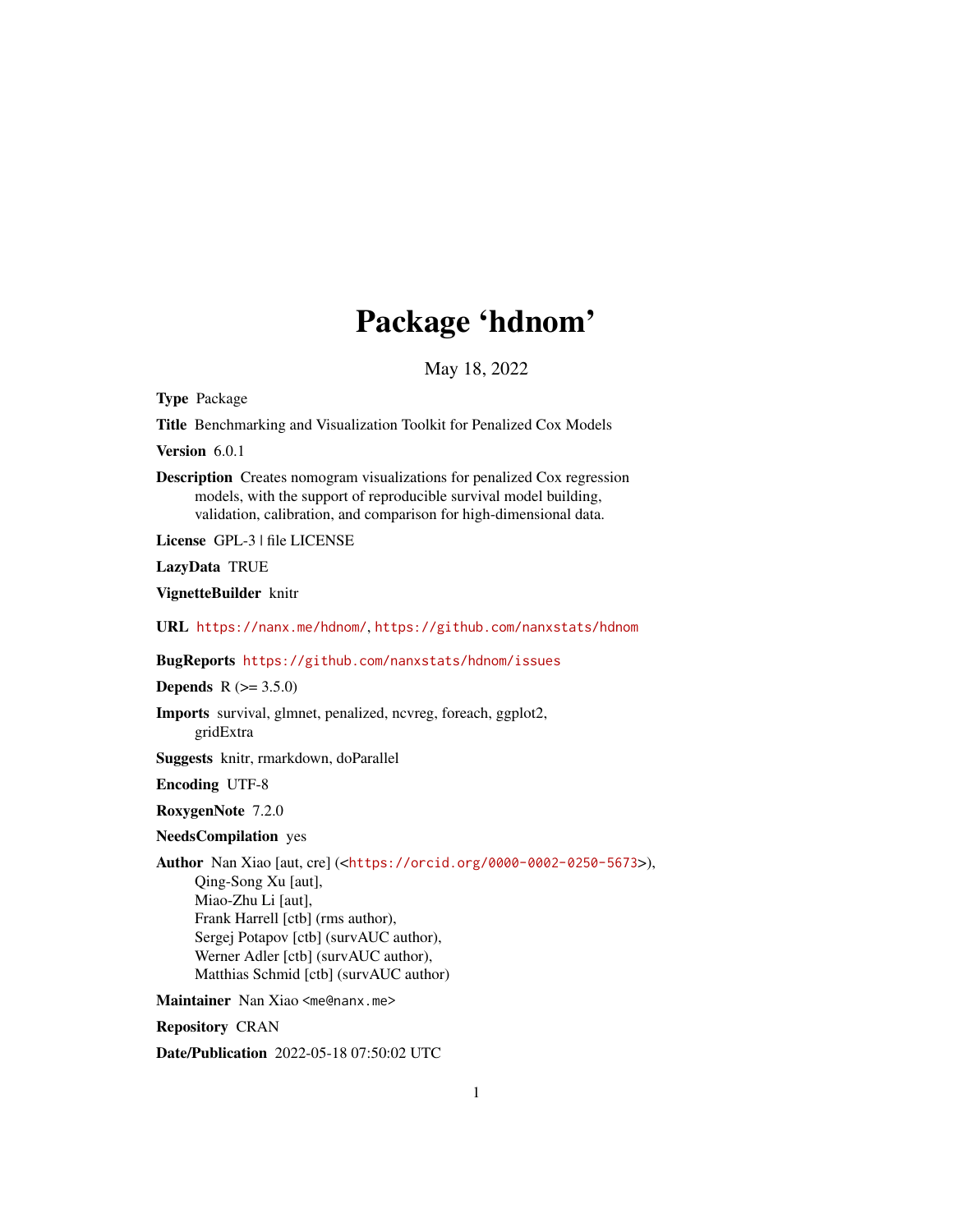# R topics documented:

|                                                                                                        | 3              |
|--------------------------------------------------------------------------------------------------------|----------------|
|                                                                                                        | $\overline{4}$ |
|                                                                                                        | $\overline{7}$ |
|                                                                                                        | 9              |
|                                                                                                        | 11             |
|                                                                                                        | 12             |
|                                                                                                        | 13             |
|                                                                                                        | 14             |
|                                                                                                        | 16             |
|                                                                                                        | 17             |
|                                                                                                        | 18             |
|                                                                                                        | 19             |
|                                                                                                        | 20             |
|                                                                                                        | 22             |
|                                                                                                        | 23             |
|                                                                                                        | 24             |
|                                                                                                        |                |
|                                                                                                        |                |
|                                                                                                        |                |
|                                                                                                        |                |
|                                                                                                        |                |
|                                                                                                        |                |
|                                                                                                        |                |
|                                                                                                        |                |
|                                                                                                        |                |
|                                                                                                        | - 31           |
|                                                                                                        |                |
|                                                                                                        |                |
|                                                                                                        |                |
|                                                                                                        | 34             |
|                                                                                                        | 35             |
|                                                                                                        | 36             |
|                                                                                                        | 36             |
|                                                                                                        | 37             |
| $print.hdnom.compare.validate             $                                                            | -37            |
|                                                                                                        | 38             |
|                                                                                                        | 38             |
|                                                                                                        | 39             |
| $print.hdnom.validate. external \ldots \ldots \ldots \ldots \ldots \ldots \ldots \ldots \ldots \ldots$ | 39             |
| smart                                                                                                  | 40             |
|                                                                                                        | 41             |
|                                                                                                        | 42             |
|                                                                                                        | 43             |
|                                                                                                        | 43             |
|                                                                                                        | 44             |
|                                                                                                        | 44             |
|                                                                                                        |                |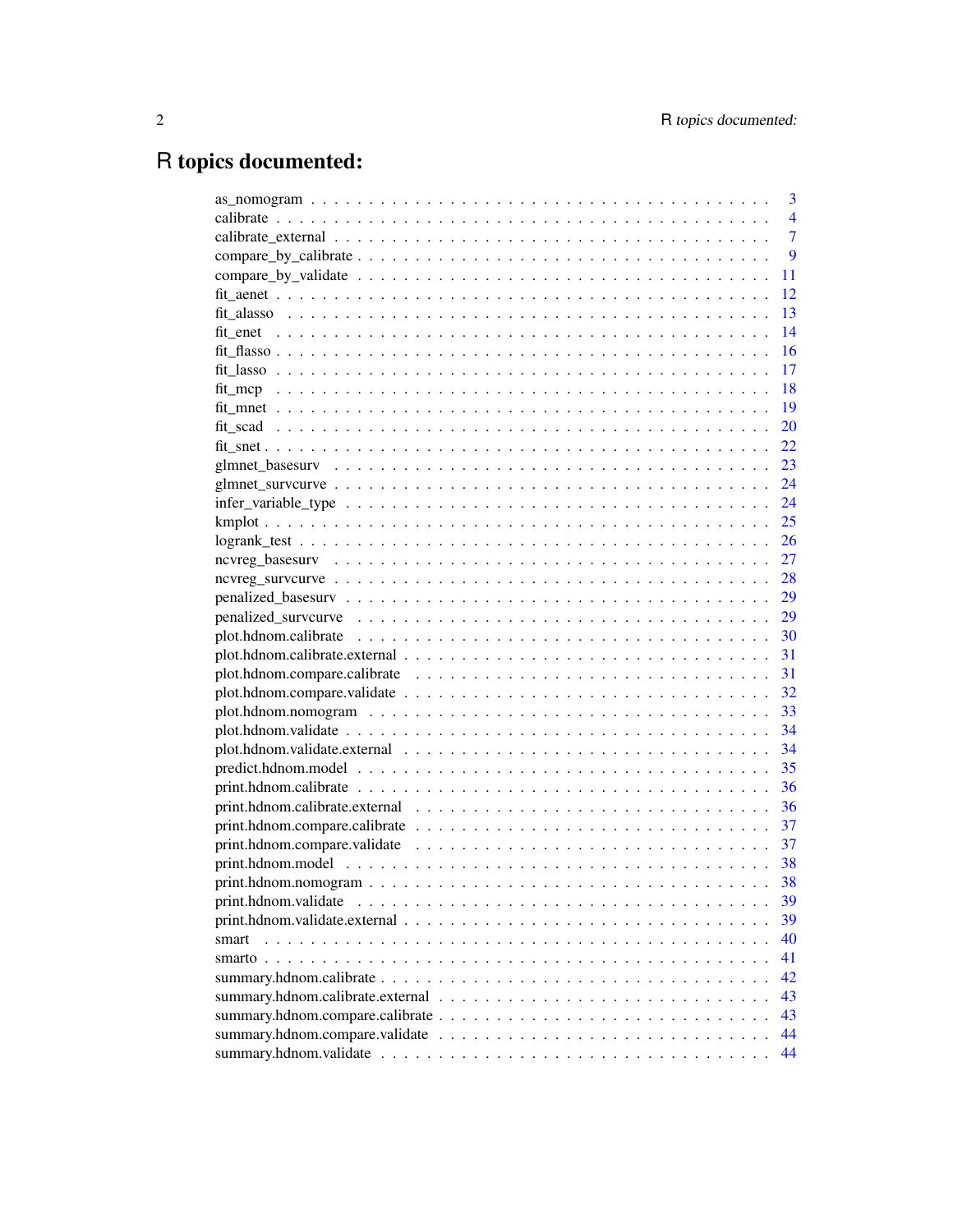# <span id="page-2-0"></span>as\_nomogram 3

| Index |  |
|-------|--|

<span id="page-2-1"></span>as\_nomogram *Construct nomogram ojects for high-dimensional Cox models*

# Description

Construct nomograms ojects for high-dimensional Cox models

# Usage

```
as_nomogram(
 object,
 x,
  time,
 event,
 pred.at = NULL,
 fun.at = NULL,funlabel = NULL
)
```
# Arguments

| object   | Model object fitted by 'hdnom::fit_*()' functions.                                                              |
|----------|-----------------------------------------------------------------------------------------------------------------|
| X.       | Matrix of training data used for fitting the model.                                                             |
| time     | Survival time. Must be of the same length with the number of rows as x.                                         |
| event    | Status indicator, normally $0 =$ alive, $1 =$ dead. Must be of the same length with<br>the number of rows as x. |
| pred.at  | Time point at which to plot nomogram prediction axis.                                                           |
| fun.at   | Function values to label on axis.                                                                               |
| funlabel | Label for fun axis.                                                                                             |

# Note

The nomogram visualizes the model under the automatically selected "optimal" hyperparameters (e.g. lambda, alpha, gamma).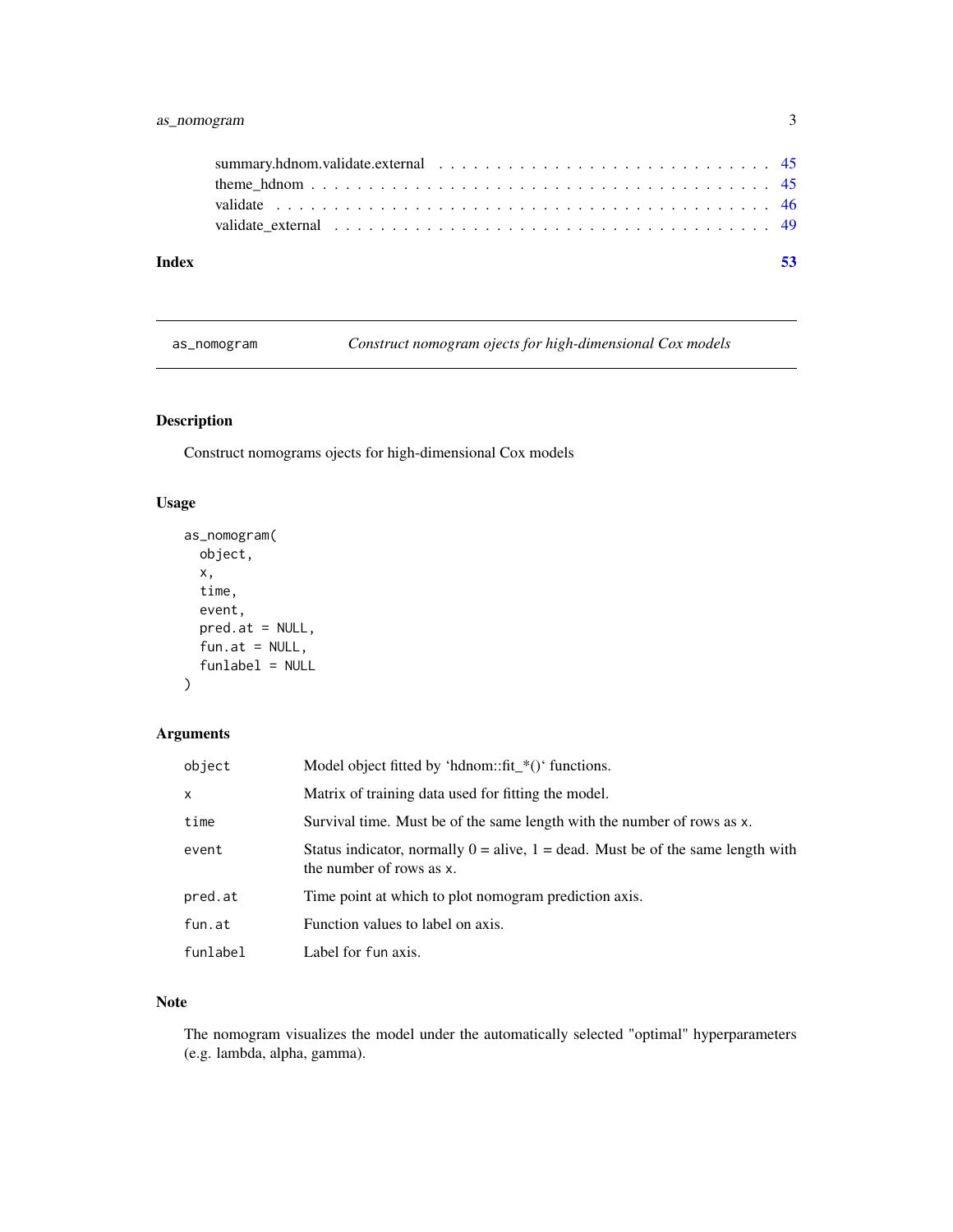#### Examples

```
data(smart)
x \leftarrow as.matrix(smart[, -c(1, 2)])time <- smart$TEVENT
event <- smart$EVENT
y <- survival::Surv(time, event)
fit \le fit_lasso(x, y, nfolds = 5, rule = "lambda.1se", seed = 11)
nom <- as_nomogram(
  fit, x, time, event, pred.at = 365 \times 2,
  funlabel = "2-Year Overall Survival Probability"
\lambdaprint(nom)
plot(nom)
```
<span id="page-3-1"></span>calibrate *Calibrate high-dimensional Cox models*

#### Description

Calibrate high-dimensional Cox models

```
calibrate(
  x,
  time,
 event,
 model.type = c("lasso", "alasso", "flasso", "enet", "aenet", "mcp", "mnet", "scad",
    "snet"),
  alpha,
  lambda,
  pen.factor = NULL,
  gamma,
  lambda1,
  lambda2,
 method = c("fitting", "bootstrap", "cv", "repeated.cv"),
 boot.times = NULL,
  nfolds = NULL,
  rep.times = NULL,
 pred.at,
 ngroup = 5,
  seed = 1001,
  trace = TRUE
)
```
<span id="page-3-0"></span>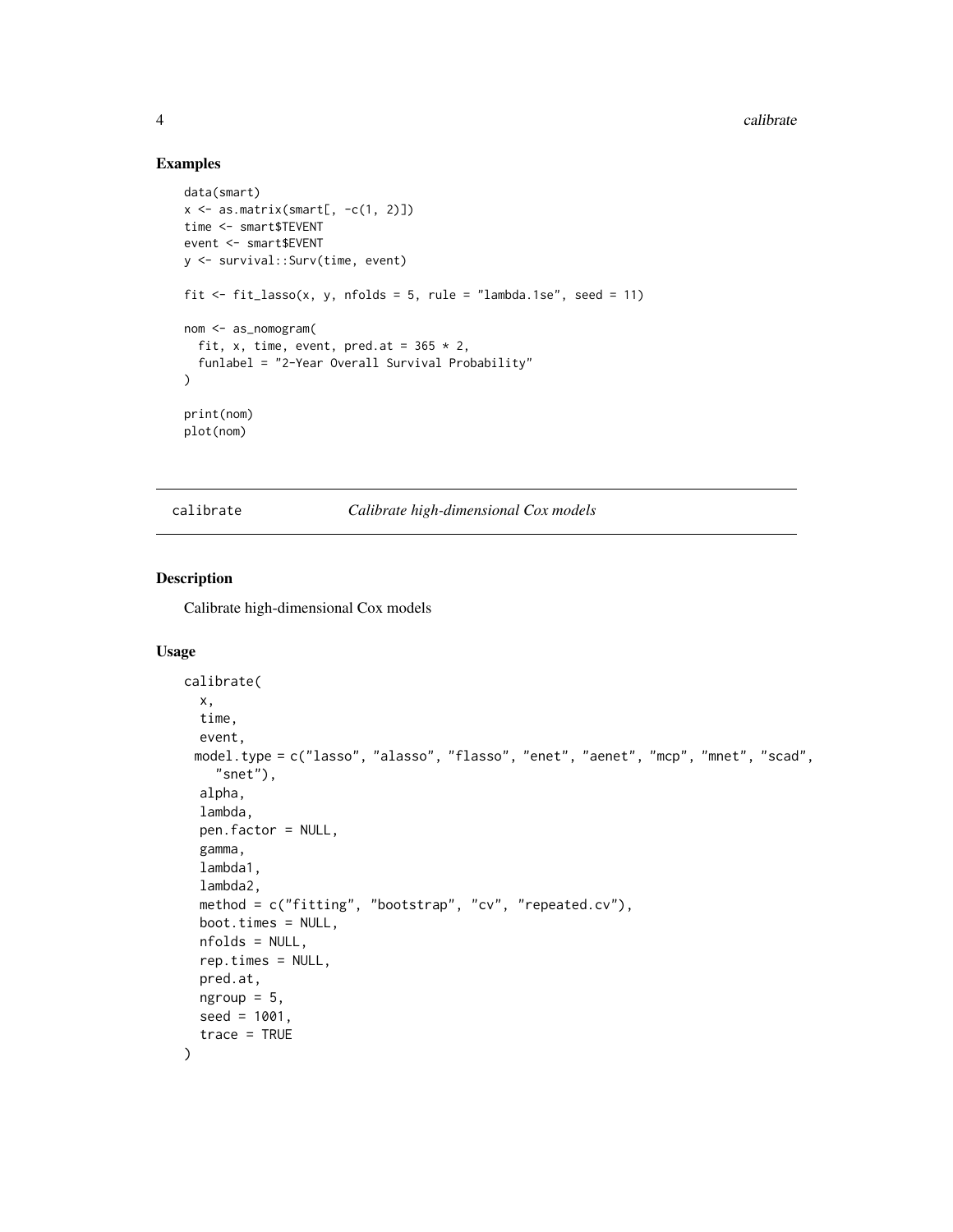#### calibrate 5 and 5 and 5 and 5 and 5 and 5 and 5 and 5 and 5 and 5 and 5 and 5 and 5 and 5 and 5 and 5 and 5 and 5 and 5 and 5 and 5 and 5 and 5 and 5 and 5 and 5 and 5 and 5 and 5 and 5 and 5 and 5 and 5 and 5 and 5 and 5

#### Arguments

| X          | Matrix of training data used for fitting the model; on which to run the calibration.                                                                                                                                                                                                                                 |
|------------|----------------------------------------------------------------------------------------------------------------------------------------------------------------------------------------------------------------------------------------------------------------------------------------------------------------------|
| time       | Survival time. Must be of the same length with the number of rows as x.                                                                                                                                                                                                                                              |
| event      | Status indicator, normally $0 =$ alive, $1 =$ dead. Must be of the same length with<br>the number of rows as x.                                                                                                                                                                                                      |
| model.type | Model type to calibrate. Could be one of "lasso", "alasso", "flasso", "enet",<br>"aenet", "mcp", "mnet", "scad", or "snet".                                                                                                                                                                                          |
| alpha      | Value of the elastic-net mixing parameter alpha for enet, aenet, mnet, and<br>snet models. For lasso, alasso, mcp, and scad models, please set alpha = 1.<br>alpha=1: lasso (11) penalty; alpha=0: ridge (12) penalty. Note that for mnet and<br>snet models, alpha can be set to very close to 0 but not 0 exactly. |
| lambda     | Value of the penalty parameter lambda to use in the model fits on the resampled<br>data. From the Cox model you have built.                                                                                                                                                                                          |
| pen.factor | Penalty factors to apply to each coefficient. From the built <i>adaptive lasso</i> or<br>adaptive elastic-net model.                                                                                                                                                                                                 |
| gamma      | Value of the model parameter gamma for MCP/SCAD/Mnet/Snet models.                                                                                                                                                                                                                                                    |
| lambda1    | Value of the penalty parameter lambda1 for fused lasso model.                                                                                                                                                                                                                                                        |
| lambda2    | Value of the penalty parameter lambda2 for fused lasso model.                                                                                                                                                                                                                                                        |
| method     | Calibration method. Options including "fitting", "bootstrap", "cv", and<br>"repeated.cv".                                                                                                                                                                                                                            |
| boot.times | Number of repetitions for bootstrap.                                                                                                                                                                                                                                                                                 |
| nfolds     | Number of folds for cross-validation and repeated cross-validation.                                                                                                                                                                                                                                                  |
| rep.times  | Number of repeated times for repeated cross-validation.                                                                                                                                                                                                                                                              |
| pred.at    | Time point at which calibration should take place.                                                                                                                                                                                                                                                                   |
| ngroup     | Number of groups to be formed for calibration.                                                                                                                                                                                                                                                                       |
| seed       | A random seed for resampling.                                                                                                                                                                                                                                                                                        |
| trace      | Logical. Output the calibration progress or not. Default is TRUE.                                                                                                                                                                                                                                                    |

# Examples

```
data("smart")
x \leftarrow as.matrix(smart[, -c(1, 2)])time <- smart$TEVENT
event <- smart$EVENT
y <- survival::Surv(time, event)
# Fit Cox model with lasso penalty
fit \le fit_lasso(x, y, nfolds = 5, rule = "lambda.1se", seed = 11)
# Model calibration by fitting the original data directly
cal.fitting <- calibrate(
 x, time, event,
 model.type = "lasso",
  alpha = 1, lambda = fit$lambda,
```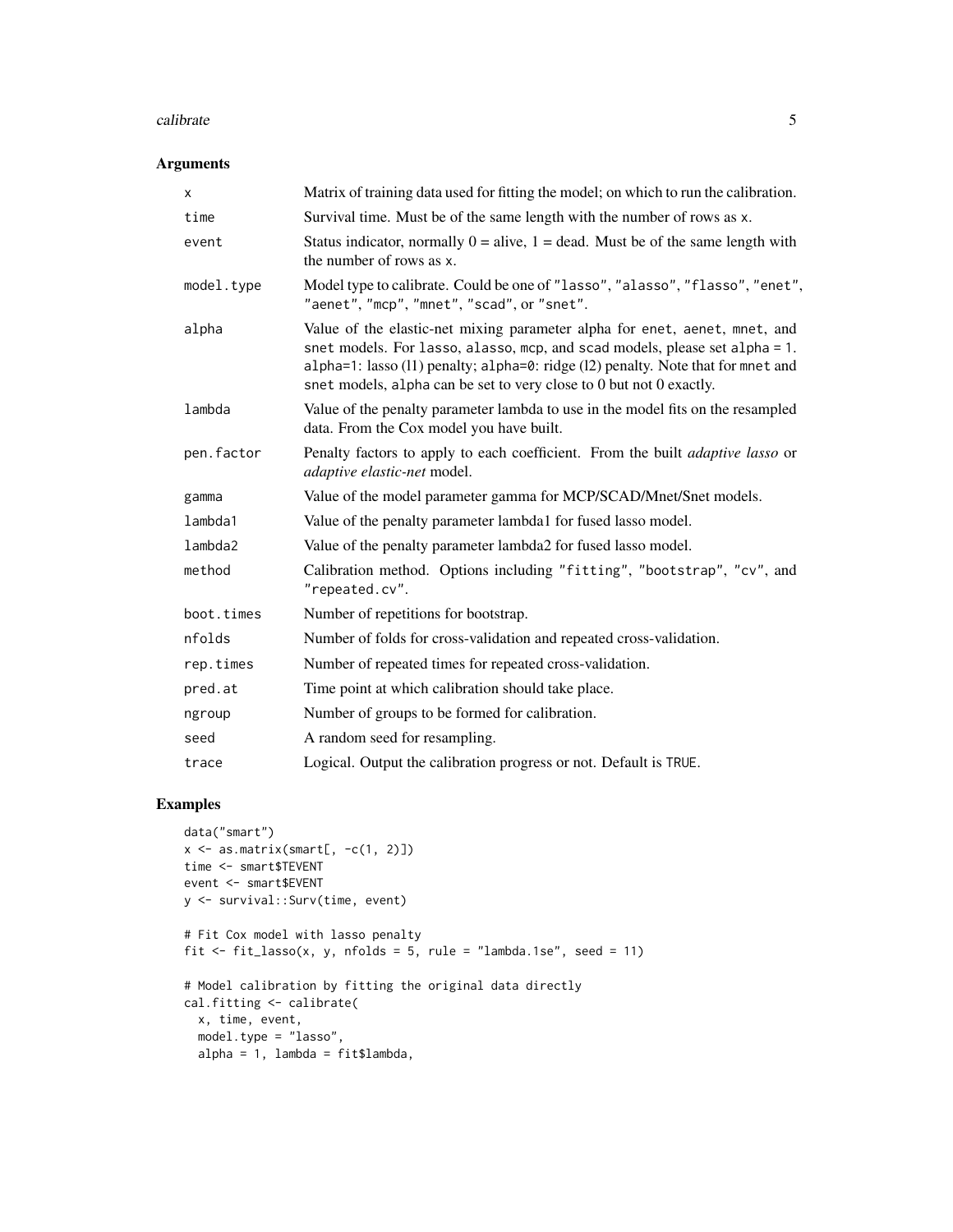```
method = "fitting",
  pred.at = 365 \times 9, ngroup = 5,
  seed = 1010
\lambda# Model calibration by 5-fold cross-validation
cal.cv <- calibrate(
  x, time, event,
  model.type = "lasso",
  alpha = 1, lambda = fit$lambda,
  method = "cv", n_{\text{folds}} = 5,
  pred.at = 365 \times 9, ngroup = 5,
  seed = 1010
)
print(cal.fitting)
summary(cal.fitting)
plot(cal.fitting)
print(cal.cv)
summary(cal.cv)
plot(cal.cv)
# # Test fused lasso, SCAD, and Mnet models
# data(smart)
# x = as.matrix(smart[, -c(1, 2)])[1:500, ]# time = smart$TEVENT[1:500]
# event = smart$EVENT[1:500]
# y = survival::Surv(time, event) #
# set.seed(1010)
# cal.fitting = calibrate(
# x, time, event, model.type = "flasso",
# lambda1 = 5, lambda2 = 2,
# method = "fitting",
# pred.at = 365 \times 9, ngroup = 5,
# seed = 1010)
#
# cal.boot = calibrate(
# x, time, event, model.type = "scad",
# gamma = 3.7, alpha = 1, lambda = 0.03,
# method = "bootstrap", boot.times = 10,
# pred.at = 365 \times 9, ngroup = 5,
# seed = 1010) #
# cal.cv = calibrate(
# x, time, event, model.type = "mnet",
# gamma = 3, alpha = 0.3, lambda = 0.03,
# method = "cv", nfolds = 5,
# pred.at = 365 \times 9, ngroup = 5,
# seed = 1010) #
# cal.repcv = calibrate(
```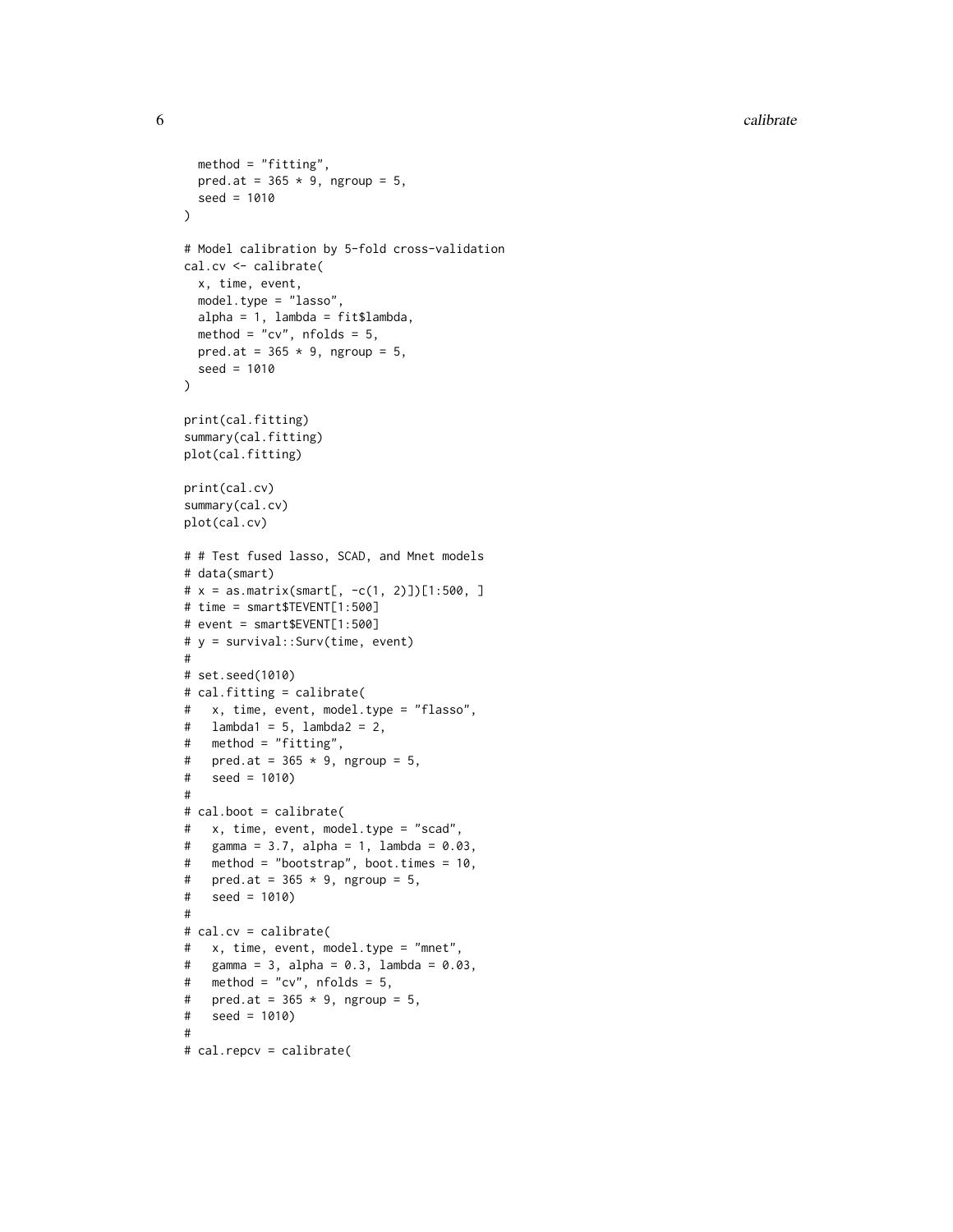<span id="page-6-0"></span>calibrate\_external 7

```
# x, time, event, model.type = "flasso",
# lambda1 = 5, lambda2 = 2,
# method = "repeated.cv", nfolds = 5, rep.times = 3,
# pred.at = 365 \times 9, ngroup = 5,
# seed = 1010)
#
# print(cal.fitting)
# summary(cal.fitting)
# plot(cal.fitting)
#
# print(cal.boot)
# summary(cal.boot)
# plot(cal.boot)
#
# print(cal.cv)
# summary(cal.cv)
# plot(cal.cv)
#
# print(cal.repcv)
# summary(cal.repcv)
# plot(cal.repcv)
```
<span id="page-6-1"></span>calibrate\_external *Externally calibrate high-dimensional Cox models*

#### Description

Externally calibrate high-dimensional Cox models

# Usage

```
calibrate_external(
  object,
  x,
  time,
  event,
  x_new,
  time_new,
  event_new,
  pred.at,
  ngroup = 5
```

```
)
```

| object | Model object fitted by hdnom:: $fit-*()$ .                                                      |
|--------|-------------------------------------------------------------------------------------------------|
|        | Matrix of training data used for fitting the model.                                             |
| time   | Survival time of the training data. Must be of the same length with the number<br>of rows as x. |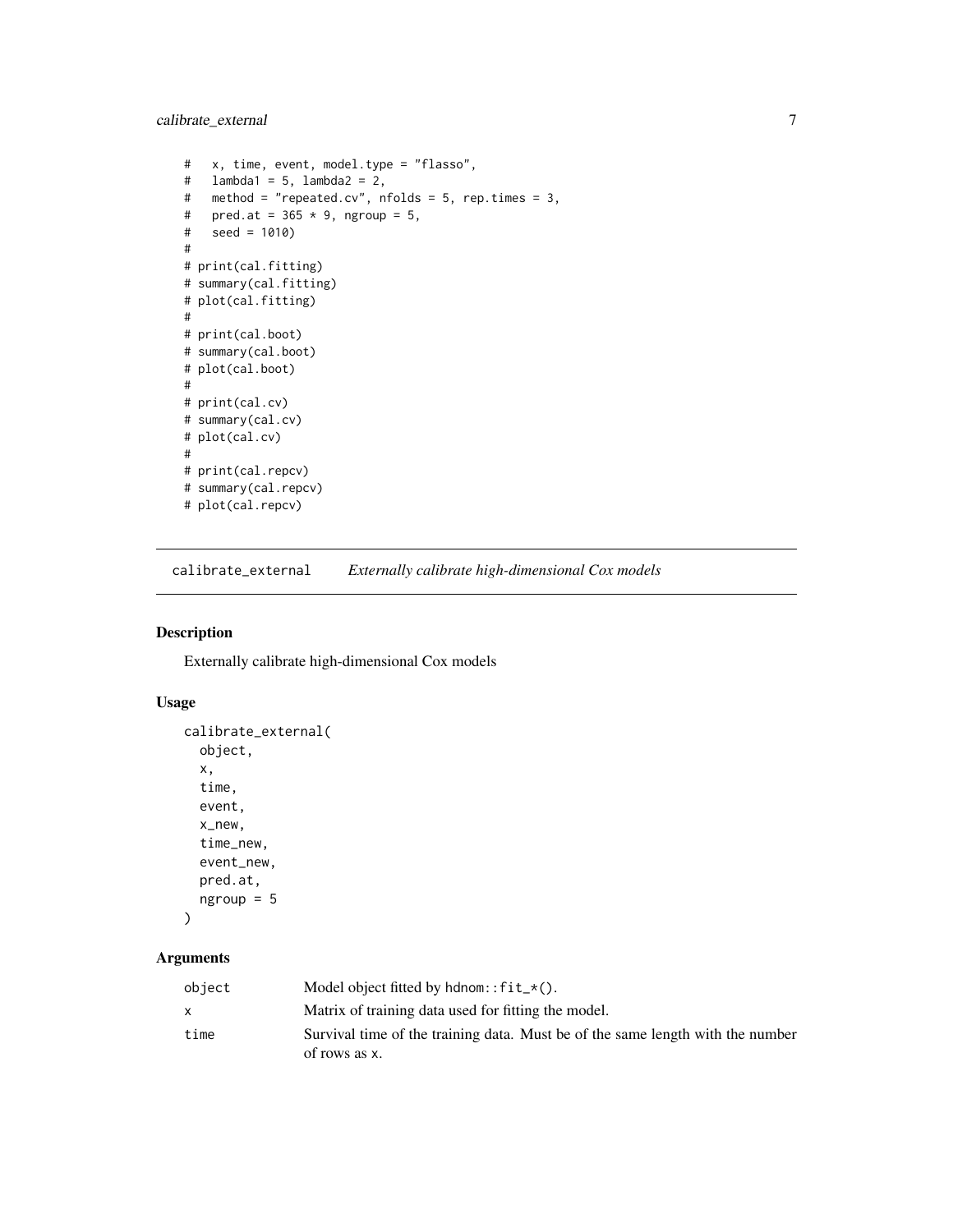| event     | Status indicator of the training data, normally $0 =$ alive, $1 =$ dead. Must be of<br>the same length with the number of rows as x.                |
|-----------|-----------------------------------------------------------------------------------------------------------------------------------------------------|
| x_new     | Matrix of predictors for the external validation data.                                                                                              |
| time_new  | Survival time of the external validation data. Must be of the same length with<br>the number of rows as x_new.                                      |
| event new | Status indicator of the external validation data, normally $0 =$ alive, $1 =$ dead.<br>Must be of the same length with the number of rows as x_new. |
| pred.at   | Time point at which external calibration should take place.                                                                                         |
| ngroup    | Number of groups to be formed for external calibration.                                                                                             |

#### Examples

library("survival")

```
# Load imputed SMART data
data(smart)
# Use the first 1000 samples as training data
# (the data used for internal validation)
x \le - as.matrix(smart[, -c(1, 2)]][1:1000, ]
time <- smart$TEVENT[1:1000]
event <- smart$EVENT[1:1000]
# Take the next 1000 samples as external calibration data
# In practice, usually use data collected in other studies
x_new <- as.matrix(smart[, -c(1, 2)])[1001:2000, ]
time_new <- smart$TEVENT[1001:2000]
event_new <- smart$EVENT[1001:2000]
# Fit Cox model with lasso penalty
fit <- fit_lasso(
  x, Surv(time, event),
  nfolds = 5, rule = "lambda.1se", seed = 11\lambda# External calibration
cal.ext <- calibrate_external(
  fit, x, time, event,
 x_new, time_new, event_new,
 pred.at = 365 \times 5, ngroup = 5\lambdaprint(cal.ext)
summary(cal.ext)
plot(cal.ext, xlim = c(0.6, 1), ylim = c(0.6, 1))# # Test fused lasso, MCP, and Snet models
# data(smart)
# # Use first 500 samples as training data
# # (the data used for internal validation)
# x <- as.matrix(smart[, -c(1, 2)])[1:500, ]
# time <- smart$TEVENT[1:500]
# event <- smart$EVENT[1:500]
```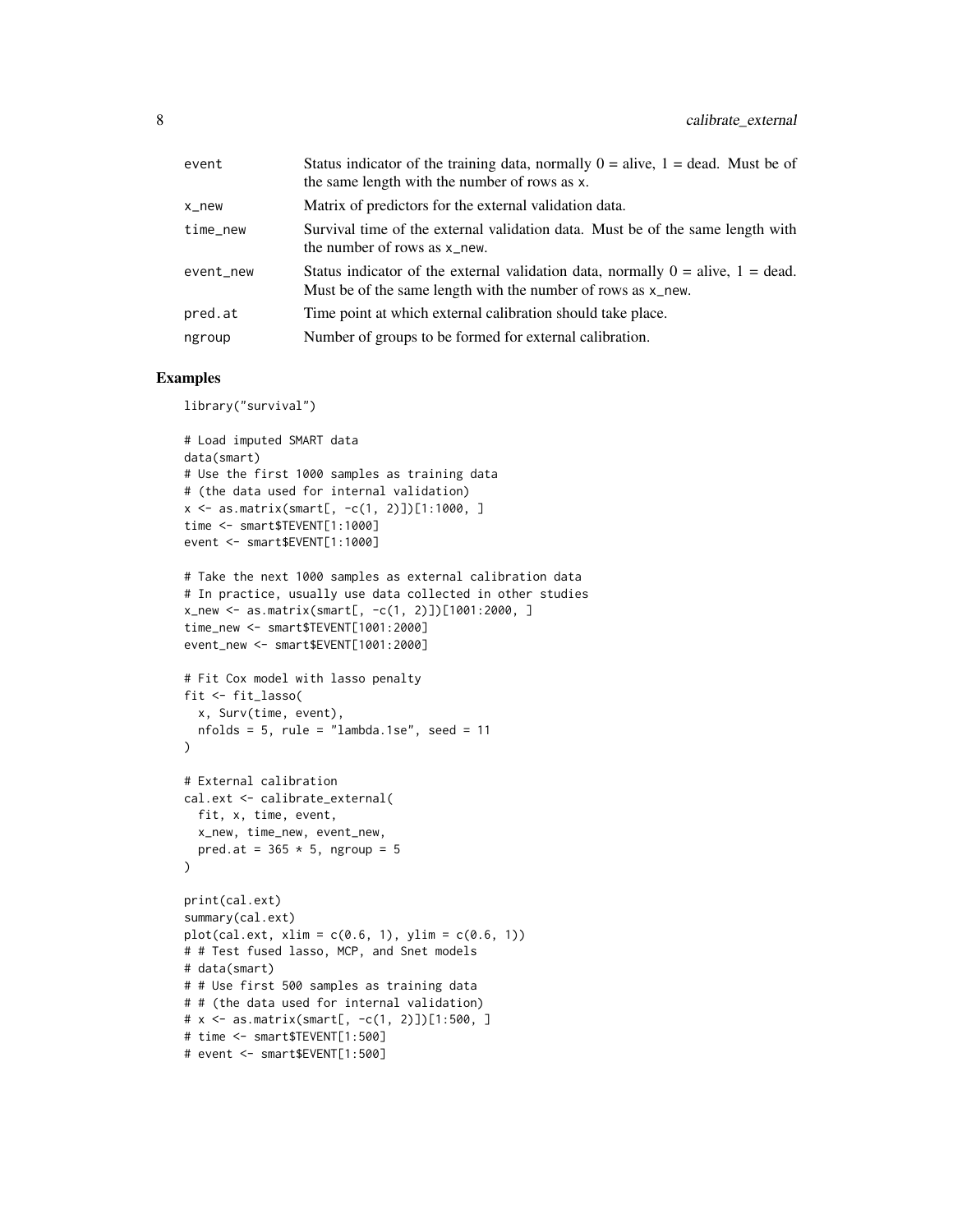```
#
# # Take 1000 samples as external validation data.
# # In practice, usually use data collected in other studies.
# x_new <- as.matrix(smart[, -c(1, 2)])[1001:2000, ]
# time_new <- smart$TEVENT[1001:2000]
# event_new <- smart$EVENT[1001:2000]
#
# flassofit <- fit_flasso(x, survival::Surv(time, event), nfolds = 5, seed = 11)
# scadfit <- fit_mcp(x, survival::Surv(time, event), nfolds = 5, seed = 11)
# mnetfit <- fit_snet(x, survival::Surv(time, event), nfolds = 5, seed = 11)
#
# cal.ext1 <- calibrate_external(
# flassofit, x, time, event,
# x_new, time_new, event_new,
# pred.at = 365 \times 5, ngroup = 5)
#
# cal.ext2 <- calibrate_external(
# scadfit, x, time, event,
# x_new, time_new, event_new,
# pred.at = 365 \times 5, ngroup = 5)
#
# cal.ext3 <- calibrate_external(
# mnetfit, x, time, event,
# x_new, time_new, event_new,
# pred.at = 365 \times 5, ngroup = 5)#
# print(cal.ext1)
# summary(cal.ext1)
# plot(cal.ext1)
#
# print(cal.ext2)
# summary(cal.ext2)
# plot(cal.ext2)
#
# print(cal.ext3)
# summary(cal.ext3)
```

```
# plot(cal.ext3)
```
<span id="page-8-1"></span>compare\_by\_calibrate *Compare high-dimensional Cox models by model calibration*

#### Description

Compare high-dimensional Cox models by model calibration

```
compare_by_calibrate(
  x,
  time,
```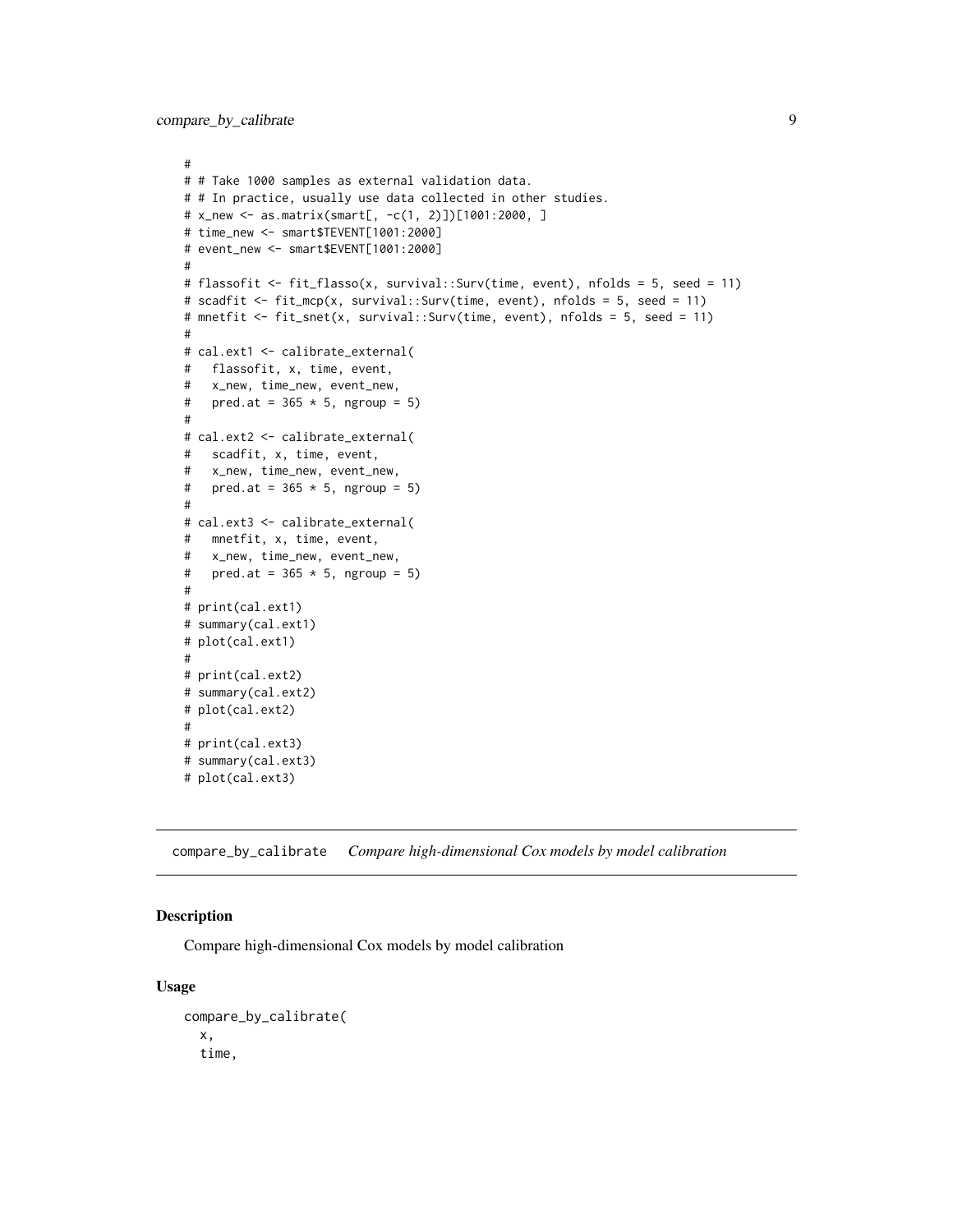```
event,
model.type = c("lasso", "alasso", "flasso", "enet", "aenet", "mcp", "mnet", "scad",
  "snet"),
method = c("fitting", "bootstrap", "cv", "repeated.cv"),
boot.times = NULL,
nfolds = NULL,
rep.times = NULL,
pred.at,
ngroup = 5,
seed = 1001,
trace = TRUE
```
 $\mathcal{L}$ 

| $\mathsf{x}$ | Matrix of training data used for fitting the model; on which to run the calibration.                                                |
|--------------|-------------------------------------------------------------------------------------------------------------------------------------|
| time         | Survival time. Must be of the same length with the number of rows as x.                                                             |
| event        | Status indicator, normally $0 =$ alive, $1 =$ dead. Must be of the same length with<br>the number of rows as x.                     |
| model.type   | Model types to compare. Could be at least two of "lasso", "alasso", "flasso",<br>"enet", "aenet", "mcp", "mnet", "scad", or "snet". |
| method       | Calibration method. Could be "bootstrap", "cv", or "repeated.cv".                                                                   |
| boot.times   | Number of repetitions for bootstrap.                                                                                                |
| nfolds       | Number of folds for cross-validation and repeated cross-validation.                                                                 |
| rep.times    | Number of repeated times for repeated cross-validation.                                                                             |
| pred.at      | Time point at which calibration should take place.                                                                                  |
| ngroup       | Number of groups to be formed for calibration.                                                                                      |
| seed         | A random seed for cross-validation fold division.                                                                                   |
| trace        | Logical. Output the calibration progress or not. Default is TRUE.                                                                   |

#### Examples

```
data(smart)
x \leftarrow as.matrix(smart[, -c(1, 2)])time <- smart$TEVENT
event <- smart$EVENT
# Compare lasso and adaptive lasso by 5-fold cross-validation
cmp.cal.cv <- compare_by_calibrate(
 x, time, event,
model.type = c("lasso", "alasso"),
 method = "fitting",
 pred.at = 365 * 9, ngroup = 5, seed = 1001\mathcal{L}print(cmp.cal.cv)
summary(cmp.cal.cv)
plot(cmp.cal.cv)
```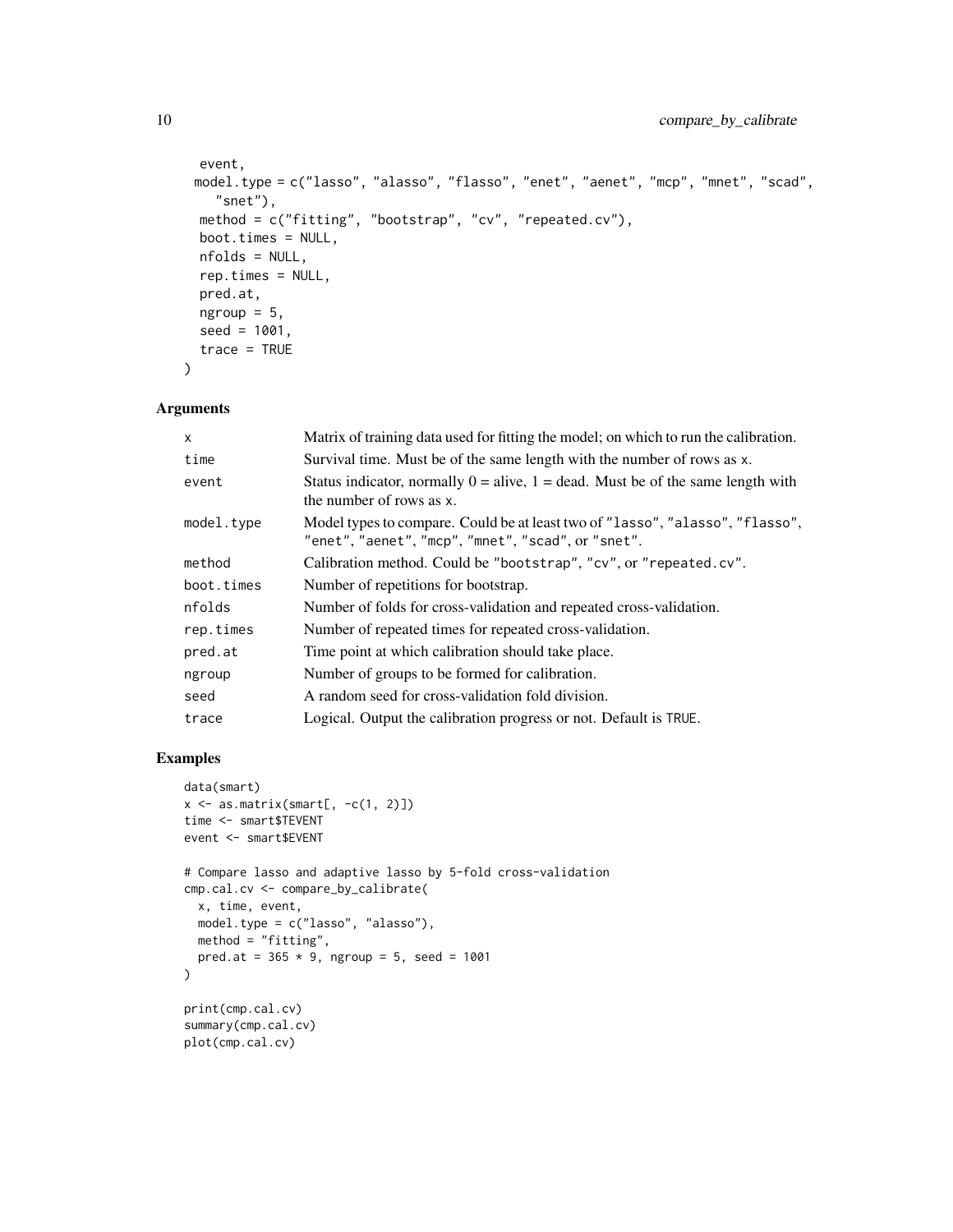<span id="page-10-1"></span><span id="page-10-0"></span>compare\_by\_validate *Compare high-dimensional Cox models by model validation*

# Description

Compare high-dimensional Cox models by model validation

# Usage

```
compare_by_validate(
 x,
 time,
  event,
 model.type = c("lasso", "alasso", "flasso", "enet", "aenet", "mcp", "mnet", "scad",
   "snet"),
 method = c("bootstrap", "cv", "repeated.cv"),
 boot.times = NULL,
 nfolds = NULL,
 rep.times = NULL,
  tauc.type = c("CD", "SZ", "UNO"),
  tauc.time,
 seed = 1001,
  trace = TRUE
)
```

| X          | Matrix of training data used for fitting the model; on which to run the validation.                                                                                   |  |
|------------|-----------------------------------------------------------------------------------------------------------------------------------------------------------------------|--|
| time       | Survival time. Must be of the same length with the number of rows as x.                                                                                               |  |
| event      | Status indicator, normally $0 =$ alive, $1 =$ dead. Must be of the same length with<br>the number of rows as x.                                                       |  |
| model.type | Model types to compare. Could be at least two of "lasso", "alasso", "flasso",<br>"enet", "aenet", "mcp", "mnet", "scad", or "snet".                                   |  |
| method     | Validation method. Could be "bootstrap", "cv", or "repeated.cv".                                                                                                      |  |
| boot.times | Number of repetitions for bootstrap.                                                                                                                                  |  |
| nfolds     | Number of folds for cross-validation and repeated cross-validation.                                                                                                   |  |
| rep.times  | Number of repeated times for repeated cross-validation.                                                                                                               |  |
| tauc.type  | Type of time-dependent AUC. Including "CD" proposed by Chambless and Diao<br>(2006)., "SZ" proposed by Song and Zhou (2008)., "UNO" proposed by Uno et<br>al. (2007). |  |
| tauc.time  | Numeric vector. Time points at which to evaluate the time-dependent AUC.                                                                                              |  |
| seed       | A random seed for cross-validation fold division.                                                                                                                     |  |
| trace      | Logical. Output the validation progress or not. Default is TRUE.                                                                                                      |  |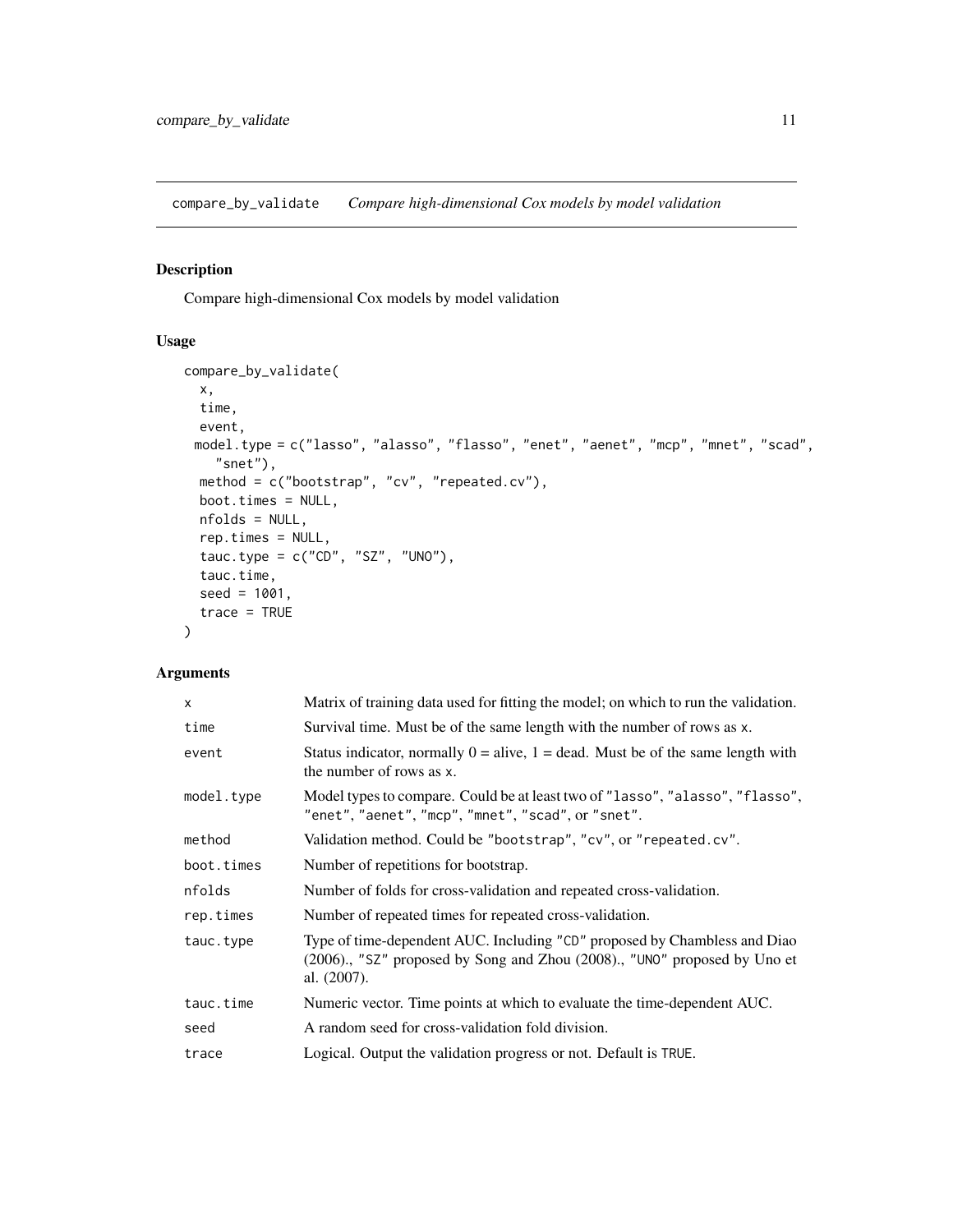#### References

Chambless, L. E. and G. Diao (2006). Estimation of time-dependent area under the ROC curve for long-term risk prediction. *Statistics in Medicine* 25, 3474–3486.

Song, X. and X.-H. Zhou (2008). A semiparametric approach for the covariate specific ROC curve with survival outcome. *Statistica Sinica* 18, 947–965.

Uno, H., T. Cai, L. Tian, and L. J. Wei (2007). Evaluating prediction rules for t-year survivors with censored regression models. *Journal of the American Statistical Association* 102, 527–537.

#### Examples

```
data(smart)
x <- as.matrix(smart[, -c(1, 2)])[1:1000, ]
time <- smart$TEVENT[1:1000]
event <- smart$EVENT[1:1000]
# Compare lasso and adaptive lasso by 5-fold cross-validation
cmp.val.cv <- compare_by_validate(
  x, time, event,
  model.type = c("lasso", "alasso"),
  method = "cv", n_{\text{folds}} = 5, tauc.type = "UNO",
  tauc.time = seq(0.25, 2, 0.25) * 365, seed = 1001
)
print(cmp.val.cv)
summary(cmp.val.cv)
plot(cmp.val.cv)
plot(cmp.val.cv, interval = TRUE)
```

|  | tıt aenet |  |
|--|-----------|--|
|  |           |  |
|  |           |  |

*Model selection for high-dimensional Cox models with adaptive elastic-net penalty*

#### Description

Automatic model selection for high-dimensional Cox models with adaptive elastic-net penalty, evaluated by penalized partial-likelihood.

```
fit_aenet(
  x,
 y,
 nfolds = 5L,
  alpha = seq(0.05, 0.95, 0.05),
  rule = c("lambda.min", "lambda.1se"),
  seed = c(1001, 1002),
  parallel = FALSE
)
```
<span id="page-11-0"></span>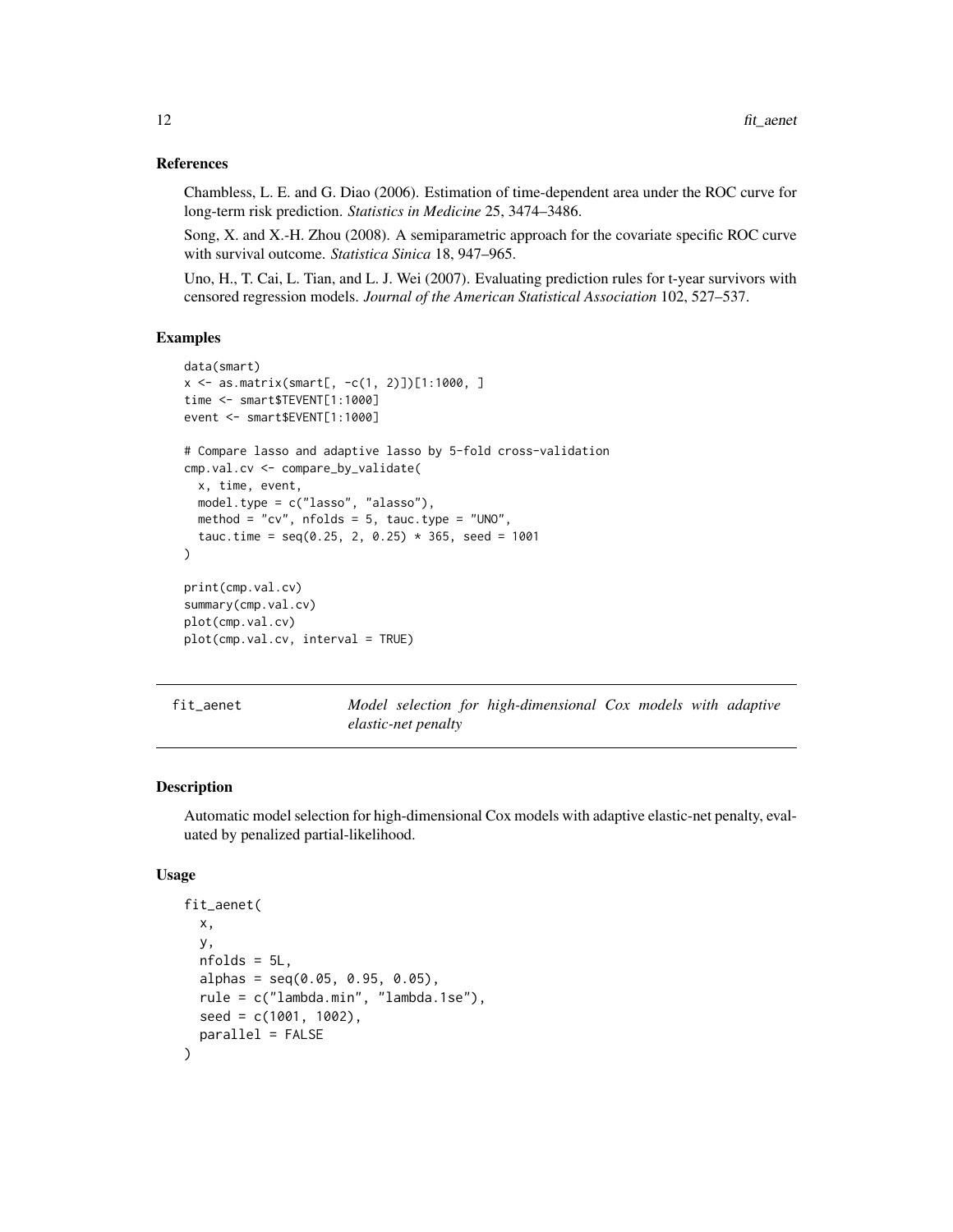#### <span id="page-12-0"></span>fit\_alasso 13

#### Arguments

| $\mathsf{x}$ | Data matrix.                                                                                                                                                                                                             |
|--------------|--------------------------------------------------------------------------------------------------------------------------------------------------------------------------------------------------------------------------|
| y            | Response matrix made with Surv.                                                                                                                                                                                          |
| nfolds       | Fold numbers of cross-validation.                                                                                                                                                                                        |
| alphas       | Alphas to tune in $cv$ glmnet.                                                                                                                                                                                           |
| rule         | Model selection criterion, "lambda.min" or "lambda.1se". See cv.glmnet for<br>details.                                                                                                                                   |
| seed         | Two random seeds for cross-validation fold division in two estimation steps.                                                                                                                                             |
| parallel     | Logical. Enable parallel parameter tuning or not, default is FALSE. To enable<br>parallel tuning, load the doParallel package and run registerDoParallel()<br>with the number of CPU cores before calling this function. |

#### Examples

```
data("smart")
x \leftarrow as.matrix(smart[, -c(1, 2)])time <- smart$TEVENT
event <- smart$EVENT
y <- survival::Surv(time, event)
# To enable parallel parameter tuning, first run:
# library("doParallel")
# registerDoParallel(detectCores())
# then set fit_aenet(..., parallel = TRUE).
fit <- fit_aenet(
  x, y,
  nfolds = 3, alpha = c(0.3, 0.7),
  rule = "lambda.1se", seed = c(5, 7)\mathcal{L}nom <- as_nomogram(
  fit, x, time, event,
  pred.at = 365 * 2,
  funlabel = "2-Year Overall Survival Probability"
\mathcal{L}plot(nom)
```

| fit_alasso | Model selection for high-dimensional Cox models with adaptive lasso |
|------------|---------------------------------------------------------------------|
|            | penalty                                                             |

#### Description

Automatic model selection for high-dimensional Cox models with adaptive lasso penalty, evaluated by penalized partial-likelihood.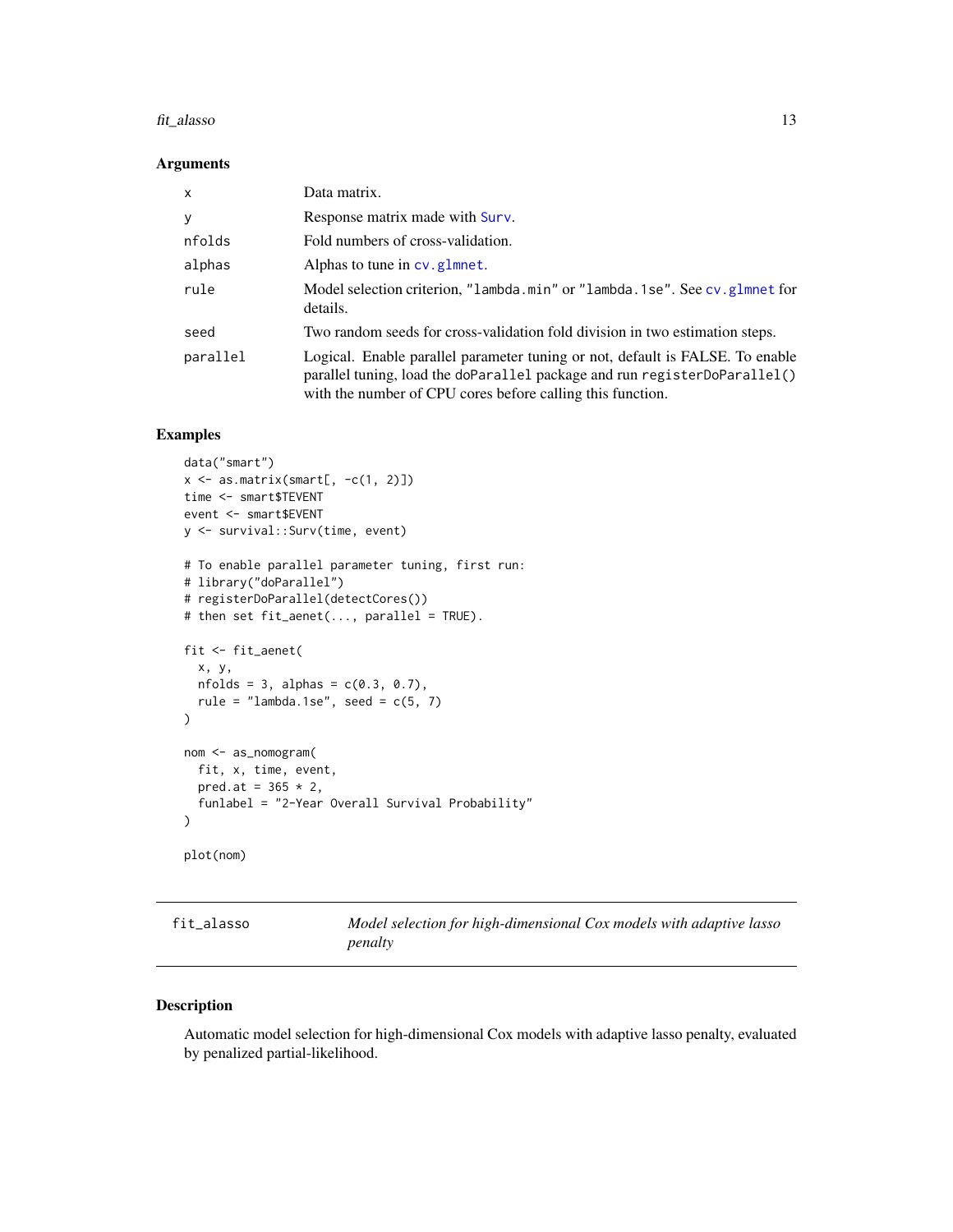#### Usage

```
fit_alasso(
  x,
 y,
 nfolds = 5L,
 rule = c("lambda.min", "lambda.1se"),
  seed = c(1001, 1002)
)
```
#### Arguments

| x      | Data matrix.                                                                           |
|--------|----------------------------------------------------------------------------------------|
| v      | Response matrix made by Surv.                                                          |
| nfolds | Fold numbers of cross-validation.                                                      |
| rule   | Model selection criterion, "lambda.min" or "lambda.1se". See cv.glmnet for<br>details. |
| seed   | Two random seeds for cross-validation fold division in two estimation steps.           |

# Examples

```
data("smart")
x \leftarrow as.matrix(smart[, -c(1, 2)])time <- smart$TEVENT
event <- smart$EVENT
y <- survival::Surv(time, event)
fit \le fit_alasso(x, y, nfolds = 3, rule = "lambda.1se", seed = c(7, 11))
nom <- as_nomogram(
  fit, x, time, event,
  pred.at = 365 * 2,
  funlabel = "2-Year Overall Survival Probability"
\mathcal{L}plot(nom)
```

| fit enet |  |
|----------|--|
|          |  |

Model selection for high-dimensional Cox models with elastic-net *penalty*

#### Description

Automatic model selection for high-dimensional Cox models with elastic-net penalty, evaluated by penalized partial-likelihood.

<span id="page-13-0"></span>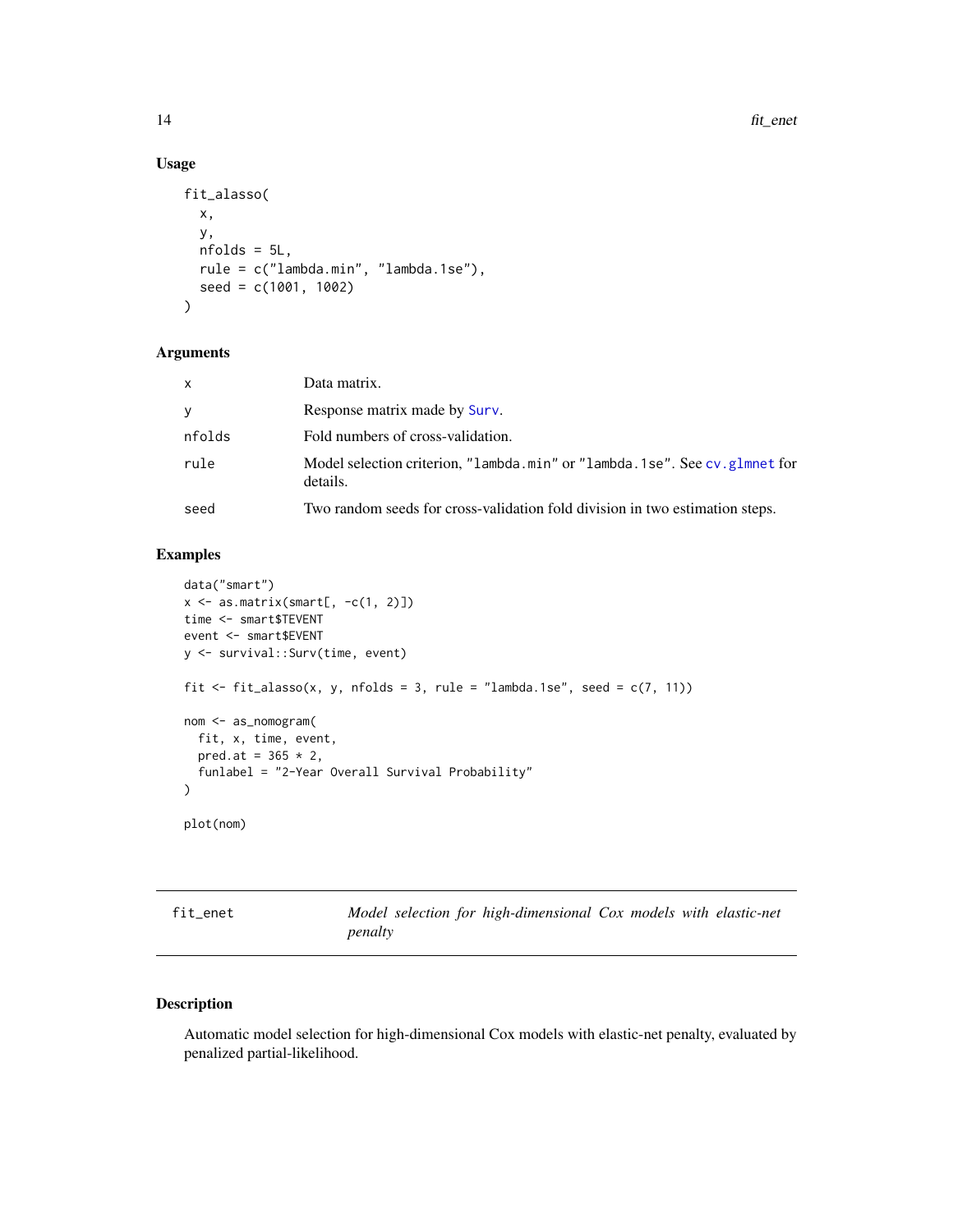#### <span id="page-14-0"></span>fit\_enet 15

# Usage

```
fit_enet(
  x,
 y,
 nfolds = 5L,
  alpha = seq(0.05, 0.95, 0.05),
  rule = c("lambda.min", "lambda.1se"),
  seed = 1001,parallel = FALSE
\mathcal{L}
```
# Arguments

| x        | Data matrix.                                                                                                                                                                                                             |
|----------|--------------------------------------------------------------------------------------------------------------------------------------------------------------------------------------------------------------------------|
| у        | Response matrix made by Surv.                                                                                                                                                                                            |
| nfolds   | Fold numbers of cross-validation.                                                                                                                                                                                        |
| alphas   | Alphas to tune in $cv$ glmnet.                                                                                                                                                                                           |
| rule     | Model selection criterion, "lambda.min" or "lambda.1se". See cv.glmnet for<br>details.                                                                                                                                   |
| seed     | A random seed for cross-validation fold division.                                                                                                                                                                        |
| parallel | Logical. Enable parallel parameter tuning or not, default is FALSE. To enable<br>parallel tuning, load the doParallel package and run registerDoParallel()<br>with the number of CPU cores before calling this function. |

# Examples

```
data("smart")
x \leftarrow as.matrix(smart[, -c(1, 2)])
time <- smart$TEVENT
event <- smart$EVENT
y <- survival::Surv(time, event)
# To enable parallel parameter tuning, first run:
# library("doParallel")
# registerDoParallel(detectCores())
# then set fit_enet(..., parallel = TRUE).
fit <- fit_enet(
  x, y,
  nfolds = 3, alphas = c(0.3, 0.7),
  rule = "lambda.1se", seed = 11
\overline{)}nom <- as_nomogram(
  fit, x, time, event,
  pred.at = 365 * 2,
  funlabel = "2-Year Overall Survival Probability"
\mathcal{L}
```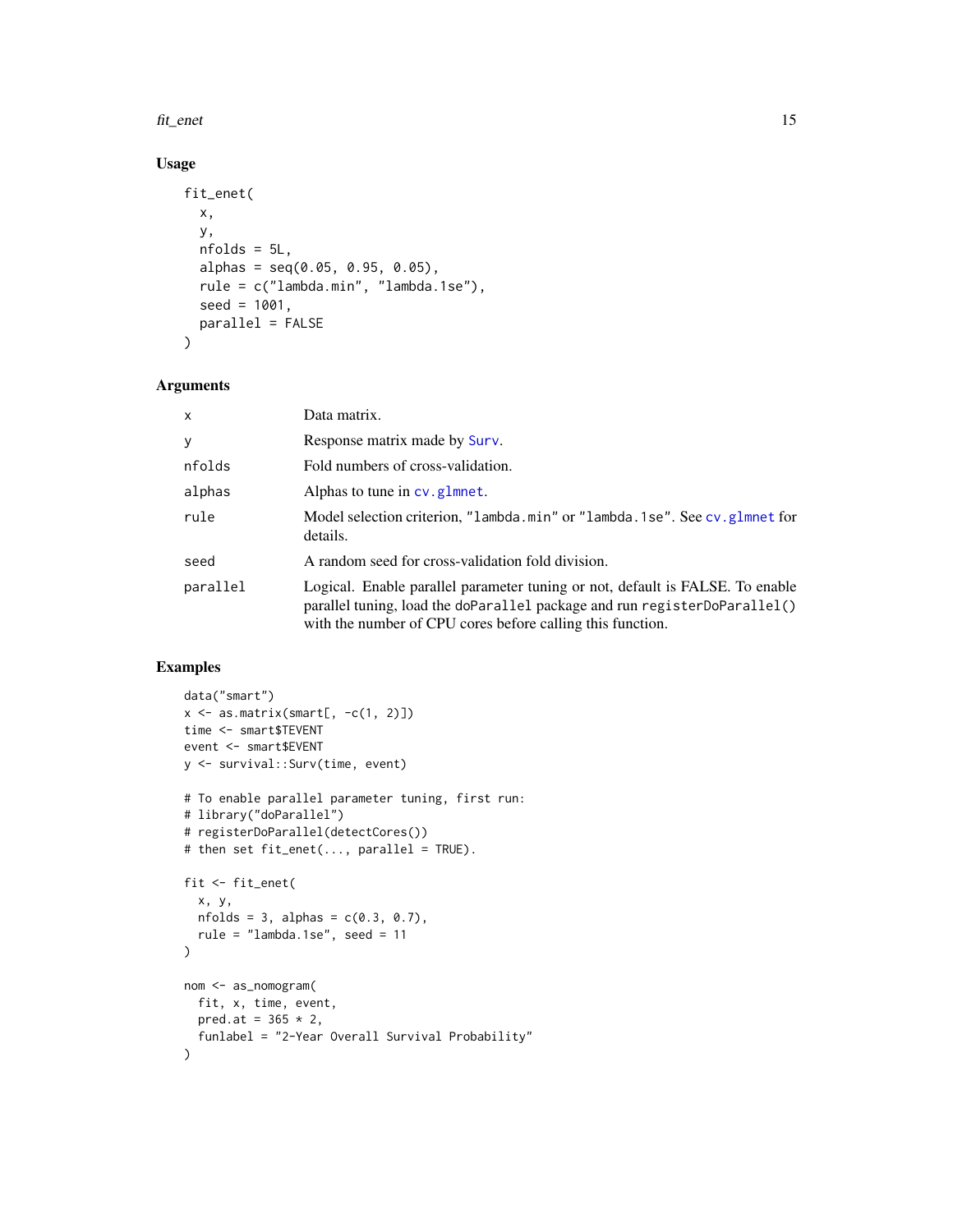<span id="page-15-0"></span>plot(nom)

fit\_flasso *Model selection for high-dimensional Cox models with fused lasso penalty*

# Description

Automatic model selection for high-dimensional Cox models with fused lasso penalty, evaluated by cross-validated likelihood.

# Usage

```
fit_flasso(
 x,
 y,
 nfolds = 5L,
 lambda1 = c(0.001, 0.05, 0.5, 1, 5),
 lambda2 = c(0.001, 0.01, 0.5),
 maxiter = 25,
 epsilon = 0.001,
  seed = 1001,trace = FALSE,
 parallel = FALSE,
  ...
)
```

| x        | Data matrix.                                                                                                                                                                                                             |  |
|----------|--------------------------------------------------------------------------------------------------------------------------------------------------------------------------------------------------------------------------|--|
| У        | Response matrix made by Surv.                                                                                                                                                                                            |  |
| nfolds   | Fold numbers of cross-validation.                                                                                                                                                                                        |  |
| lambda1  | Vector of lambda1 candidates. Default is $0.001$ , $0.05$ , $0.5$ , 1, 5.                                                                                                                                                |  |
| lambda2  | Vector of lambda2 candidates. Default is 0.001, 0.01, 0.5.                                                                                                                                                               |  |
| maxiter  | The maximum number of iterations allowed. Default is 25.                                                                                                                                                                 |  |
| epsilon  | The convergence criterion. Default is 1e-3.                                                                                                                                                                              |  |
| seed     | A random seed for cross-validation fold division.                                                                                                                                                                        |  |
| trace    | Output the cross-validation parameter tuning progress or not. Default is FALSE.                                                                                                                                          |  |
| parallel | Logical. Enable parallel parameter tuning or not, default is FALSE. To enable<br>parallel tuning, load the doParallel package and run registerDoParallel()<br>with the number of CPU cores before calling this function. |  |
| $\cdots$ | other parameters to cvl and penalized.                                                                                                                                                                                   |  |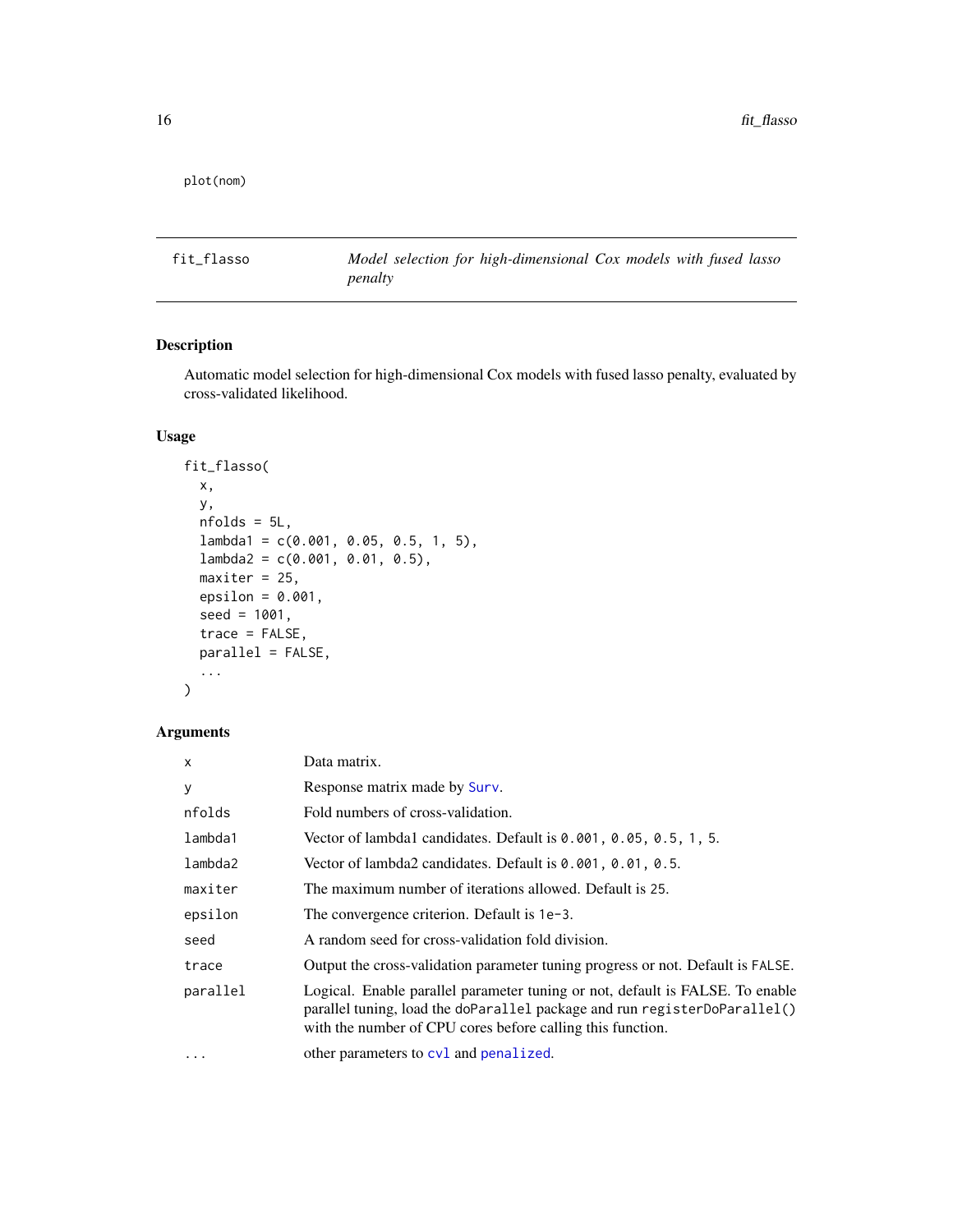#### <span id="page-16-0"></span>fit\_lasso and the state of the state of the state of the state of the state of the state of the state of the state of the state of the state of the state of the state of the state of the state of the state of the state of

#### Note

The cross-validation procedure used in this function is the *approximated cross-validation* provided by the penalized package. Be careful dealing with the results since they might be more optimistic than a traditional CV procedure. This cross-validation method is more suitable for datasets with larger number of observations, and a higher number of cross-validation folds.

#### Examples

```
data("smart")
x <- as.matrix(smart[, -c(1, 2)])[1:120, ]
time <- smart$TEVENT[1:120]
event <- smart$EVENT[1:120]
y <- survival::Surv(time, event)
fit <- fit_flasso(
  x, y,
  lambda1 = c(1, 10), lambda2 = c(0.01),nfolds = 3, seed = 11
)
nom <- as_nomogram(
  fit, x, time, event,
  pred.at = 365 * 2,
  funlabel = "2-Year Overall Survival Probability"
\mathcal{L}plot(nom)
```
fit\_lasso *Model selection for high-dimensional Cox models with lasso penalty*

# Description

Automatic model selection for high-dimensional Cox models with lasso penalty, evaluated by penalized partial-likelihood.

#### Usage

fit\_lasso(x, y, nfolds = 5L, rule =  $c("lambda.min", "lambda.1se"), seed = 1001)$ 

| $\mathsf{x}$ | Data matrix.                                                                           |
|--------------|----------------------------------------------------------------------------------------|
| <b>V</b>     | Response matrix made by Surv.                                                          |
| nfolds       | Fold numbers of cross-validation.                                                      |
| rule         | Model selection criterion, "lambda.min" or "lambda.1se". See cv.glmnet for<br>details. |
| seed         | A random seed for cross-validation fold division.                                      |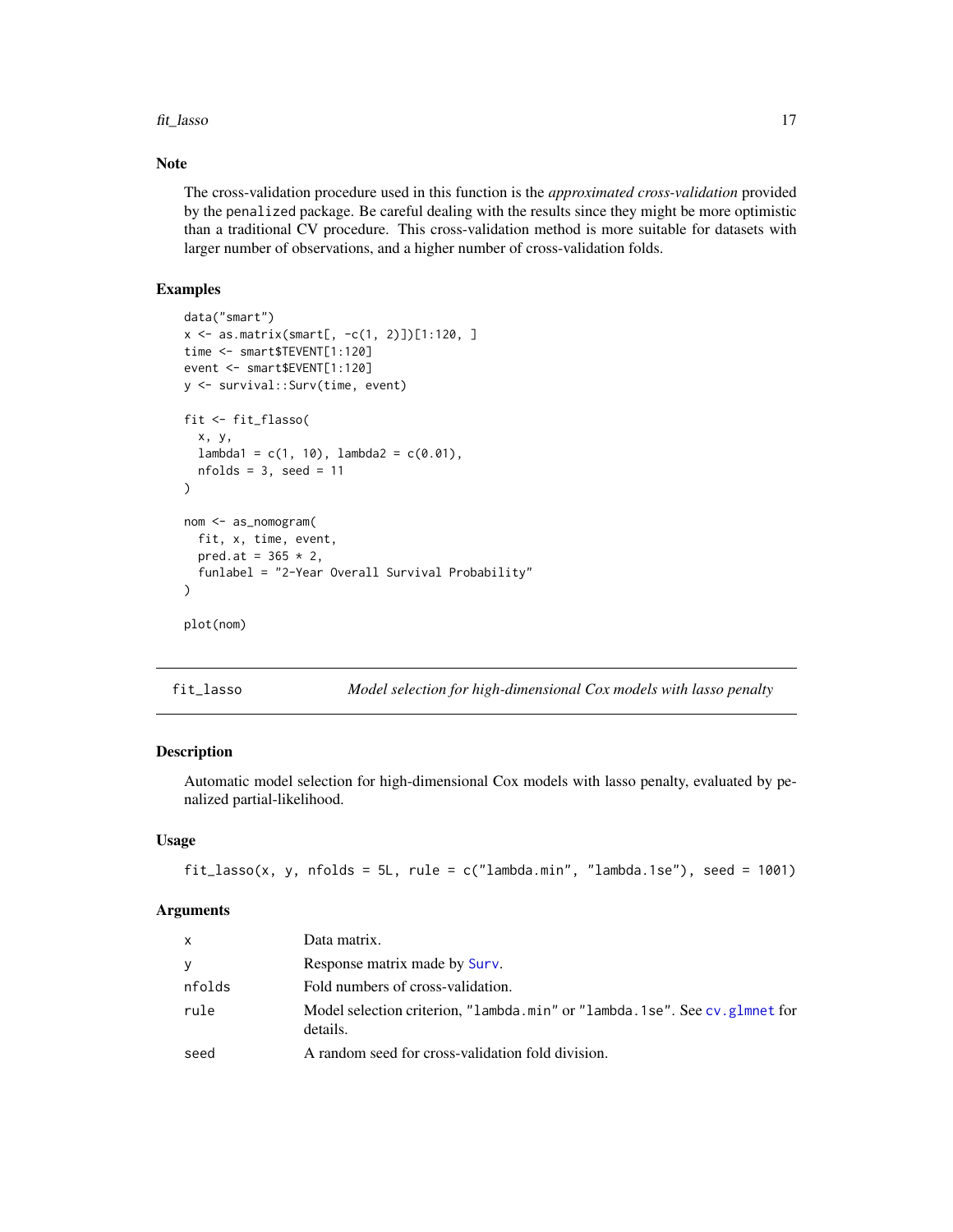# Examples

```
data("smart")
x \leftarrow as.matrix(smart[, -c(1, 2)])time <- smart$TEVENT
event <- smart$EVENT
y <- survival::Surv(time, event)
fit \le fit_lasso(x, y, nfolds = 5, rule = "lambda.1se", seed = 11)
nom <- as_nomogram(
  fit, x, time, event,
  pred.at = 365 * 2,
  funlabel = "2-Year Overall Survival Probability"
)
plot(nom)
```
fit\_mcp *Model selection for high-dimensional Cox models with MCP penalty*

# Description

Automatic model selection for high-dimensional Cox models with MCP penalty, evaluated by penalized partial-likelihood.

#### Usage

```
fit_mcp(
  x,
 y,
 nfolds = 5L,
 gammas = c(1.01, 1.7, 3, 100),
 eps = 1e-04,
 max.iter = 10000L,
 seed = 1001,
 trace = FALSE,parallel = FALSE
\mathcal{E}
```

| x      | Data matrix.                      |
|--------|-----------------------------------|
| у      | Response matrix made by Surv.     |
| nfolds | Fold numbers of cross-validation. |
| gammas | Gammas to tune in cv. ncvsurv.    |
| eps    | Convergence threshhold.           |

<span id="page-17-0"></span>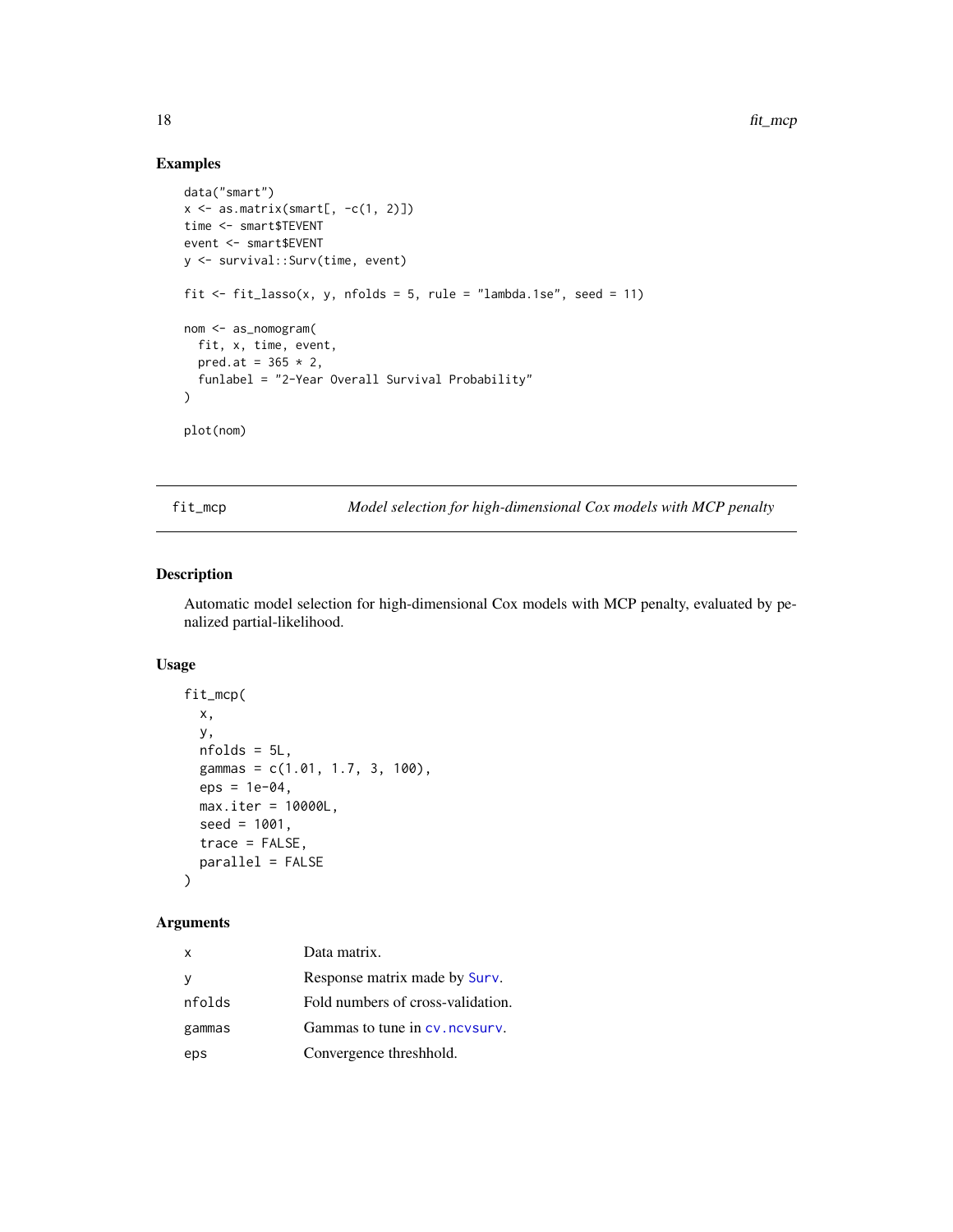#### <span id="page-18-0"></span>fit\_mnet 19

| max.iter | Maximum number of iterations.                                                                                                                                                                                            |
|----------|--------------------------------------------------------------------------------------------------------------------------------------------------------------------------------------------------------------------------|
| seed     | A random seed for cross-validation fold division.                                                                                                                                                                        |
| trace    | Output the cross-validation parameter tuning progress or not. Default is FALSE.                                                                                                                                          |
| parallel | Logical. Enable parallel parameter tuning or not, default is FALSE. To enable<br>parallel tuning, load the doParallel package and run registerDoParallel()<br>with the number of CPU cores before calling this function. |

# Examples

```
data("smart")
x \le - as.matrix(smart[, -c(1, 2)]][1:150, ]
time <- smart$TEVENT[1:150]
event <- smart$EVENT[1:150]
y <- survival::Surv(time, event)
fit \le fit_mcp(x, y, nfolds = 3, gammas = c(2.1, 3), seed = 1001)
nom <- as_nomogram(
  fit, x, time, event,
  pred.at = 365 * 2,
  funlabel = "2-Year Overall Survival Probability"
)
plot(nom)
```

```
fit_mnet Model selection for high-dimensional Cox models with Mnet penalty
```
# Description

Automatic model selection for high-dimensional Cox models with Mnet penalty, evaluated by penalized partial-likelihood.

```
fit_mnet(
 x,
 y,
 nfolds = 5L,
 gammas = c(1.01, 1.7, 3, 100),
 alpha = seq(0.05, 0.95, 0.05),
 eps = 1e-04.
 max.iter = 10000L,
 seed = 1001,
 trace = FALSE,
 parallel = FALSE
)
```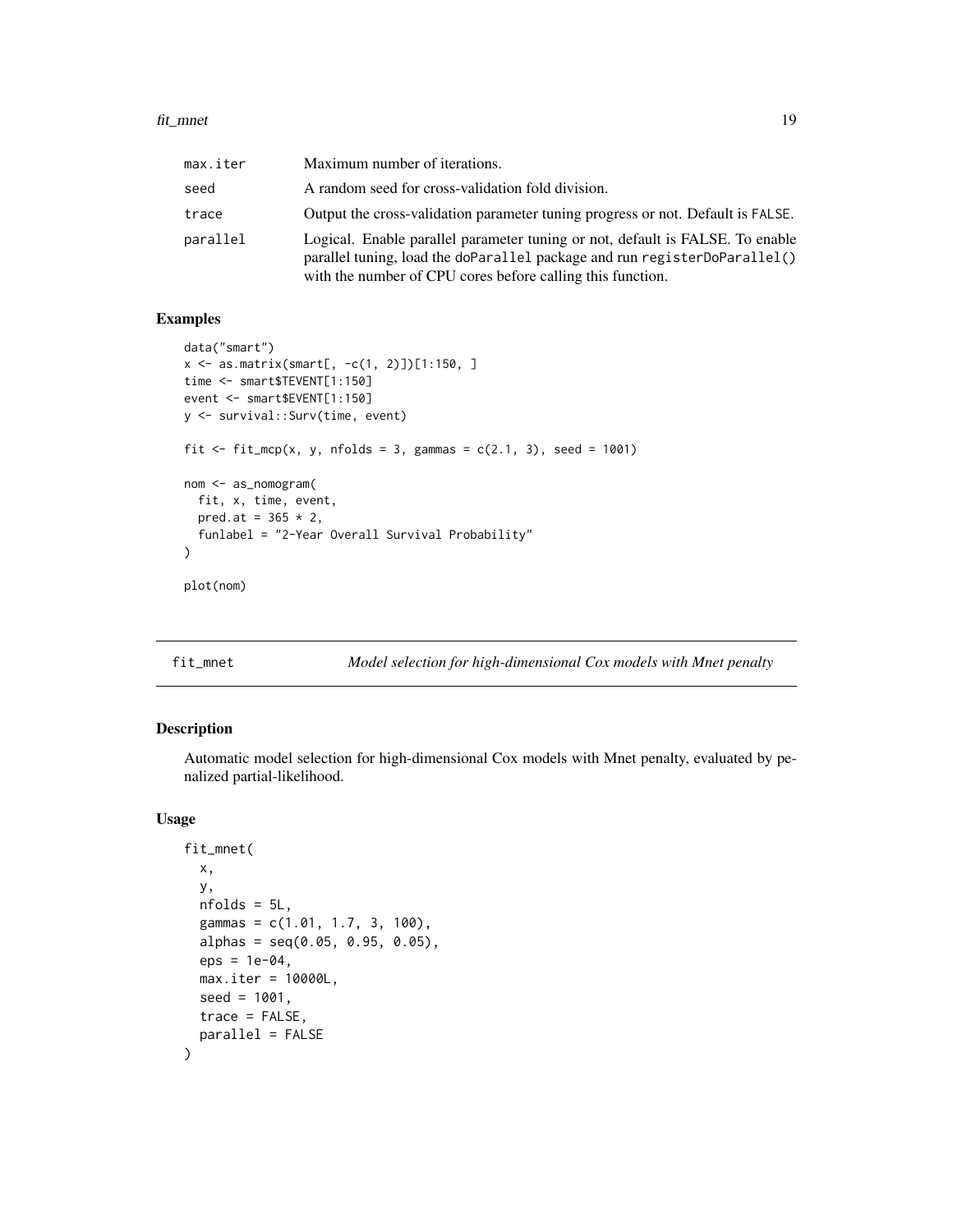<span id="page-19-0"></span>

| x        | Data matrix.                                                                                                                                                                                                             |
|----------|--------------------------------------------------------------------------------------------------------------------------------------------------------------------------------------------------------------------------|
| у        | Response matrix made by Surv.                                                                                                                                                                                            |
| nfolds   | Fold numbers of cross-validation.                                                                                                                                                                                        |
| gammas   | Gammas to tune in cv. nevsurv.                                                                                                                                                                                           |
| alphas   | Alphas to tune in cv. nevsurv.                                                                                                                                                                                           |
| eps      | Convergence threshhold.                                                                                                                                                                                                  |
| max.iter | Maximum number of iterations.                                                                                                                                                                                            |
| seed     | A random seed for cross-validation fold division.                                                                                                                                                                        |
| trace    | Output the cross-validation parameter tuning progress or not. Default is FALSE.                                                                                                                                          |
| parallel | Logical. Enable parallel parameter tuning or not, default is FALSE. To enable<br>parallel tuning, load the doParallel package and run registerDoParallel()<br>with the number of CPU cores before calling this function. |

# Examples

```
data("smart")
x \le - as.matrix(smart[, -c(1, 2)]][1:120, ]
time <- smart$TEVENT[1:120]
event <- smart$EVENT[1:120]
y <- survival::Surv(time, event)
fit <- fit_mnet(
  x, y,
 nfolds = 3,
  gammas = 3, alphas = c(0.3, 0.8),
  max.iter = 15000, seed = 1010
)
nom <- as_nomogram(
  fit, x, time, event,
  pred.at = 365 * 2,
  funlabel = "2-Year Overall Survival Probability"
\mathcal{L}plot(nom)
```
fit\_scad *Model selection for high-dimensional Cox models with SCAD penalty*

#### Description

Automatic model selection for high-dimensional Cox models with SCAD penalty, evaluated by penalized partial-likelihood.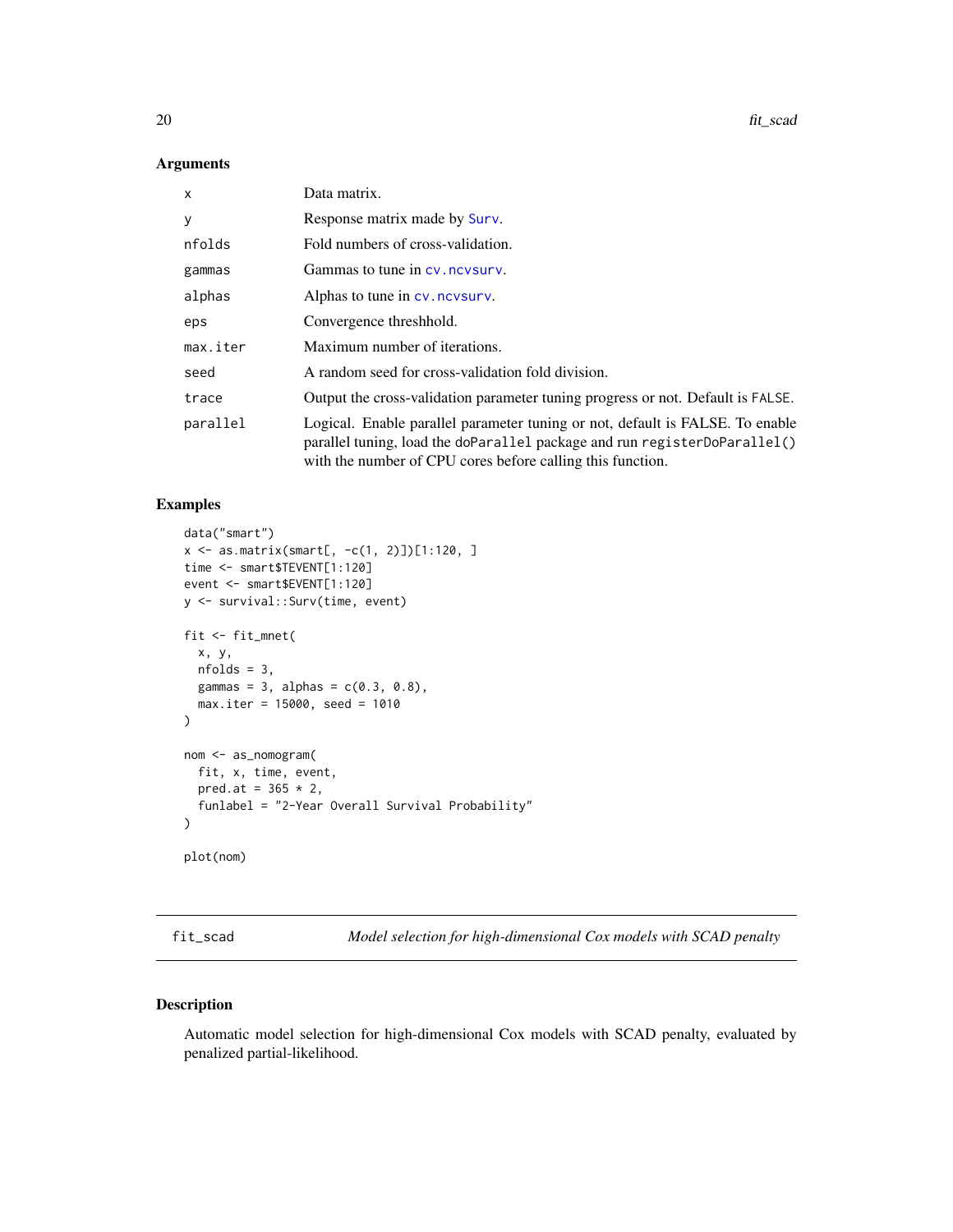#### fit\_scad 21

# Usage

```
fit_scad(
 x,
 y,
 nfolds = 5L,
 gammas = c(2.01, 2.3, 3.7, 200),
 eps = 1e-04,max.iter = 10000L,
 seed = 1001,trace = FALSE,
 parallel = FALSE
)
```
# Arguments

| x        | Data matrix.                                                                                                                                                                                                             |
|----------|--------------------------------------------------------------------------------------------------------------------------------------------------------------------------------------------------------------------------|
| у        | Response matrix made by Surv.                                                                                                                                                                                            |
| nfolds   | Fold numbers of cross-validation.                                                                                                                                                                                        |
| gammas   | Gammas to tune in cv. nevsury.                                                                                                                                                                                           |
| eps      | Convergence threshhold.                                                                                                                                                                                                  |
| max.iter | Maximum number of iterations.                                                                                                                                                                                            |
| seed     | A random seed for cross-validation fold division.                                                                                                                                                                        |
| trace    | Output the cross-validation parameter tuning progress or not. Default is FALSE.                                                                                                                                          |
| parallel | Logical. Enable parallel parameter tuning or not, default is FALSE. To enable<br>parallel tuning, load the doParallel package and run registerDoParallel()<br>with the number of CPU cores before calling this function. |

# Examples

```
data("smart")
x <- as.matrix(smart[, -c(1, 2)])[1:120, ]
time <- smart$TEVENT[1:120]
event <- smart$EVENT[1:120]
y <- survival::Surv(time, event)
fit <- fit_scad(
  x, y,
  nfolds = 3, gammas = c(3.7, 5),
  max.iter = 15000, seed = 1010
)
nom <- as_nomogram(
 fit, x, time, event,
  pred.at = 365 * 2,
  funlabel = "2-Year Overall Survival Probability"
\mathcal{L}plot(nom)
```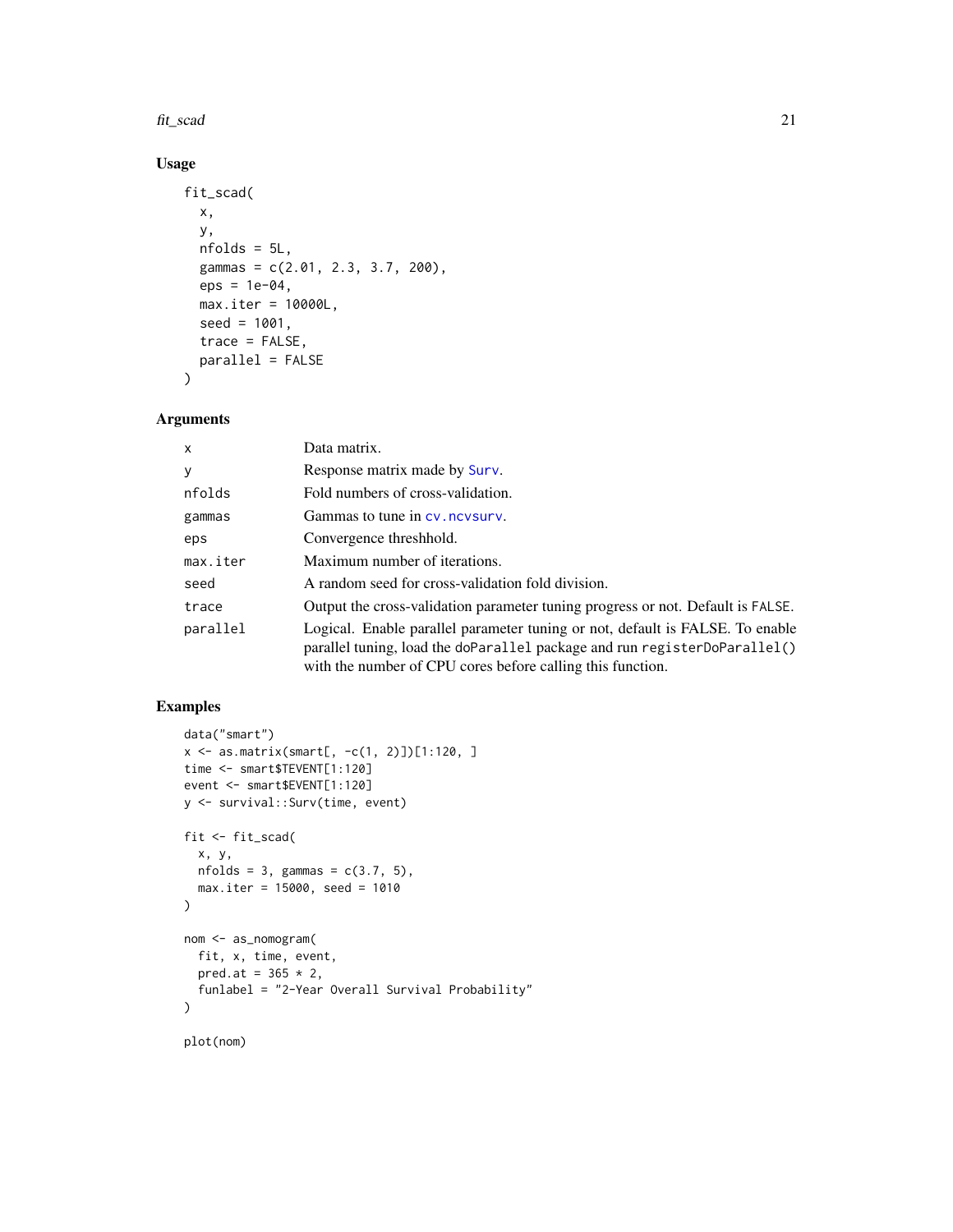# <span id="page-21-0"></span>Description

Automatic model selection for high-dimensional Cox models with Snet penalty, evaluated by penalized partial-likelihood.

#### Usage

```
fit_snet(
 x,
 y,
 nfolds = 5L,
  gammas = c(2.01, 2.3, 3.7, 200),
  alpha = seq(0.05, 0.95, 0.05),
 eps = 1e-04,
 max.iter = 10000L,
 seed = 1001,
 trace = FALSE,
 parallel = FALSE
\mathcal{E}
```
# Arguments

| X        | Data matrix.                                                                                                                                                                                                             |
|----------|--------------------------------------------------------------------------------------------------------------------------------------------------------------------------------------------------------------------------|
| У        | Response matrix made by Surv.                                                                                                                                                                                            |
| nfolds   | Fold numbers of cross-validation.                                                                                                                                                                                        |
| gammas   | Gammas to tune in cy. nevsury.                                                                                                                                                                                           |
| alphas   | Alphas to tune in cv. ncvsurv.                                                                                                                                                                                           |
| eps      | Convergence threshhold.                                                                                                                                                                                                  |
| max.iter | Maximum number of iterations.                                                                                                                                                                                            |
| seed     | A random seed for cross-validation fold division.                                                                                                                                                                        |
| trace    | Output the cross-validation parameter tuning progress or not. Default is FALSE.                                                                                                                                          |
| parallel | Logical. Enable parallel parameter tuning or not, default is FALSE. To enable<br>parallel tuning, load the doParallel package and run registerDoParallel()<br>with the number of CPU cores before calling this function. |

# Examples

```
data("smart")
x <- as.matrix(smart[, -c(1, 2)])[1:120, ]
time <- smart$TEVENT[1:120]
event <- smart$EVENT[1:120]
y <- survival::Surv(time, event)
```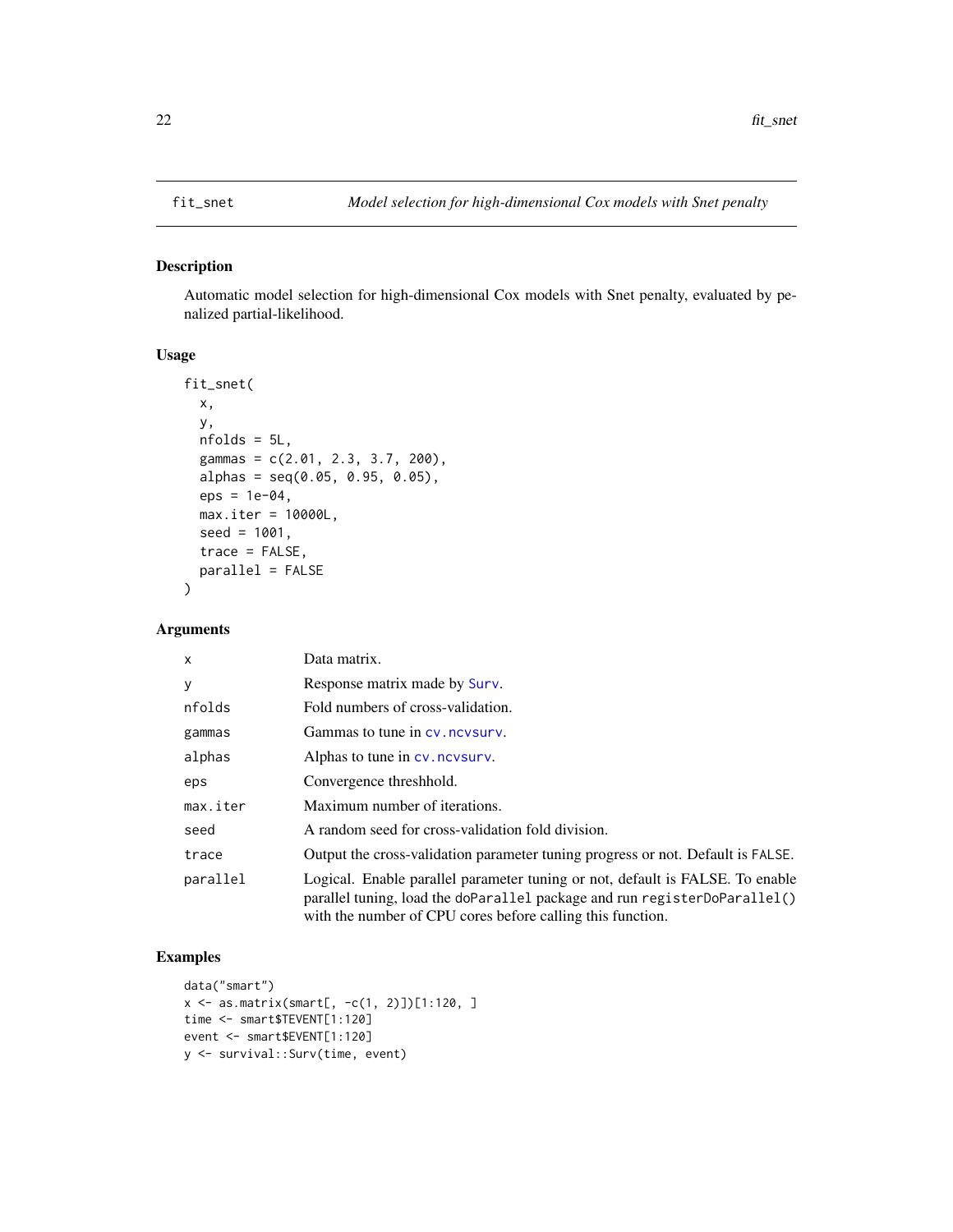# <span id="page-22-0"></span>glmnet\_basesurv 23

```
fit <- fit_snet(
  x, y,
  nfolds = 3,
  gammas = 3.7, alphas = c(0.3, 0.8),
  max.iter = 15000, seed = 1010
\mathcal{L}nom <- as_nomogram(
  fit, x, time, event,
  pred.at = 365 * 2,
  funlabel = "2-Year Overall Survival Probability"
\mathcal{L}plot(nom)
```
glmnet\_basesurv *Breslow baseline hazard estimator for glmnet objects*

# Description

Derived from peperr:::basesurv and gbm::basehaz.gbm.

#### Usage

```
glmnet_basesurv(time, event, lp, times.eval = NULL, centered = FALSE)
```
# Arguments

| time       | Survival time                                                 |
|------------|---------------------------------------------------------------|
| event      | Status indicator                                              |
| 1p         | Linear predictors                                             |
| times.eval | Survival time to evaluate                                     |
| centered   | Should we center the survival curve? See basehaz for details. |

#### Value

list containing cumulative base hazard

# Examples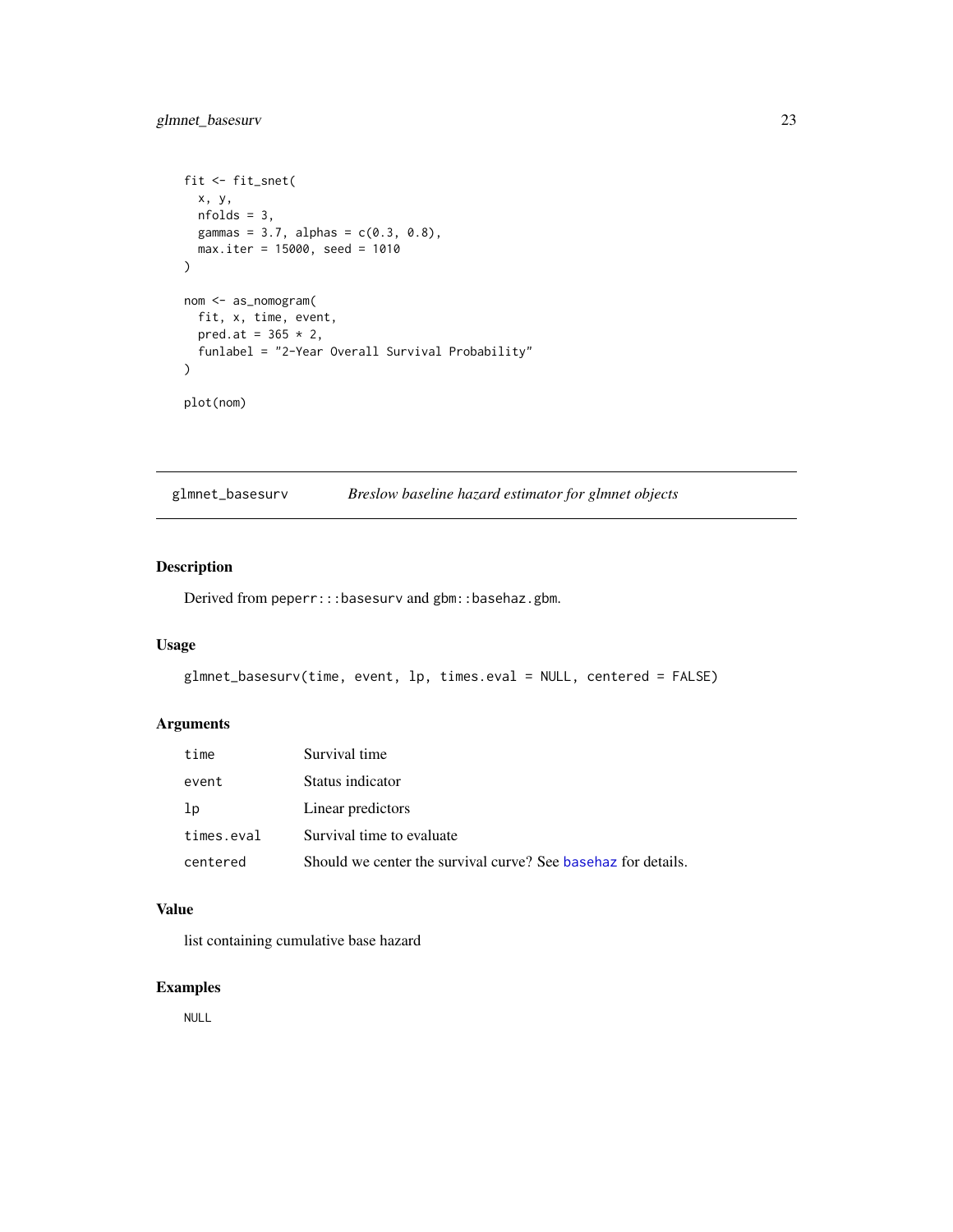<span id="page-23-0"></span>

# Description

Derived from c060::predictProb.coxnet

# Usage

glmnet\_survcurve(object, time, event, x, survtime)

# Arguments

| object   | glmnet model object       |
|----------|---------------------------|
| time     | Survival time             |
| event    | Status indicator          |
| х        | Predictor matrix          |
| survtime | Survival time to evaluate |

#### Value

list containing predicted survival probabilities and linear predictors for all samples

# Examples

NULL

infer\_variable\_type *Extract information of selected variables from high-dimensional Cox models*

# **Description**

Extract the names and type of selected variables from fitted high-dimensional Cox models.

#### Usage

infer\_variable\_type(object, x)

| object | Model object.                      |
|--------|------------------------------------|
| X      | Data matrix used to fit the model. |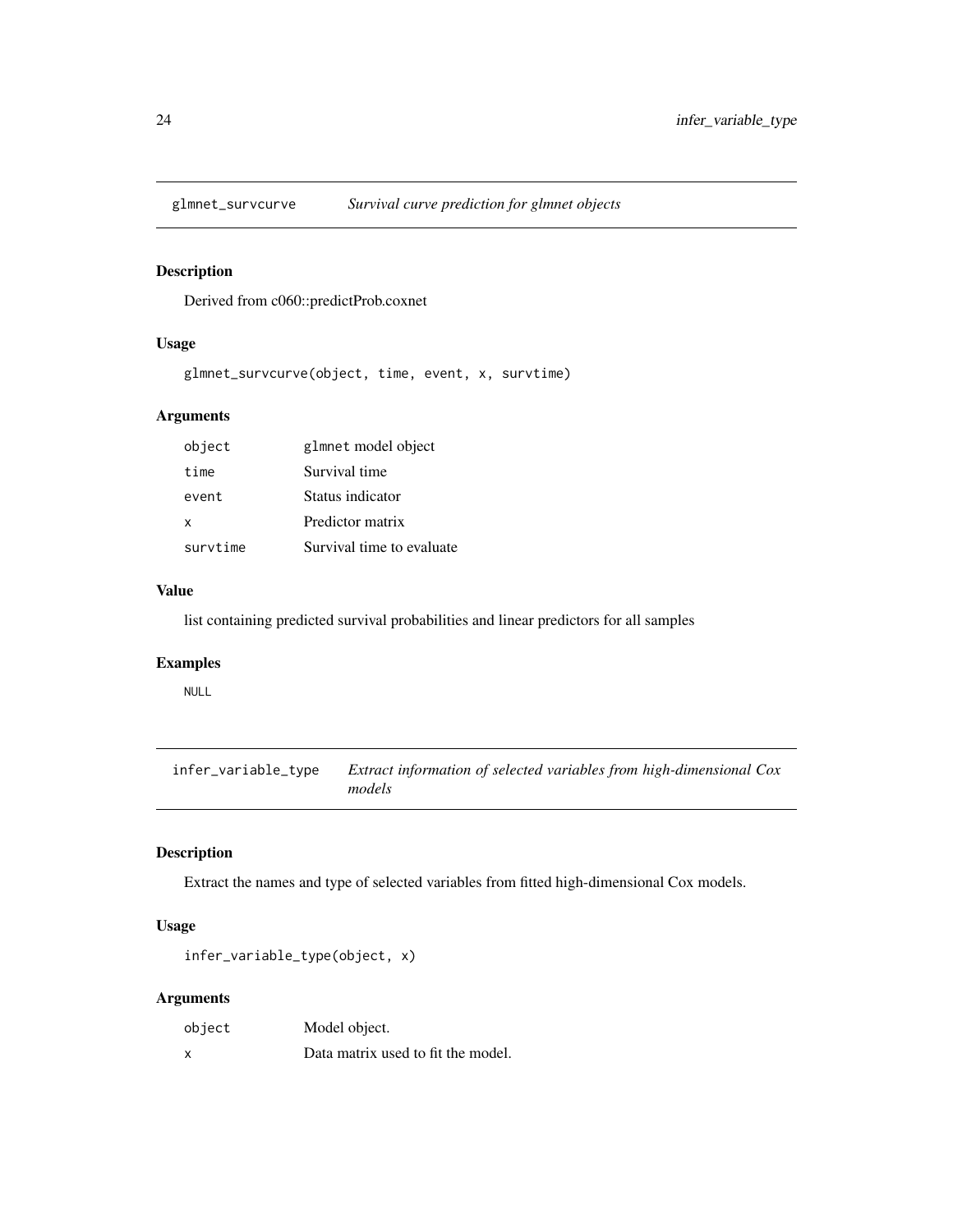#### <span id="page-24-0"></span>kmplot that the contract of the contract of the contract of the contract of the contract of the contract of the contract of the contract of the contract of the contract of the contract of the contract of the contract of th

#### Value

A list containing the index, name, type and range of the selected variables.

#### Examples

```
data("smart")
x \leftarrow as.matrix(smart[, -c(1, 2)])time <- smart$TEVENT
event <- smart$EVENT
y <- survival::Surv(time, event)
fit \le fit_lasso(x, y, nfolds = 5, rule = "lambda.1se", seed = 11)
infer_variable_type(fit, x)
```
kmplot *Kaplan-Meier plot with number at risk table for internal calibration and external calibration results*

# Description

Kaplan-Meier plot with number at risk table for internal calibration and external calibration results

#### Usage

```
kmplot(
  object,
  group.name = NULL,
  time.at = NULL,
  col.pal = c("JCO", "Lancet", "NPG", "AAAS")
)
```
#### Arguments

| object     | An object returned by calibrate or calibrate_external.                                             |
|------------|----------------------------------------------------------------------------------------------------|
| group.name | Risk group labels. Default is Group 1, Group 2, , Group k.                                         |
| time.at    | Time points to evaluate the number at risk.                                                        |
| col.pal    | Color palette to use. Possible values are "JCO", "Lancet", "NPG", and "AAAS".<br>Default is "JCO". |

#### Examples

```
data("smart")
# Use the first 1000 samples as training data
# (the data used for internal validation)
x \le - as.matrix(smart[, -c(1, 2)]][1:1000, ]
time <- smart$TEVENT[1:1000]
event <- smart$EVENT[1:1000]
```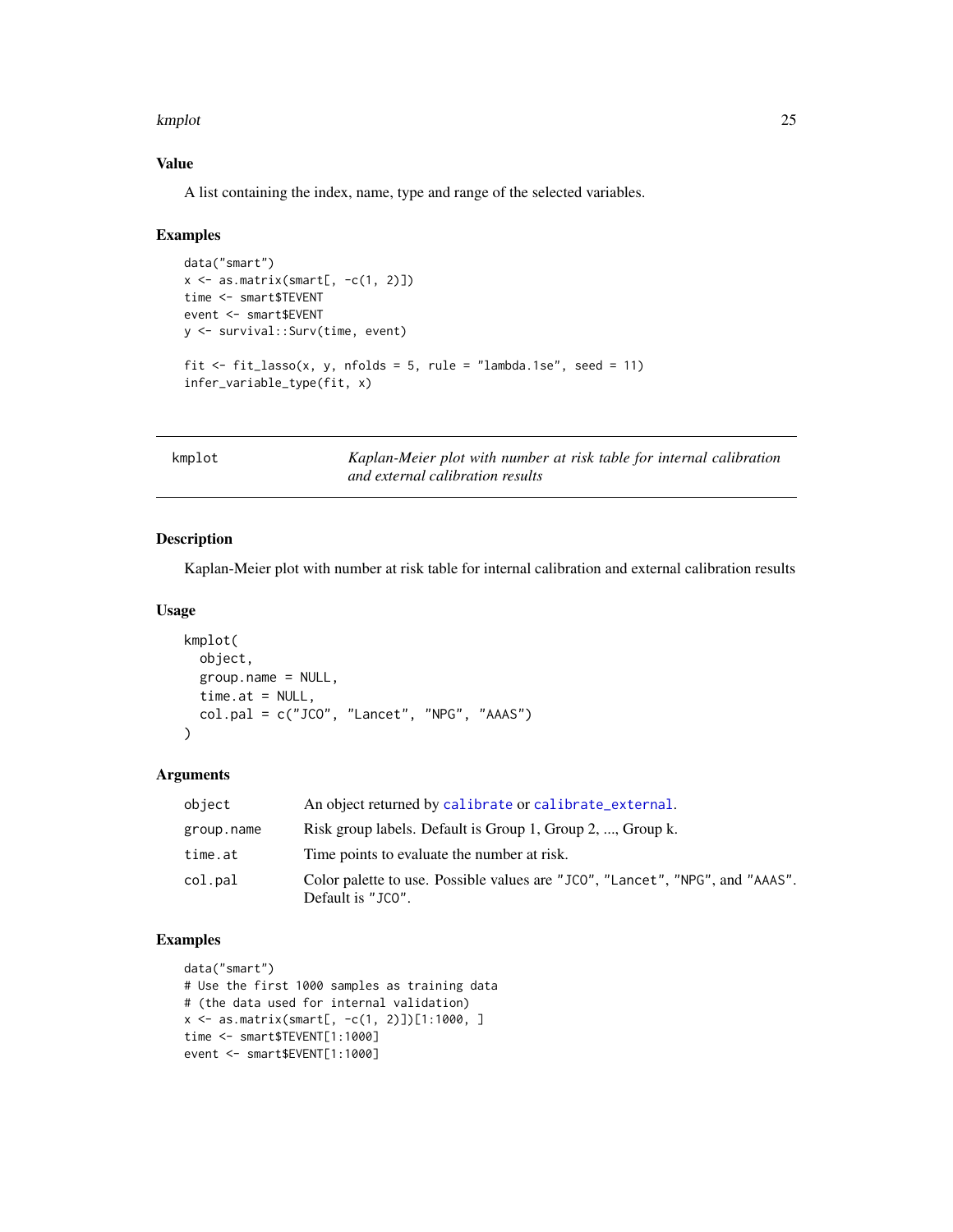```
# Take the next 1000 samples as external calibration data
# In practice, usually use data collected in other studies
x_new <- as.matrix(smart[, -c(1, 2)])[1001:2000, ]
time_new <- smart$TEVENT[1001:2000]
event_new <- smart$EVENT[1001:2000]
# Fit Cox model with lasso penalty
fit <- fit_lasso(x, survival::Surv(time, event), nfolds = 5, rule = "lambda.1se", seed = 11)
# Internal calibration
cal.int <- calibrate(
  x, time, event,
  model.type = "lasso",
  alpha = 1, lambda = fit$lambda,
  method = "cv", n_{\text{folds}} = 5,
  pred.at = 365 * 9, ngroup = 3\mathcal{L}kmplot(
  cal.int,
  group.name = c("High risk", "Medium risk", "Low risk"),
  time.at = 1:6 * 365\mathcal{L}# External calibration
cal.ext <- calibrate_external(
  fit, x, time, event,
 x_new, time_new, event_new,
  pred.at = 365 \times 5, ngroup = 3
\lambdakmplot(
  cal.ext,
  group.name = c("High risk", "Medium risk", "Low risk"),
  time.at = 1:6 * 365\lambda
```

| Log-rank test for internal calibration and external calibration results<br>logrank_test |  |
|-----------------------------------------------------------------------------------------|--|
|-----------------------------------------------------------------------------------------|--|

#### Description

Log-rank test for internal calibration and external calibration results

#### Usage

logrank\_test(object)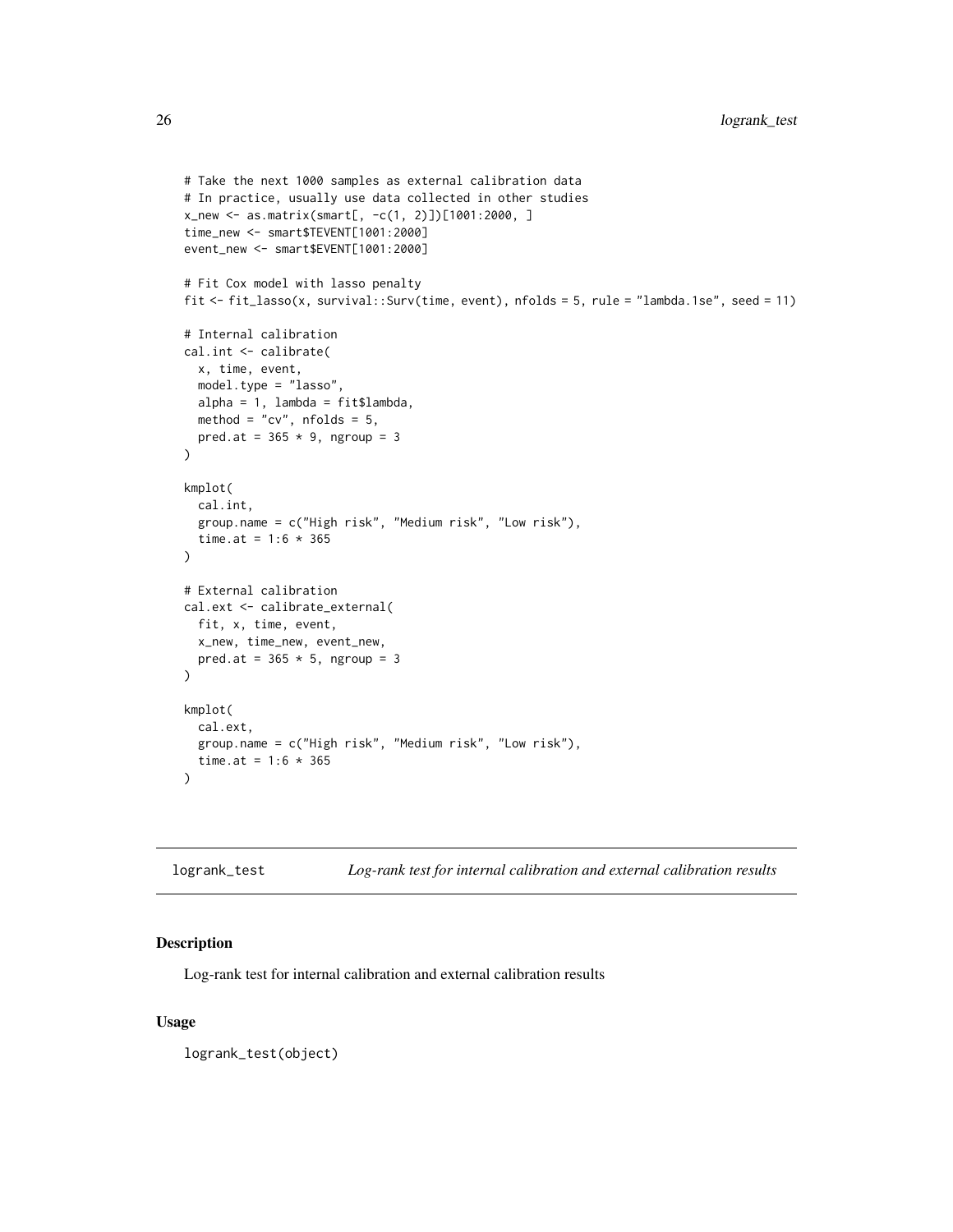<span id="page-26-0"></span>object An object returned by [calibrate](#page-3-1) or [calibrate\\_external](#page-6-1).

#### Examples

```
data("smart")
# Use the first 1000 samples as training data
# (the data used for internal validation)
x <- as.matrix(smart[, -c(1, 2)])[1:1000, ]
time <- smart$TEVENT[1:1000]
event <- smart$EVENT[1:1000]
# Take the next 1000 samples as external calibration data
# In practice, usually use data collected in other studies
x_new <- as.matrix(smart[, -c(1, 2)])[1001:2000, ]
time_new <- smart$TEVENT[1001:2000]
event_new <- smart$EVENT[1001:2000]
# Fit Cox model with lasso penalty
fit <- fit_lasso(
  x, survival::Surv(time, event),
 nfolds = 5, rule = "lambda.1se", seed = 11
\lambda# Internal calibration
cal.int <- calibrate(
 x, time, event,
 model.type = "lasso",
 alpha = 1, lambda = fit$lambda,
  method = "cv", n_{\text{folds}} = 5,
  pred.at = 365 \times 9, ngroup = 3
\mathcal{L}logrank_test(cal.int)
# External calibration
cal.ext <- calibrate_external(
 fit, x, time, event,
 x_new, time_new, event_new,
  pred.at = 365 \times 5, ngroup = 3
\mathcal{L}logrank_test(cal.ext)
```
ncvreg\_basesurv *Breslow baseline hazard estimator for ncvreg objects*

#### Description

Derived from peperr:::basesurv and gbm::basehaz.gbm.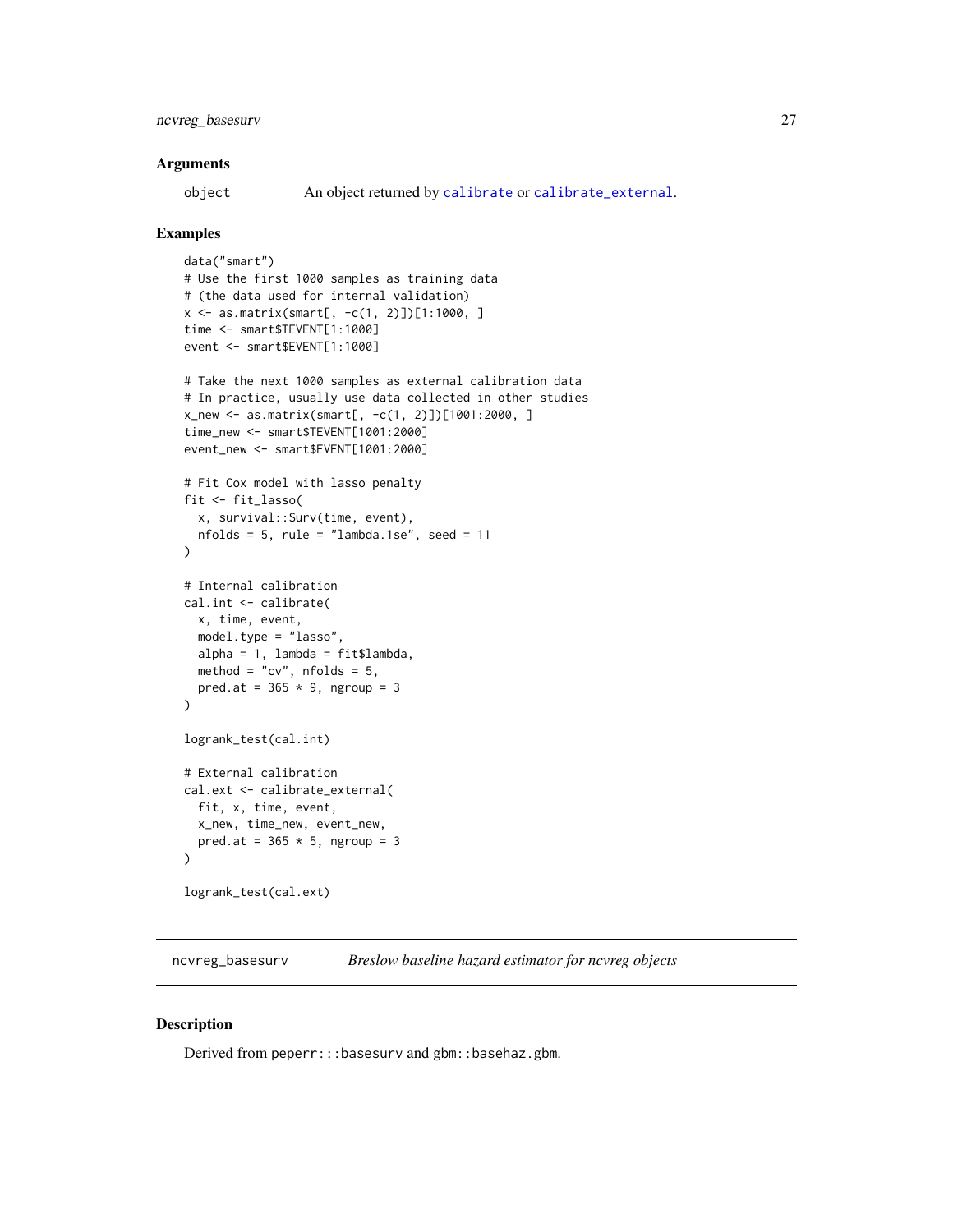#### <span id="page-27-0"></span>Usage

ncvreg\_basesurv(time, event, lp, times.eval = NULL, centered = FALSE)

# Arguments

| time       | Survival time                                                  |
|------------|----------------------------------------------------------------|
| event      | Status indicator                                               |
| -lp        | Linear predictors                                              |
| times.eval | Survival time to evaluate                                      |
| centered   | Should we center the survival curve? See base haz for details. |

#### Value

list containing cumulative base hazard

# Examples

NULL

ncvreg\_survcurve *Survival curve prediction for ncvreg objects*

# Description

Derived from c060::predictProb.coxnet

#### Usage

ncvreg\_survcurve(object, time, event, x, survtime)

# Arguments

| object   | ncvreg model object       |
|----------|---------------------------|
| time     | Survival time             |
| event    | Status indicator          |
| $\times$ | Predictor matrix          |
| survtime | Survival time to evaluate |

#### Value

list containing predicted survival probabilities and linear predictors for all samples

# Examples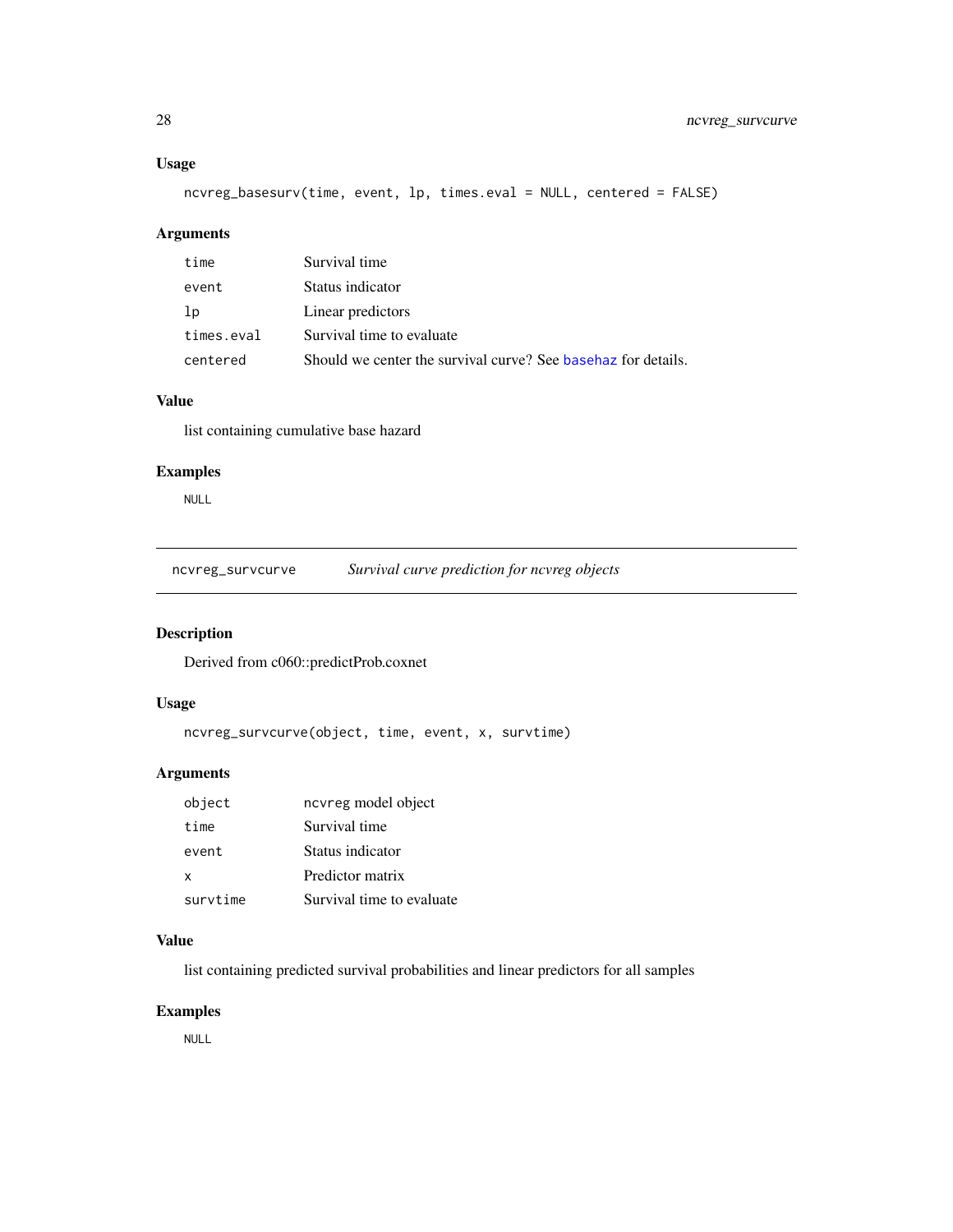<span id="page-28-0"></span>penalized\_basesurv *Breslow baseline hazard estimator for penfit objects*

#### Description

Derived from peperr:::basesurv and gbm::basehaz.gbm.

#### Usage

penalized\_basesurv(time, event, lp, times.eval = NULL, centered = FALSE)

# Arguments

| time       | Survival time                                                  |
|------------|----------------------------------------------------------------|
| event      | Status indicator                                               |
| 1p         | Linear predictors                                              |
| times.eval | Survival time to evaluate                                      |
| centered   | Should we center the survival curve? See base haz for details. |

# Value

list containing cumulative base hazard

# Examples

NULL

penalized\_survcurve *Survival curve prediction for penfit objects*

# Description

Derived from c060::predictProb.coxnet

# Usage

```
penalized_survcurve(object, time, event, x, survtime)
```

| object   | penalized model object    |
|----------|---------------------------|
| time     | Survival time             |
| event    | Status indicator          |
| X        | Predictor matrix          |
| survtime | Survival time to evaluate |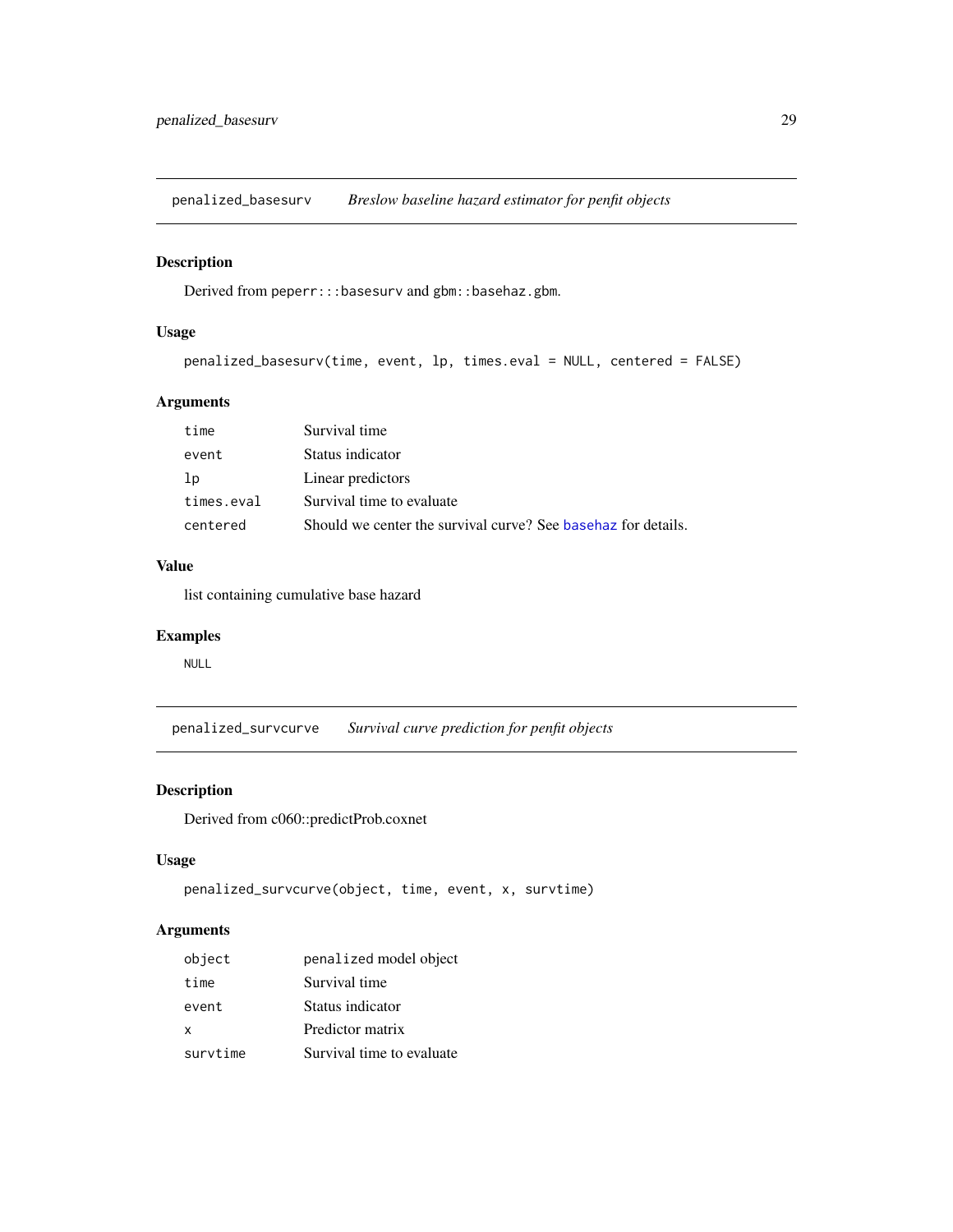# <span id="page-29-0"></span>Value

list containing predicted survival probabilities and linear predictors for all samples

# Examples

NULL

plot.hdnom.calibrate *Plot calibration results*

# Description

Plot calibration results

# Usage

```
## S3 method for class 'hdnom.calibrate'
plot(
 x,
 xlim = c(0, 1),ylim = c(0, 1),col.pal = c("JCO", "Lancet", "NPG", "AAAS"),
  ...
)
```
# Arguments

| x       | An object returned by calibrate.                                                                   |
|---------|----------------------------------------------------------------------------------------------------|
| xlim    | x axis limits of the plot.                                                                         |
| vlim    | y axis limits of the plot.                                                                         |
| col.pal | Color palette to use. Possible values are "JCO", "Lancet", "NPG", and "AAAS".<br>Default is "JCO". |
| .       | Other parameters for plot.                                                                         |

# Examples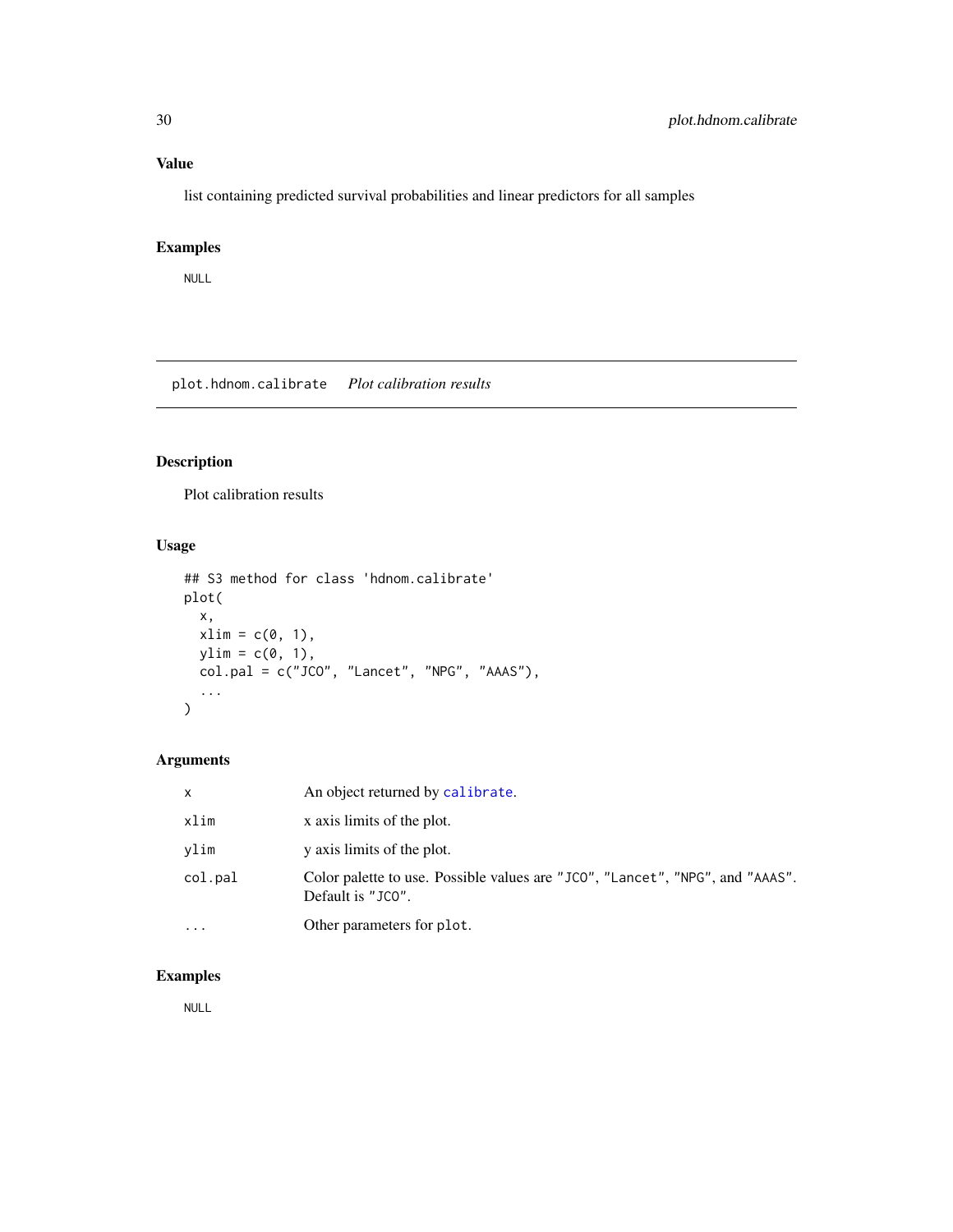<span id="page-30-0"></span>plot.hdnom.calibrate.external

*Plot external calibration results*

# Description

Plot external calibration results

#### Usage

```
## S3 method for class 'hdnom.calibrate.external'
plot(
 x,
 xlim = c(0, 1),ylim = c(0, 1),col.pal = c("JCO", "Lancet", "NPG", "AAAS"),
  ...
)
```
# Arguments

| x       | An object returned by calibrate_external.                                                          |
|---------|----------------------------------------------------------------------------------------------------|
| xlim    | x axis limits of the plot.                                                                         |
| vlim    | y axis limits of the plot.                                                                         |
| col.pal | Color palette to use. Possible values are "JCO", "Lancet", "NPG", and "AAAS".<br>Default is "JCO". |
| .       | Other parameters for plot.                                                                         |

#### Examples

NULL

plot.hdnom.compare.calibrate

*Plot model comparison by calibration results*

# Description

Plot model comparison by calibration results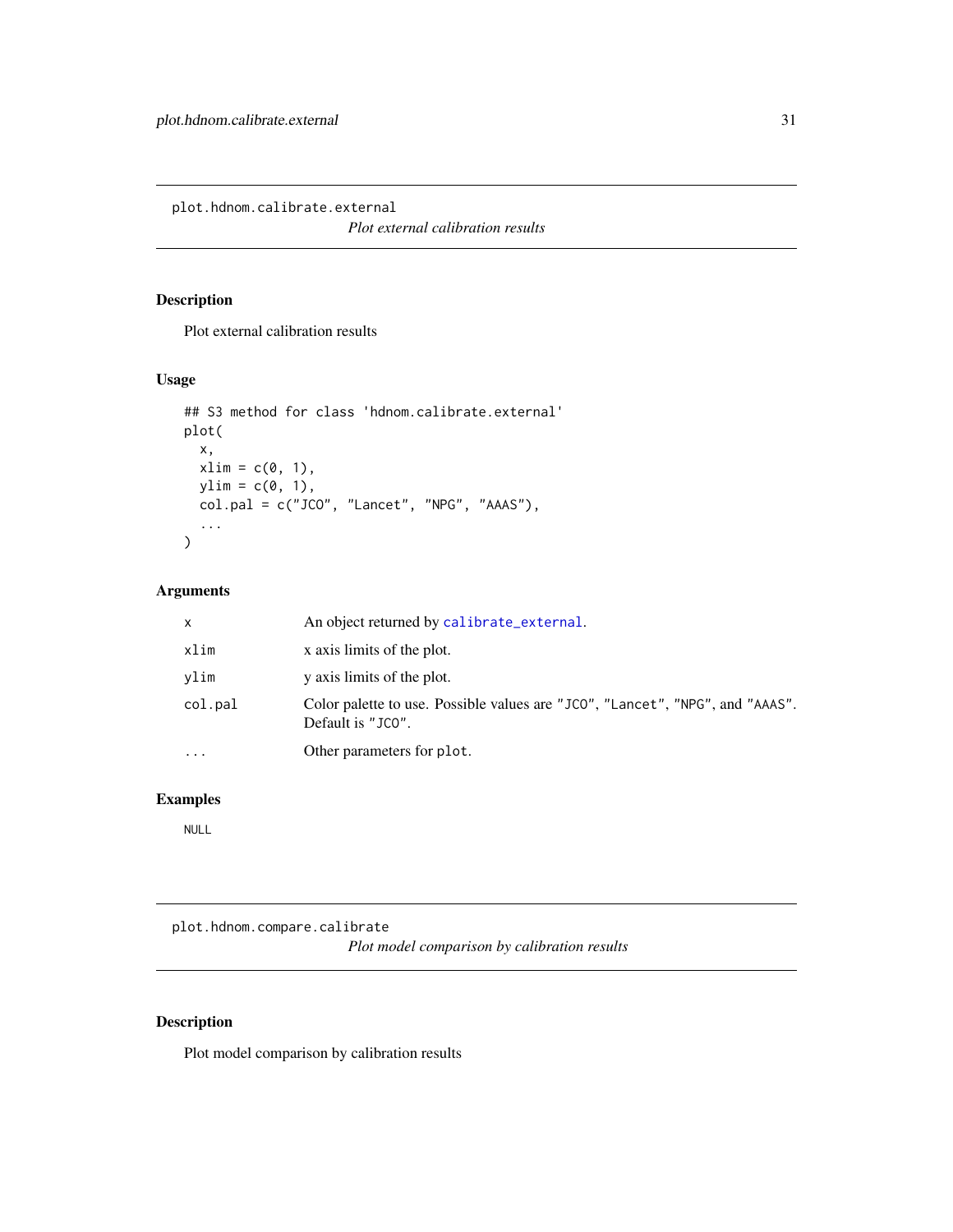# Usage

```
## S3 method for class 'hdnom.compare.calibrate'
plot(
  x,
  xlim = c(0, 1),ylim = c(\emptyset, 1),
  col.pdf = c("JCO", "Lancet", "NPG", "AAAS"),...
\mathcal{L}
```
# Arguments

| x       | An object returned by compare_by_calibrate.                                                        |
|---------|----------------------------------------------------------------------------------------------------|
| xlim    | x axis limits of the plot.                                                                         |
| vlim    | y axis limits of the plot.                                                                         |
| col.pal | Color palette to use. Possible values are "JCO", "Lancet", "NPG", and "AAAS".<br>Default is "JCO". |
| .       | Other parameters (not used).                                                                       |
|         |                                                                                                    |

# Examples

NULL

plot.hdnom.compare.validate *Plot model comparison by validation results*

# Description

Plot model comparison by validation results

```
## S3 method for class 'hdnom.compare.validate'
plot(
  x,
  interval = FALSE,
  col.pal = c("JCO", "Lancet", "NPG", "AAAS"),
  ylim = NULL,
  ...
\overline{\phantom{a}}
```
<span id="page-31-0"></span>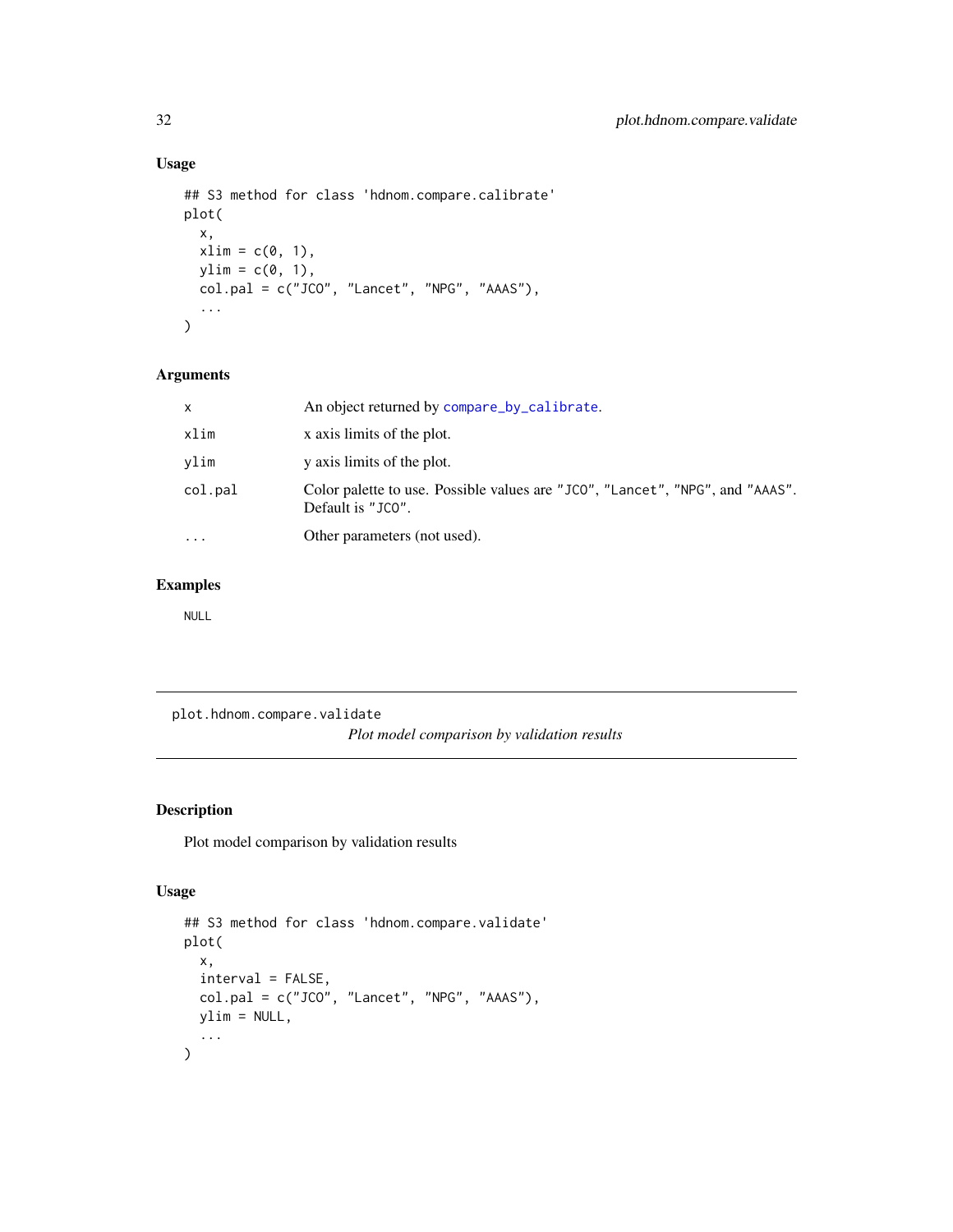<span id="page-32-0"></span>

| $\mathsf{x}$                              | An object returned by compare_by_validate.                                    |
|-------------------------------------------|-------------------------------------------------------------------------------|
| interval<br>ribbons? Default is FALSE.    | Show maximum, minimum, 0.25, and 0.75 quantiles of time-dependent AUC as      |
| col.pal<br>Default is "JCO".              | Color palette to use. Possible values are "JCO", "Lancet", "NPG", and "AAAS". |
| ylim                                      | Range of y coordinates. For example, $c(0.5, 1)$ .                            |
| Other parameters (not used).<br>$\ddotsc$ |                                                                               |

# Examples

NULL

plot.hdnom.nomogram *Plot nomogram objects*

# Description

Plot nomogram objects

# Usage

## S3 method for class 'hdnom.nomogram'  $plot(x, \ldots)$ 

# Arguments

| x        | An object returned by as_nomogram. |
|----------|------------------------------------|
| $\cdots$ | Other parameters.                  |

# Examples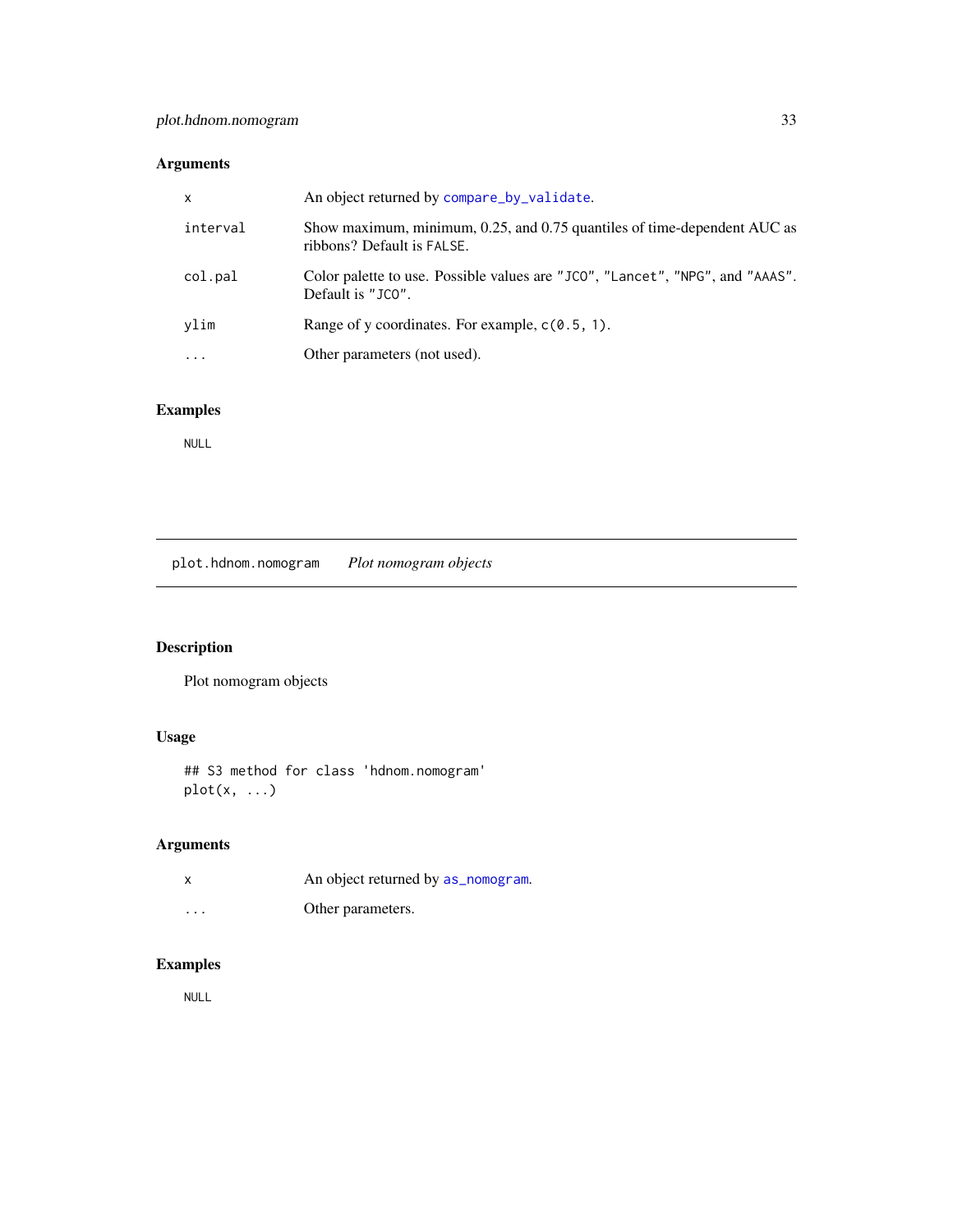<span id="page-33-0"></span>

# Description

Plot optimism-corrected time-dependent discrimination curves for validation

#### Usage

```
## S3 method for class 'hdnom.validate'
plot(x, col.path = c("JCO", "Lancet", "NPG", "AAAS"), ylim = NULL, ...)
```
#### Arguments

| An object returned by validate.<br>X.                                                                         |  |
|---------------------------------------------------------------------------------------------------------------|--|
| Color palette to use. Possible values are "JCO", "Lancet", "NPG", and "AAAS".<br>col.pal<br>Default is "JCO". |  |
| Range of y coordinates. For example, $c(0.5, 1)$ .<br>vlim                                                    |  |
| Other parameters (not used).<br>$\ddotsc$                                                                     |  |

# Examples

NULL

plot.hdnom.validate.external *Plot time-dependent discrimination curves for external validation*

#### Description

Plot time-dependent discrimination curves for external validation

# Usage

## S3 method for class 'hdnom.validate.external'  $plot(x, col.path = c("JCO", "Lancet", "NPG", "AAAS"), ylim = NULL, ...)$ 

| X.        | An object returned by validate_external.                                                           |
|-----------|----------------------------------------------------------------------------------------------------|
| col.pal   | Color palette to use. Possible values are "JCO", "Lancet", "NPG", and "AAAS".<br>Default is "JCO". |
| vlim      | Range of y coordinates. For example, $c(0.5, 1)$ .                                                 |
| $\ddotsc$ | Other parameters (not used).                                                                       |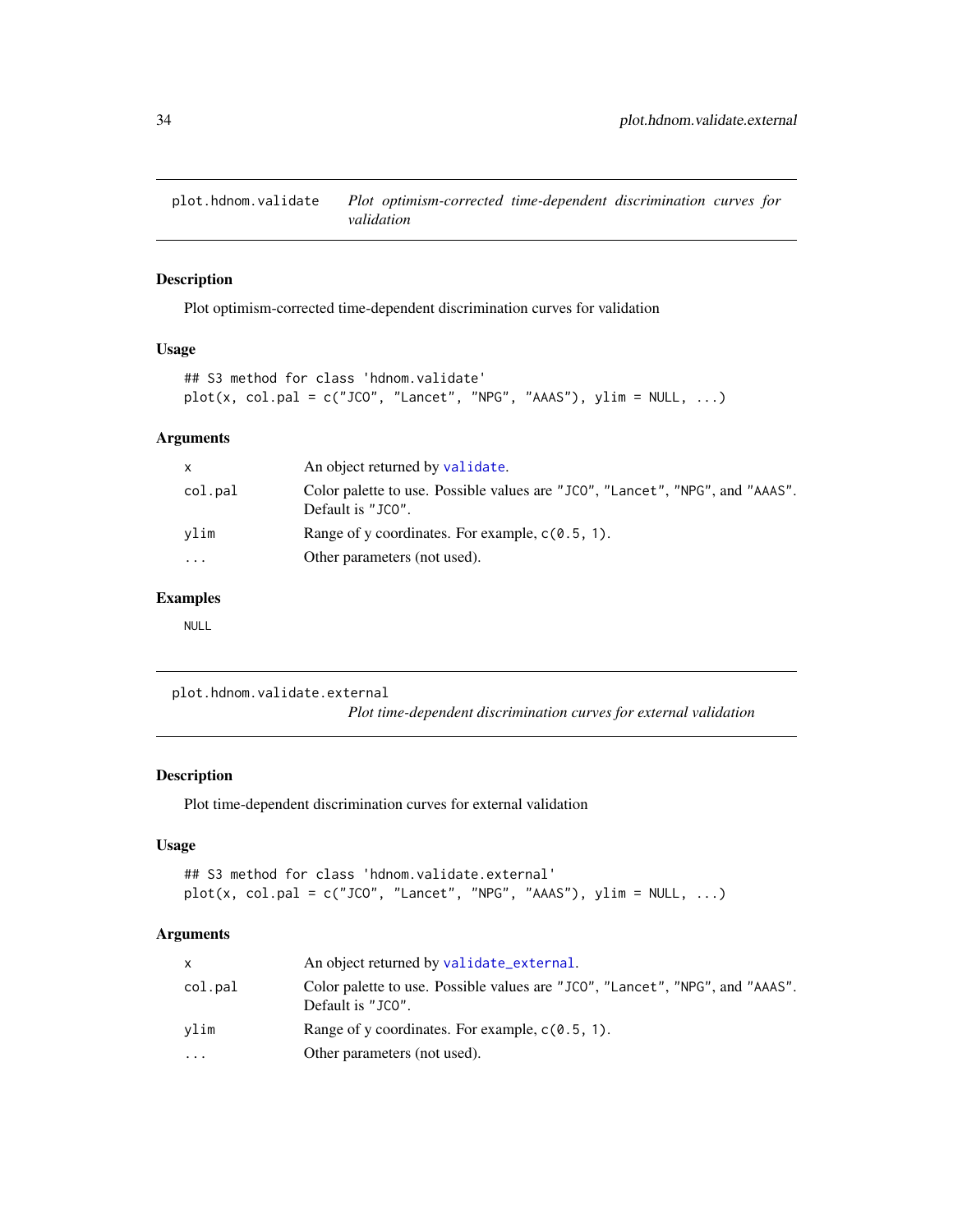#### <span id="page-34-0"></span>Examples

NULL

predict.hdnom.model *Make predictions from high-dimensional Cox models*

#### Description

Predict overall survival probability at certain time points from fitted Cox models.

#### Usage

```
## S3 method for class 'hdnom.model'
predict(object, x, y, newx, pred.at, ...)
```
# Arguments

| object    | Model object.                                                                           |
|-----------|-----------------------------------------------------------------------------------------|
| X         | Data matrix used to fit the model.                                                      |
| У         | Response matrix made with Surv.                                                         |
| newx      | Matrix (with named columns) of new values for x at which predictions are to be<br>made. |
| pred.at   | Time point at which prediction should take place.                                       |
| $\ddotsc$ | Other parameters (not used).                                                            |

#### Value

A nrow(newx) x length(pred.at) matrix containing overall survival probablity.

#### Examples

```
data("smart")
x \leftarrow as.matrix(smart[, -c(1, 2)])
time <- smart$TEVENT
event <- smart$EVENT
y <- survival::Surv(time, event)
fit \le fit_lasso(x, y, nfolds = 5, rule = "lambda.1se", seed = 11)
predict(fit, x, y, newx = x[101:105, ], pred.at = 1:10 * 365)
```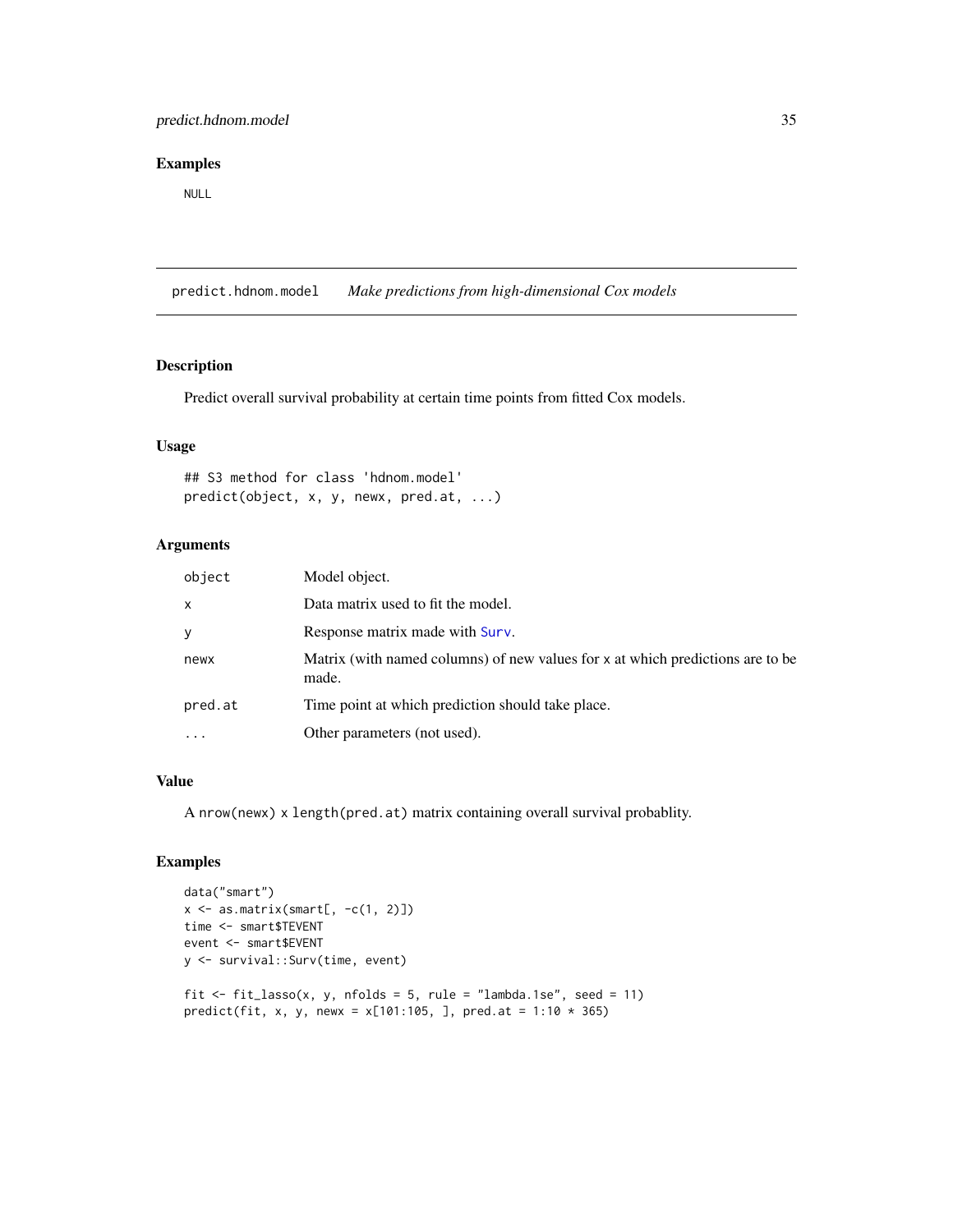<span id="page-35-0"></span>print.hdnom.calibrate *Print calibration results*

# Description

Print calibration results

#### Usage

## S3 method for class 'hdnom.calibrate'  $print(x, \ldots)$ 

# Arguments

| X        | An object returned by calibrate. |
|----------|----------------------------------|
| $\cdots$ | Other parameters (not used).     |

# Examples

NULL

print.hdnom.calibrate.external *Print external calibration results*

# Description

Print external calibration results

# Usage

```
## S3 method for class 'hdnom.calibrate.external'
print(x, \ldots)
```
# Arguments

|                         | An object returned by calibrate_external. |
|-------------------------|-------------------------------------------|
| $\cdot$ $\cdot$ $\cdot$ | Other parameters (not used).              |

# Examples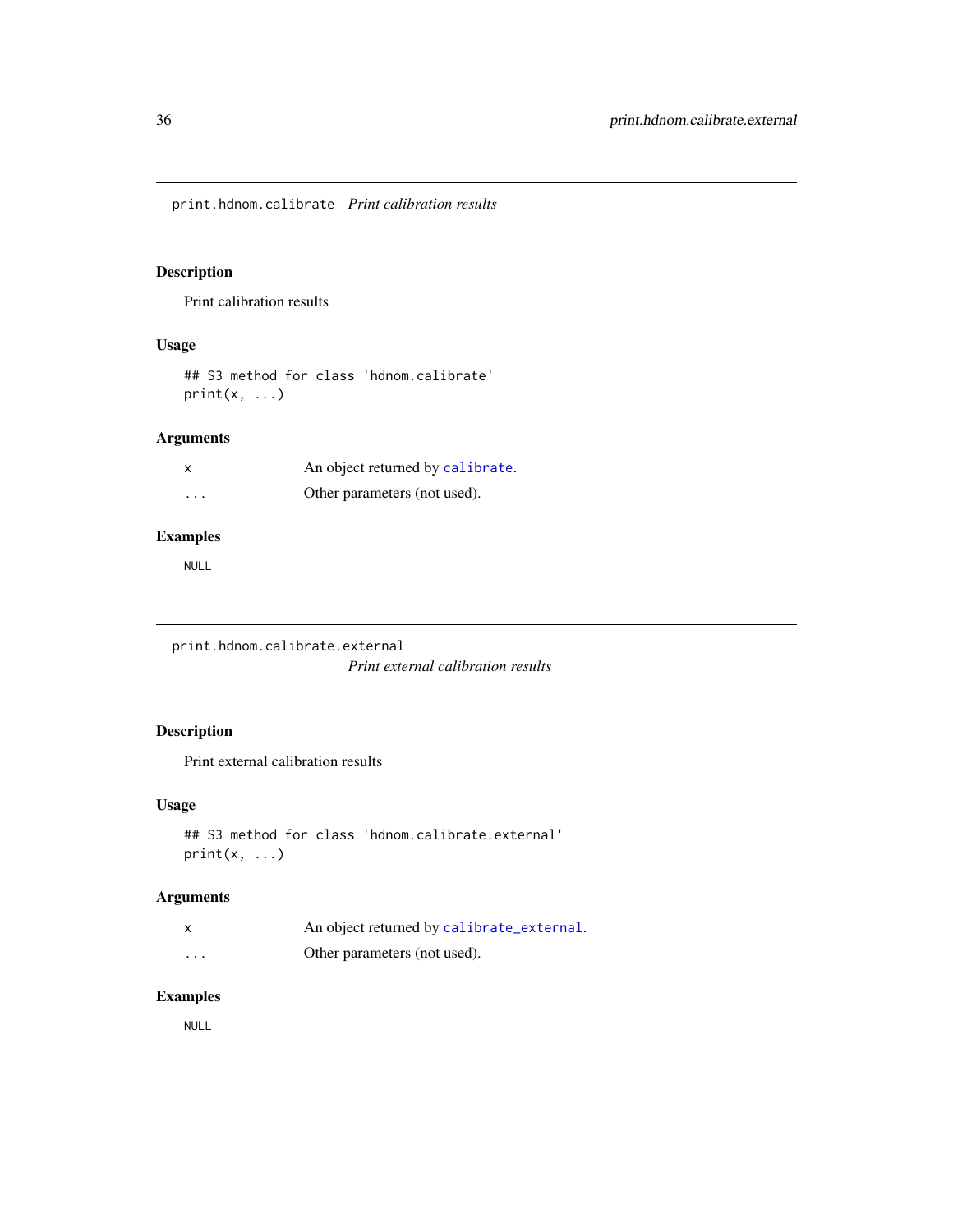<span id="page-36-0"></span>print.hdnom.compare.calibrate

*Print model comparison by calibration results*

# Description

Print model comparison by calibration results

#### Usage

```
## S3 method for class 'hdnom.compare.calibrate'
print(x, \ldots)
```
# Arguments

| $\mathsf{x}$ | An object returned by compare_by_calibrate. |
|--------------|---------------------------------------------|
| $\cdots$     | Other parameters (not used).                |

# Examples

NULL

```
print.hdnom.compare.validate
```
*Print model comparison by validation results*

# Description

Print model comparison by validation results

#### Usage

```
## S3 method for class 'hdnom.compare.validate'
print(x, \ldots)
```
#### Arguments

| X | An object returned by compare_by_validate. |
|---|--------------------------------------------|
| . | Other parameters (not used).               |

# Examples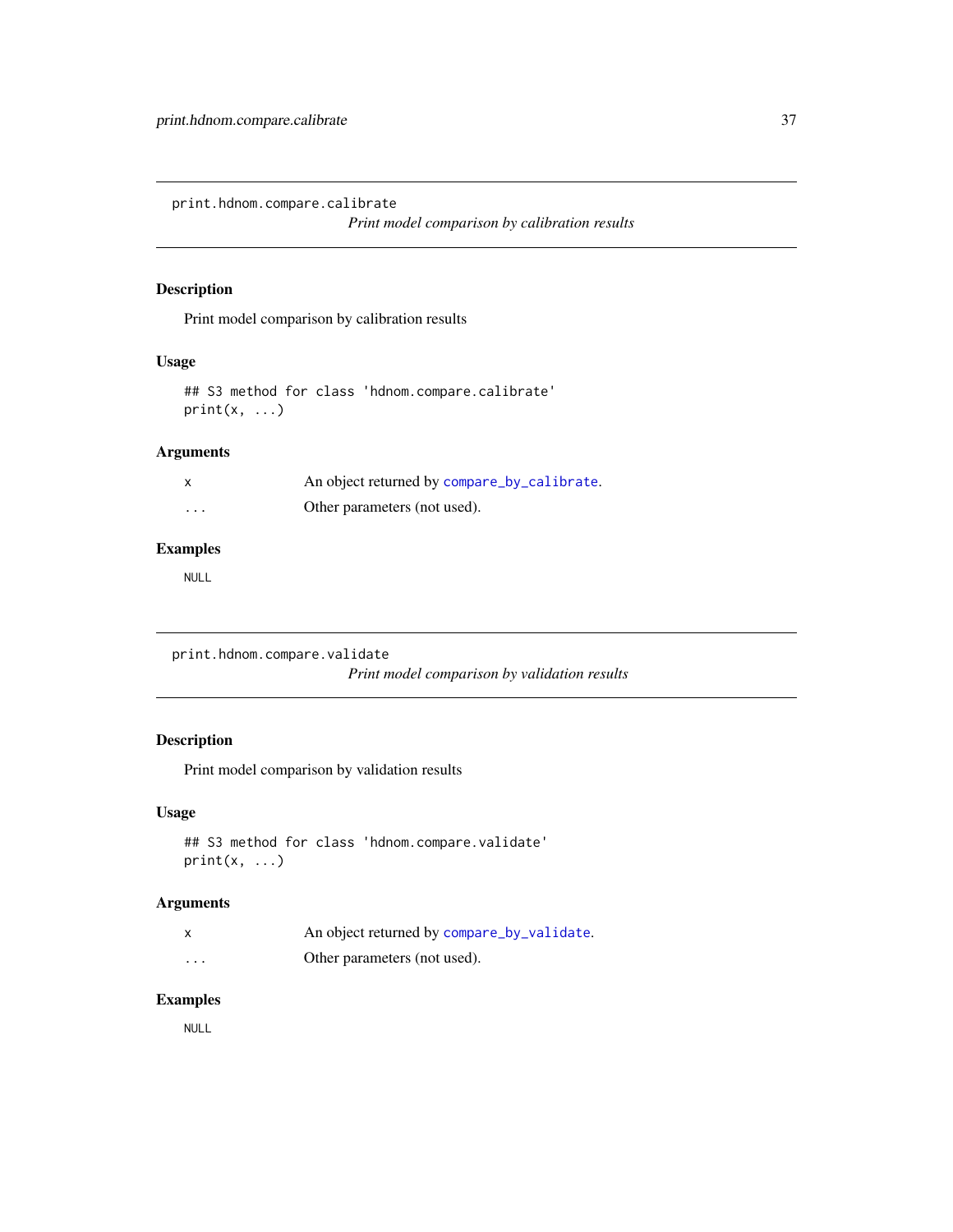<span id="page-37-0"></span>print.hdnom.model *Print high-dimensional Cox model objects*

# Description

Print high-dimensional Cox model objects

# Usage

```
## S3 method for class 'hdnom.model'
print(x, \ldots)
```
#### Arguments

| X        | Model object.                |
|----------|------------------------------|
| $\cdots$ | Other parameters (not used). |

# Examples

```
data("smart")
x \leftarrow as.matrix(smart[, -c(1, 2)])time <- smart$TEVENT
event <- smart$EVENT
y <- survival::Surv(time, event)
fit \le fit_lasso(x, y, nfolds = 5, rule = "lambda.1se", seed = 11)
print(fit)
```
print.hdnom.nomogram *Print nomograms objects*

# Description

Print nomograms objects

#### Usage

```
## S3 method for class 'hdnom.nomogram'
print(x, \ldots)
```
#### Arguments

|         | An object returned by as_nomogram. |
|---------|------------------------------------|
| $\cdot$ | Other parameters.                  |

# Examples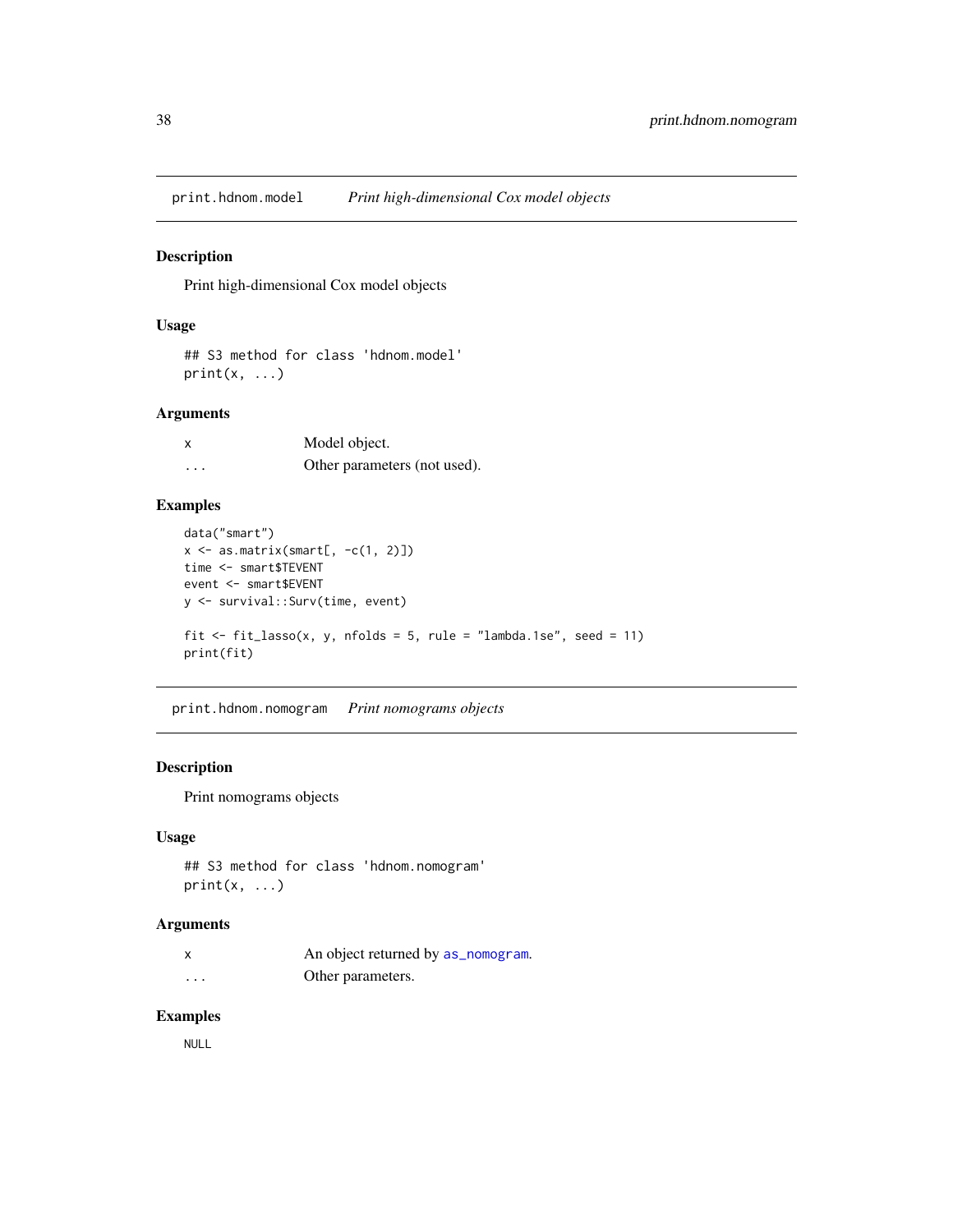<span id="page-38-0"></span>print.hdnom.validate *Print validation results*

# Description

Print validation results

#### Usage

## S3 method for class 'hdnom.validate'  $print(x, \ldots)$ 

# Arguments

|                      | An object returned by validate. |
|----------------------|---------------------------------|
| $\ddot{\phantom{0}}$ | Other parameters (not used).    |

# Examples

NULL

print.hdnom.validate.external

*Print external validation results*

# Description

Print external validation results

# Usage

```
## S3 method for class 'hdnom.validate.external'
print(x, \ldots)
```
# Arguments

|                         | An object returned by validate_external. |
|-------------------------|------------------------------------------|
| $\cdot$ $\cdot$ $\cdot$ | Other parameters (not used).             |

# Examples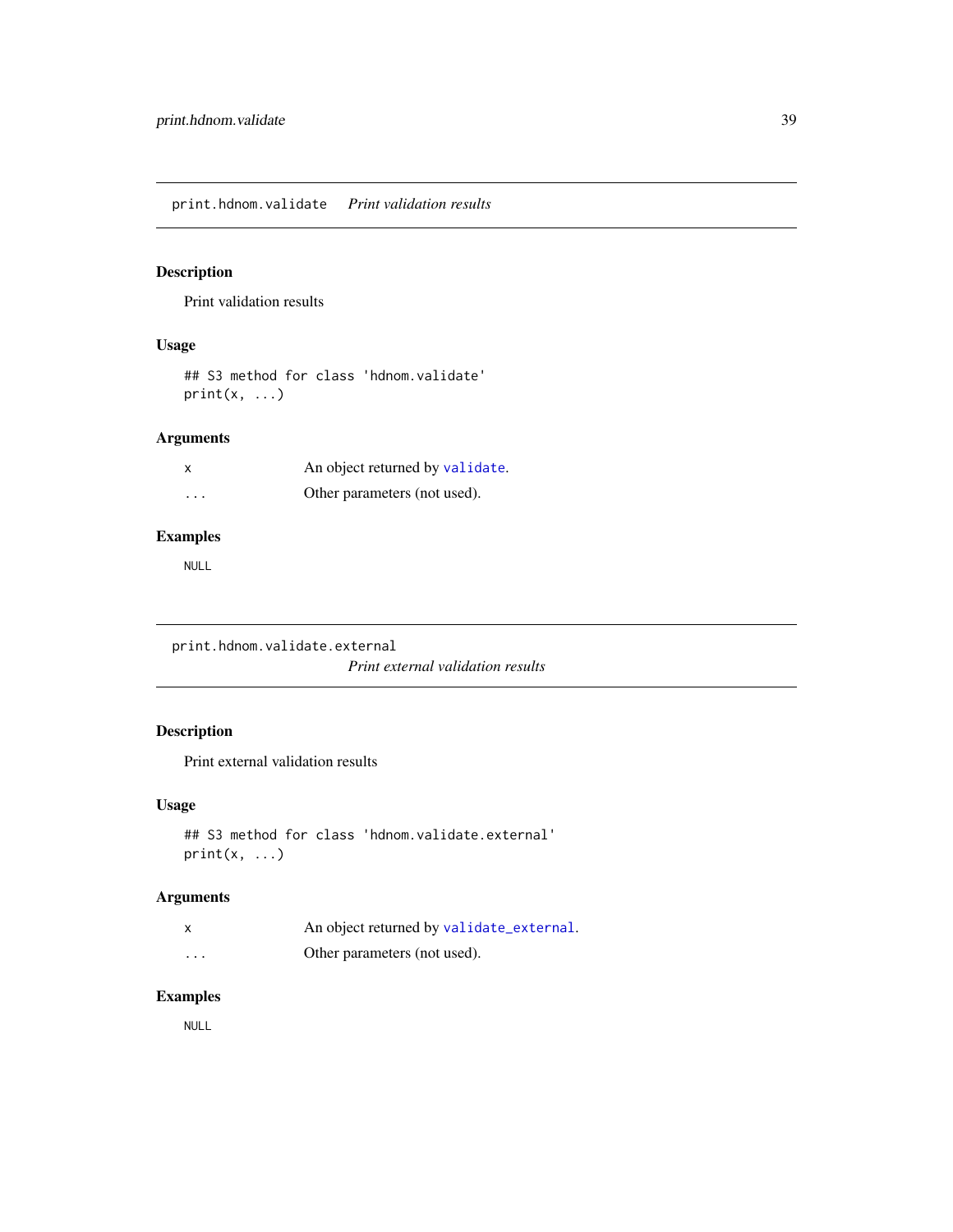<span id="page-39-0"></span>

#### Description

Imputed SMART study data (no missing values).

#### Usage

data(smart)

# Format

A numeric matrix with 3873 samples, and 29 variables (27 variables + time variable + event variable):

- Demographics
	- SEX gender
	- AGE age in years
- Classical risk factors
	- SMOKING smoking (never, former, current)
	- PACKYRS in years
	- ALCOHOL alcohol use (never, former, current)
	- $-$  BMI Body mass index, in kg/m<sup> $\text{A}$ 2</sup>
	- DIABETES
- Blood pressure
	- SYSTH Systolic, by hand, in mm Hg
	- SYSTBP Systolic, automatic, in mm Hg
	- DIASTH Diastolic, by hand, in mm Hg
	- DIASTBP Diastolic, automatic, in mm Hg
- Lipid levels
	- CHOL Total cholesterol, in mmol/L
	- HDL High-density lipoprotein cholesterol, in mmol/L
	- LDL Low-density lipoprotein cholesterol, in mmol/L
	- TRIG Triglycerides, in mmol/L
- Previous symptomatic atherosclerosis
	- CEREBRAL Cerebral
	- CARDIAC Coronary
	- PERIPH Peripheral
	- AAA Abdominal aortic aneurysm
- Markers of atherosclerosis
	- $-$  HOMOC Homocysteine, in  $\mu$ mol/L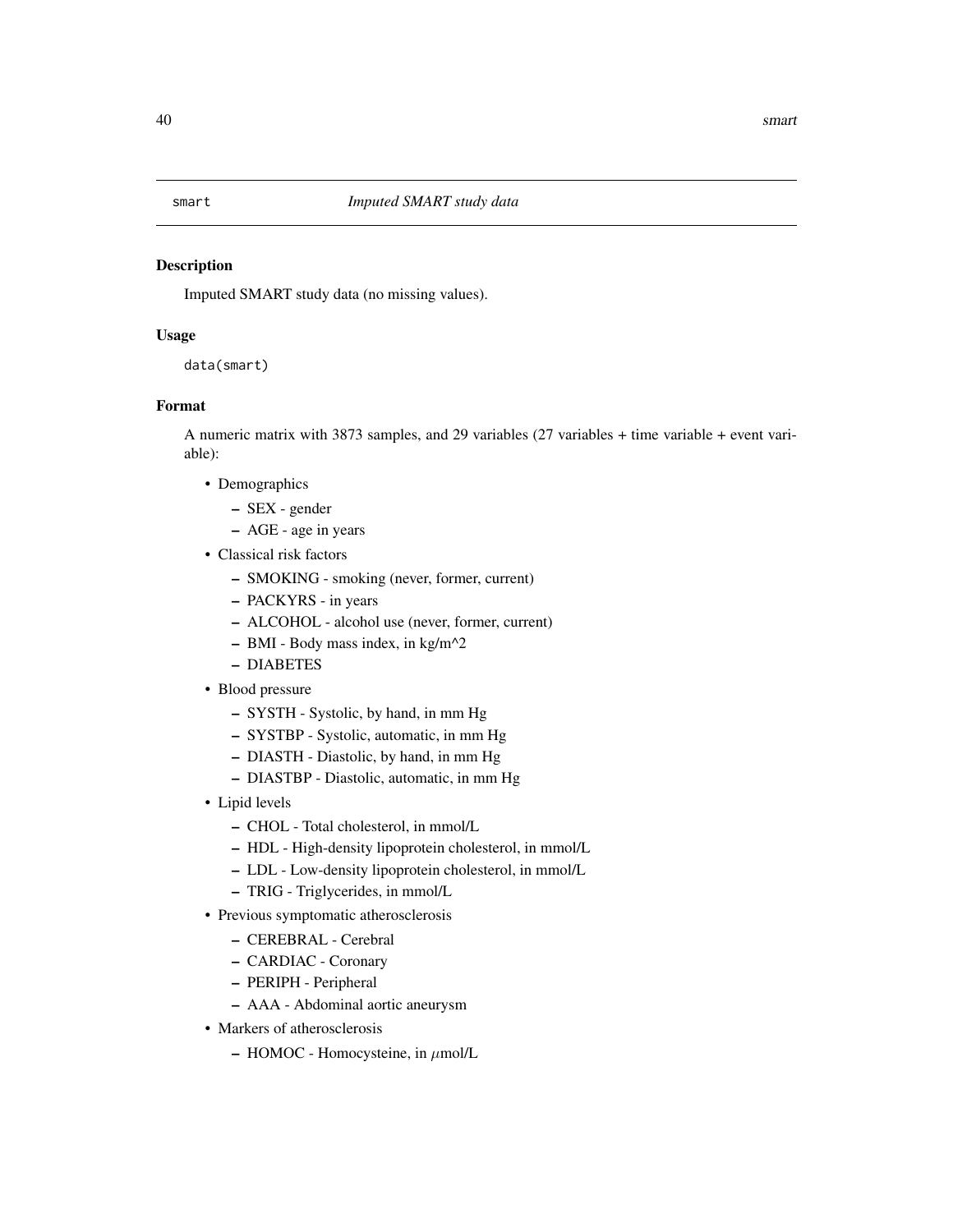#### <span id="page-40-0"></span>smarto and  $\frac{41}{41}$

- $-$  GLUT Glutamine, in  $\mu$ mol/L
- CREAT Creatinine clearance, in mL/min
- ALBUMIN Albumin (no, micro, macro)
- IMT Intima media thickness, in mm
- STENOSIS Carotid artery stenosis > 50%

#### Note

See data-raw/smart.R for the code to generate this data.

#### References

Steyerberg, E. W. (2008). Clinical prediction models: a practical approach to development, validation, and updating. Springer Science & Business Media.

#### Examples

data(smart) dim(smart)

smarto *Original SMART study data*

#### Description

Original SMART study data (with missing values) from Steyerberg et, al. 2008.

#### Usage

```
data(smarto)
```
# Format

A numeric matrix with 3873 samples, and 29 variables (27 variables + time variable + event variable):

- Demographics
	- SEX gender
	- AGE age in years
- Classical risk factors
	- SMOKING smoking (never, former, current)
	- PACKYRS in years
	- ALCOHOL alcohol use (never, former, current)
	- $-$  BMI Body mass index, in kg/m<sup> $\sim$ 2</sup>
	- DIABETES
- Blood pressure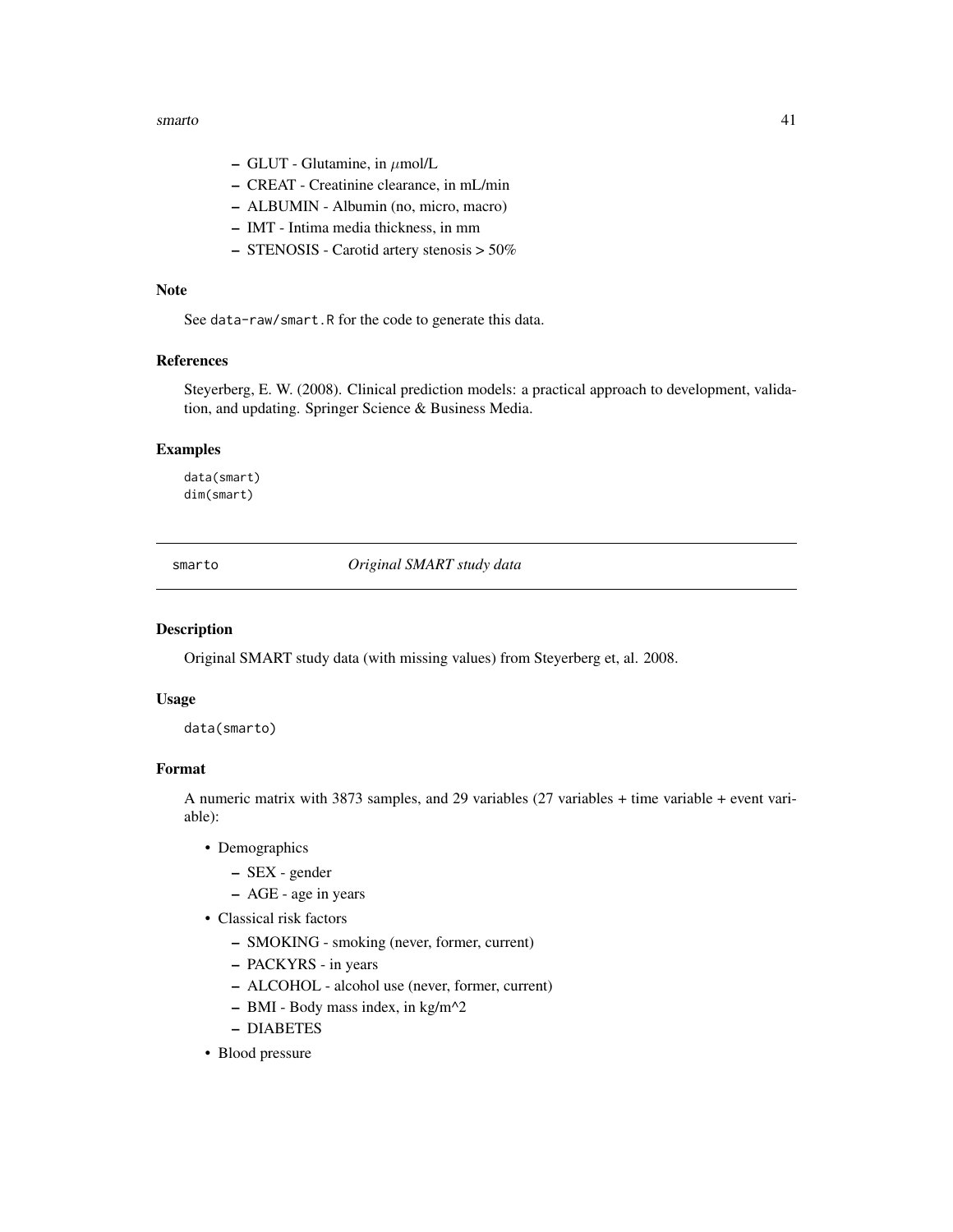- <span id="page-41-0"></span>– SYSTH - Systolic, by hand, in mm Hg
- SYSTBP Systolic, automatic, in mm Hg
- DIASTH Diastolic, by hand, in mm Hg
- DIASTBP Diastolic, automatic, in mm Hg
- Lipid levels
	- CHOL Total cholesterol, in mmol/L
	- HDL High-density lipoprotein cholesterol, in mmol/L
	- LDL Low-density lipoprotein cholesterol, in mmol/L
	- TRIG Triglycerides, in mmol/L
- Previous symptomatic atherosclerosis
	- CEREBRAL Cerebral
	- CARDIAC Coronary
	- PERIPH Peripheral
	- AAA Abdominal aortic aneurysm
- Markers of atherosclerosis
	- $-$  HOMOC Homocysteine, in  $\mu$ mol/L
	- $-$  GLUT Glutamine, in  $\mu$ mol/L
	- CREAT Creatinine clearance, in mL/min
	- ALBUMIN Albumin (no, micro, macro)
	- IMT Intima media thickness, in mm
	- STENOSIS Carotid artery stenosis > 50%

# References

Steyerberg, E. W. (2008). Clinical prediction models: a practical approach to development, validation, and updating. Springer Science & Business Media.

#### Examples

data(smarto) dim(smarto)

summary.hdnom.calibrate

*Summary of calibration results*

#### **Description**

Summary of calibration results

```
## S3 method for class 'hdnom.calibrate'
summary(object, ...)
```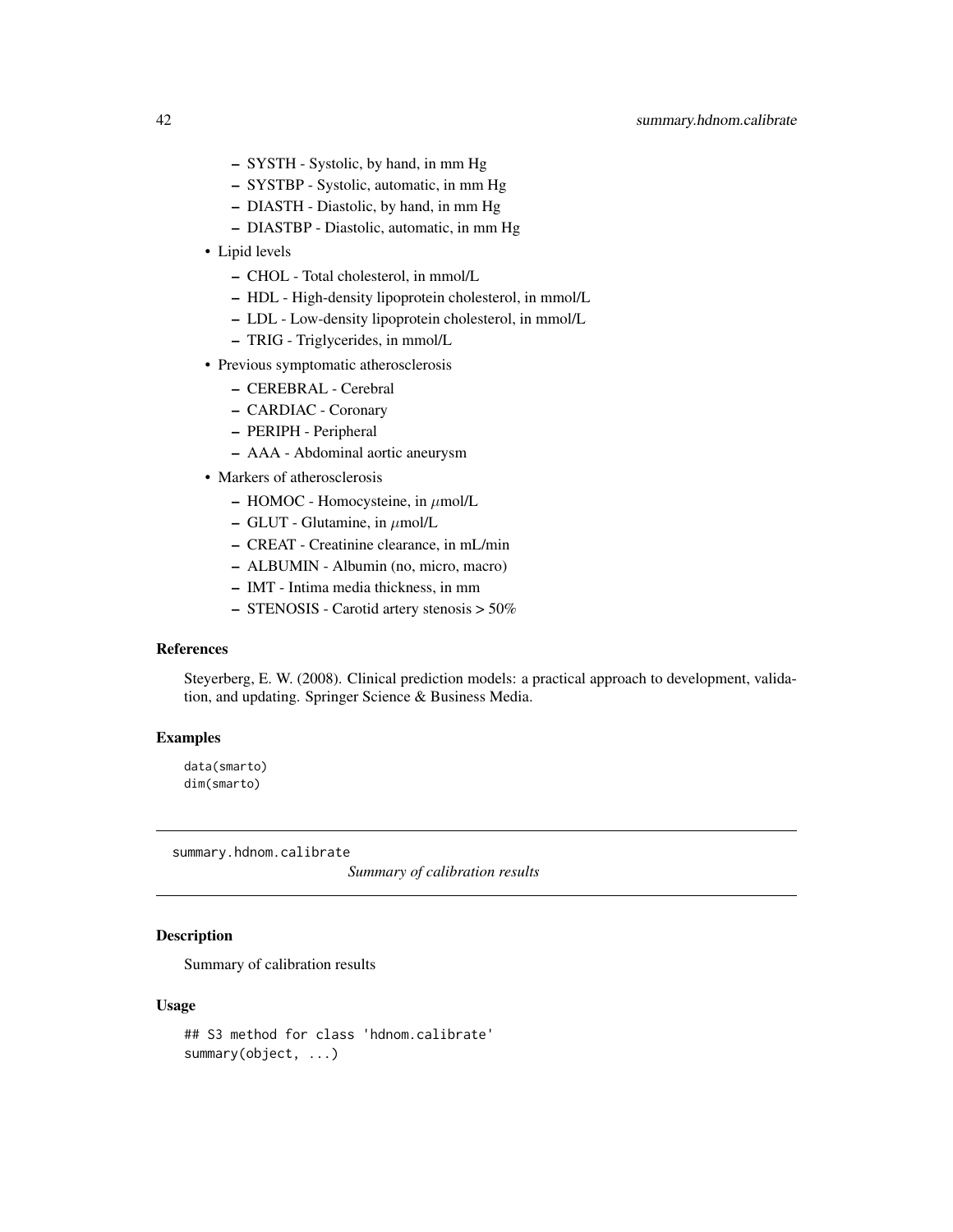<span id="page-42-0"></span>

| object                  | An object returned by calibrate. |
|-------------------------|----------------------------------|
| $\cdot$ $\cdot$ $\cdot$ | Other parameters (not used).     |

#### Examples

NULL

```
summary.hdnom.calibrate.external
```
*Summary of external calibration results*

# Description

Summary of external calibration results

#### Usage

## S3 method for class 'hdnom.calibrate.external' summary(object, ...)

# Arguments

| object   | An object returned by calibrate_external. |
|----------|-------------------------------------------|
| $\cdots$ | Other parameters (not used).              |

#### Examples

NULL

summary.hdnom.compare.calibrate

*Summary of model comparison by calibration results*

# Description

Summary of model comparison by calibration results

```
## S3 method for class 'hdnom.compare.calibrate'
summary(object, ...)
```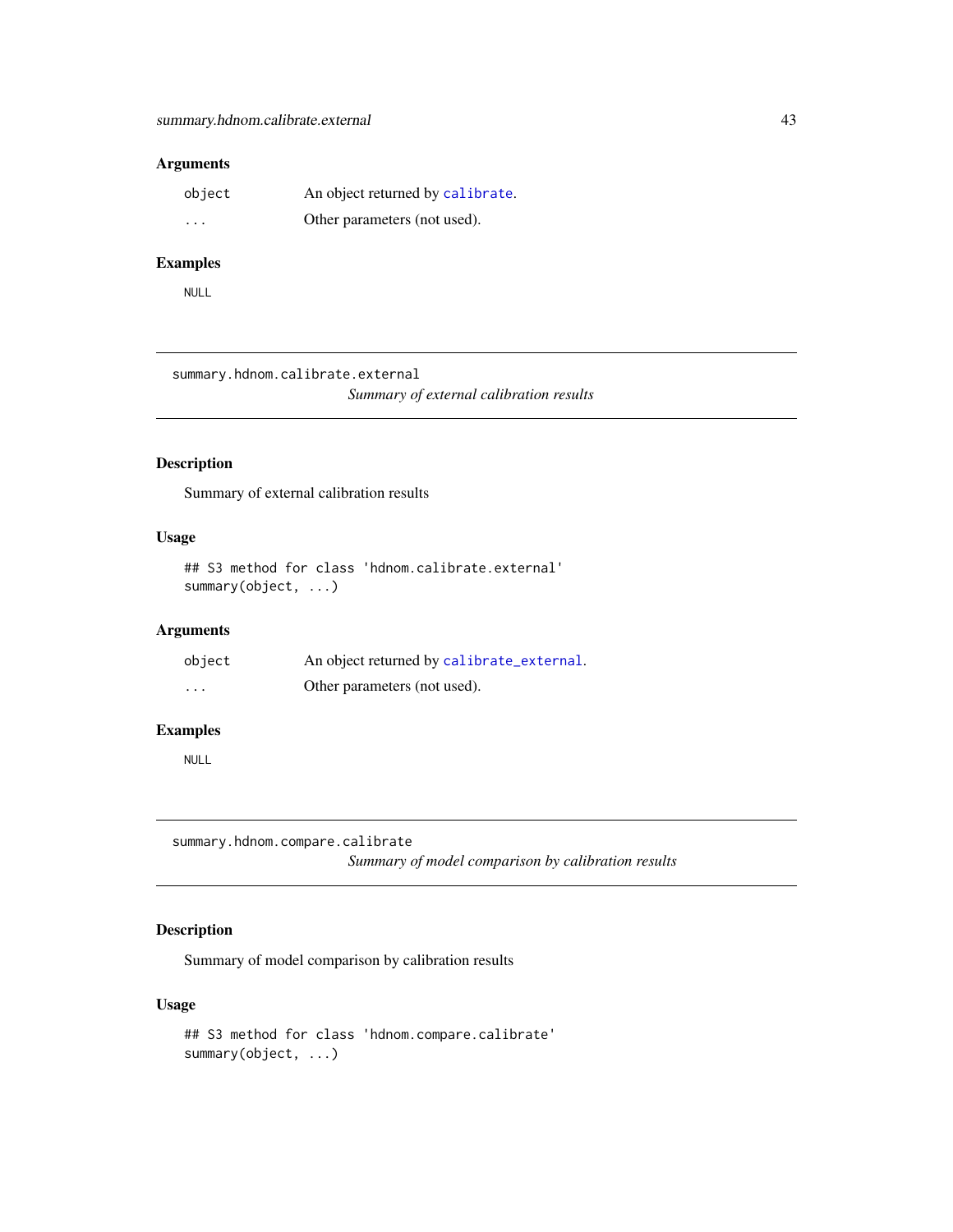<span id="page-43-0"></span>

| object   | An object returned by compare_by_calibrate. |
|----------|---------------------------------------------|
| $\cdots$ | Other parameters (not used).                |

# Examples

NULL

summary.hdnom.compare.validate

*Summary of model comparison by validation results*

# Description

Summary of model comparison by validation results

#### Usage

```
## S3 method for class 'hdnom.compare.validate'
summary(object, silent = FALSE, ...)
```
#### Arguments

| object                  | An object compare_by_validate.                       |
|-------------------------|------------------------------------------------------|
| silent                  | Print summary table header or not, default is FALSE. |
| $\cdot$ $\cdot$ $\cdot$ | Other parameters (not used).                         |

# Examples

NULL

summary.hdnom.validate

*Summary of validation results*

# Description

Summary of validation results

```
## S3 method for class 'hdnom.validate'
summary(object, silent = FALSE, ...)
```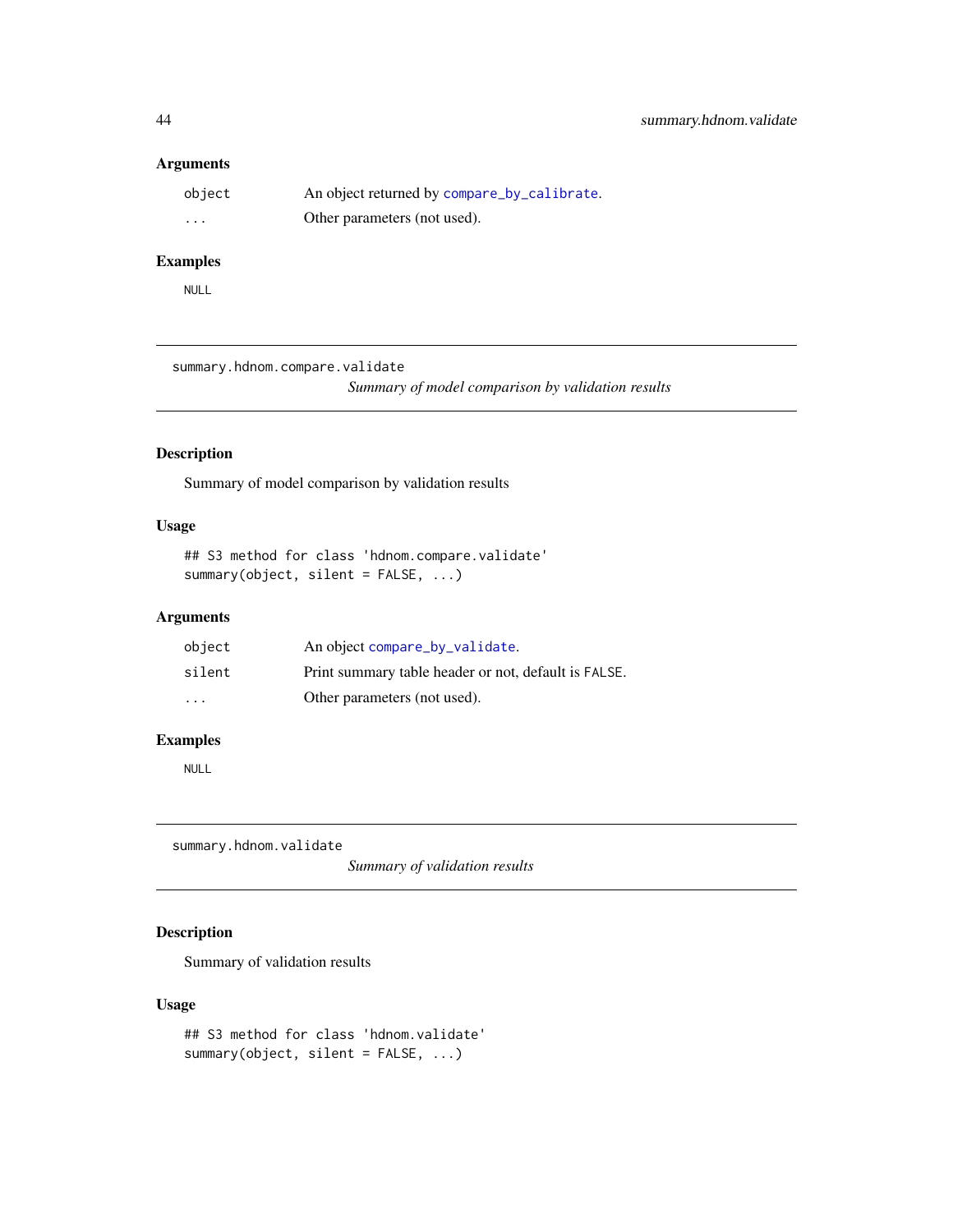<span id="page-44-0"></span>

| object                  | A validate object.                                   |
|-------------------------|------------------------------------------------------|
| silent                  | Print summary table header or not, default is FALSE. |
| $\cdot$ $\cdot$ $\cdot$ | Other parameters (not used).                         |

# Examples

NULL

```
summary.hdnom.validate.external
```
*Summary of external validation results*

# Description

Summary of external validation results

# Usage

```
## S3 method for class 'hdnom.validate.external'
summary(object, silent = FALSE, ...)
```
# Arguments

| object                  | An object returned by validate_external.             |
|-------------------------|------------------------------------------------------|
| silent                  | Print summary table header or not, default is FALSE. |
| $\cdot$ $\cdot$ $\cdot$ | Other parameters (not used).                         |

# Examples

NULL

theme\_hdnom *Plot theme (ggplot2) for hdnom*

# Description

Plot theme (ggplot2) for hdnom

#### Usage

theme\_hdnom(base\_size = 14)

#### Arguments

base\_size base font size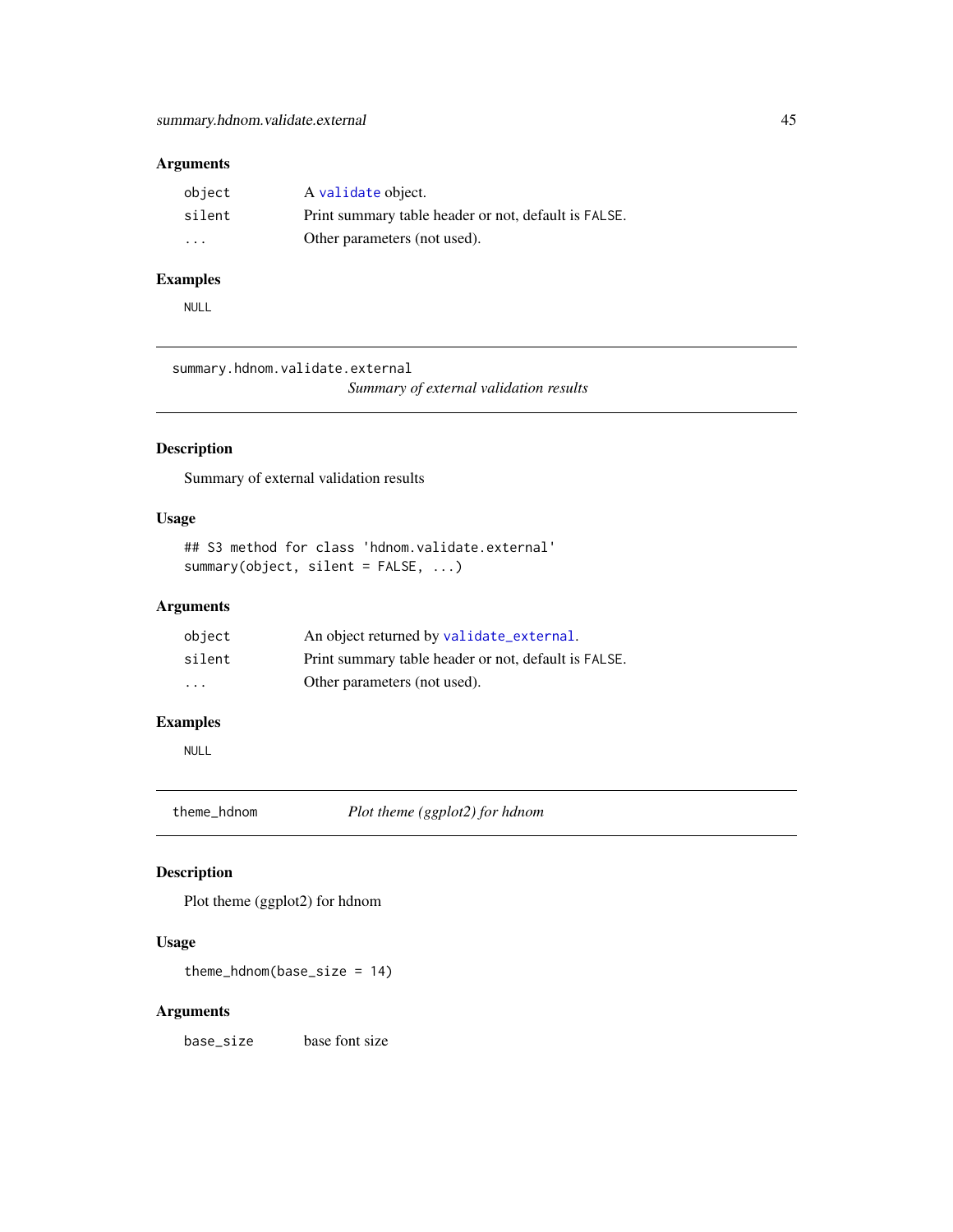<span id="page-45-1"></span><span id="page-45-0"></span>

# Description

Validate high-dimensional Cox models with time-dependent AUC

# Usage

```
validate(
  x,
  time,
  event,
 model.type = c("lasso", "alasso", "flasso", "enet", "aenet", "mcp", "mnet", "scad",
    "snet"),
 alpha,
 lambda,
 pen.factor = NULL,
 gamma,
  lambda1,
 lambda2,
 method = c("bootstrap", "cv", "repeated.cv"),
 boot.times = NULL,
 nfolds = NULL,
  rep.times = NULL,
  tauc.type = c("CD", "SZ", "UNO"),
  tauc.time,
  seed = 1001,trace = TRUE
)
```

| $\times$   | Matrix of training data used for fitting the model; on which to run the validation.                                                                                                                                                                                                                                      |
|------------|--------------------------------------------------------------------------------------------------------------------------------------------------------------------------------------------------------------------------------------------------------------------------------------------------------------------------|
| time       | Survival time. Must be of the same length with the number of rows as x.                                                                                                                                                                                                                                                  |
| event      | Status indicator, normally $0 =$ alive, $1 =$ dead. Must be of the same length with<br>the number of rows as x.                                                                                                                                                                                                          |
| model.type | Model type to validate. Could be one of "lasso", "alasso", "flasso", "enet",<br>"aenet", "mcp", "mnet", "scad", or "snet".                                                                                                                                                                                               |
| alpha      | Value of the elastic-net mixing parameter alpha for enet, aenet, mnet, and<br>snet models. For lasso, alasso, mcp, and scad models, please set alpha = 1.<br>alpha=1: lasso $(11)$ penalty; alpha=0: ridge $(12)$ penalty. Note that for mnet and<br>snet models, alpha can be set to very close to 0 but not 0 exactly. |
| lambda     | Value of the penalty parameter lambda to use in the model fits on the resampled<br>data. From the fitted Cox model.                                                                                                                                                                                                      |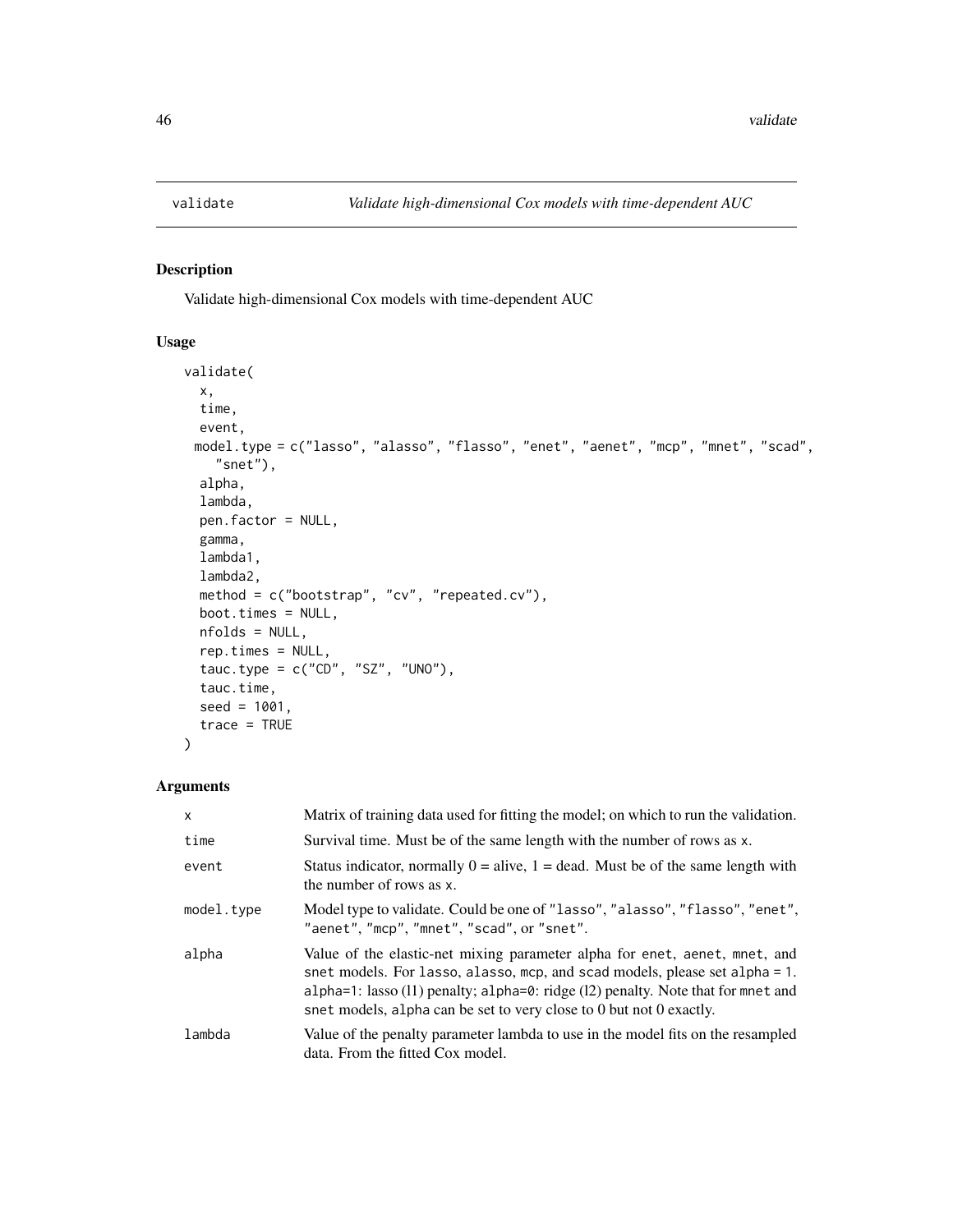#### validate and the set of the set of the set of the set of the set of the set of the set of the set of the set of the set of the set of the set of the set of the set of the set of the set of the set of the set of the set of

| Penalty factors to apply to each coefficient. From the fitted <i>adaptive lasso</i> or<br><i>adaptive elastic-net</i> model.                                             |
|--------------------------------------------------------------------------------------------------------------------------------------------------------------------------|
| Value of the model parameter gamma for MCP/SCAD/Mnet/Snet models.                                                                                                        |
| Value of the penalty parameter lambda1 for fused lasso model.                                                                                                            |
| Value of the penalty parameter lambda2 for fused lasso model.                                                                                                            |
| Validation method. Could be "bootstrap", "cv", or "repeated.cv".                                                                                                         |
| Number of repetitions for bootstrap.                                                                                                                                     |
| Number of folds for cross-validation and repeated cross-validation.                                                                                                      |
| Number of repeated times for repeated cross-validation.                                                                                                                  |
| Type of time-dependent AUC. Including "CD" proposed by Chambless and Diao<br>(2006)., "SZ" proposed by Song and Zhou (2008)., "UNO" proposed by Uno et<br>al. $(2007)$ . |
| Numeric vector. Time points at which to evaluate the time-dependent AUC.                                                                                                 |
| A random seed for resampling.                                                                                                                                            |
| Logical. Output the validation progress or not. Default is TRUE.                                                                                                         |
|                                                                                                                                                                          |

# References

Chambless, L. E. and G. Diao (2006). Estimation of time-dependent area under the ROC curve for long-term risk prediction. *Statistics in Medicine* 25, 3474–3486.

Song, X. and X.-H. Zhou (2008). A semiparametric approach for the covariate specific ROC curve with survival outcome. *Statistica Sinica* 18, 947–965.

Uno, H., T. Cai, L. Tian, and L. J. Wei (2007). Evaluating prediction rules for t-year survivors with censored regression models. *Journal of the American Statistical Association* 102, 527–537.

#### Examples

```
data(smart)
x <- as.matrix(smart[, -c(1, 2)])[1:500, ]
time <- smart$TEVENT[1:500]
event <- smart$EVENT[1:500]
y <- survival::Surv(time, event)
fit \le fit_lasso(x, y, nfolds = 5, rule = "lambda.1se", seed = 11)
# Model validation by bootstrap with time-dependent AUC
# Normally boot.times should be set to 200 or more,
# we set it to 3 here only to save example running time.
val.boot <- validate(
  x, time, event,
  model.type = "lasso",
  alpha = 1, lambda = fit$lambda,
  method = "bootstrap", boot.times = 3,
  tauc.type = "UNO", tauc.time = seq(0.25, 2, 0.25) * 365,
  seed = 1010
)
```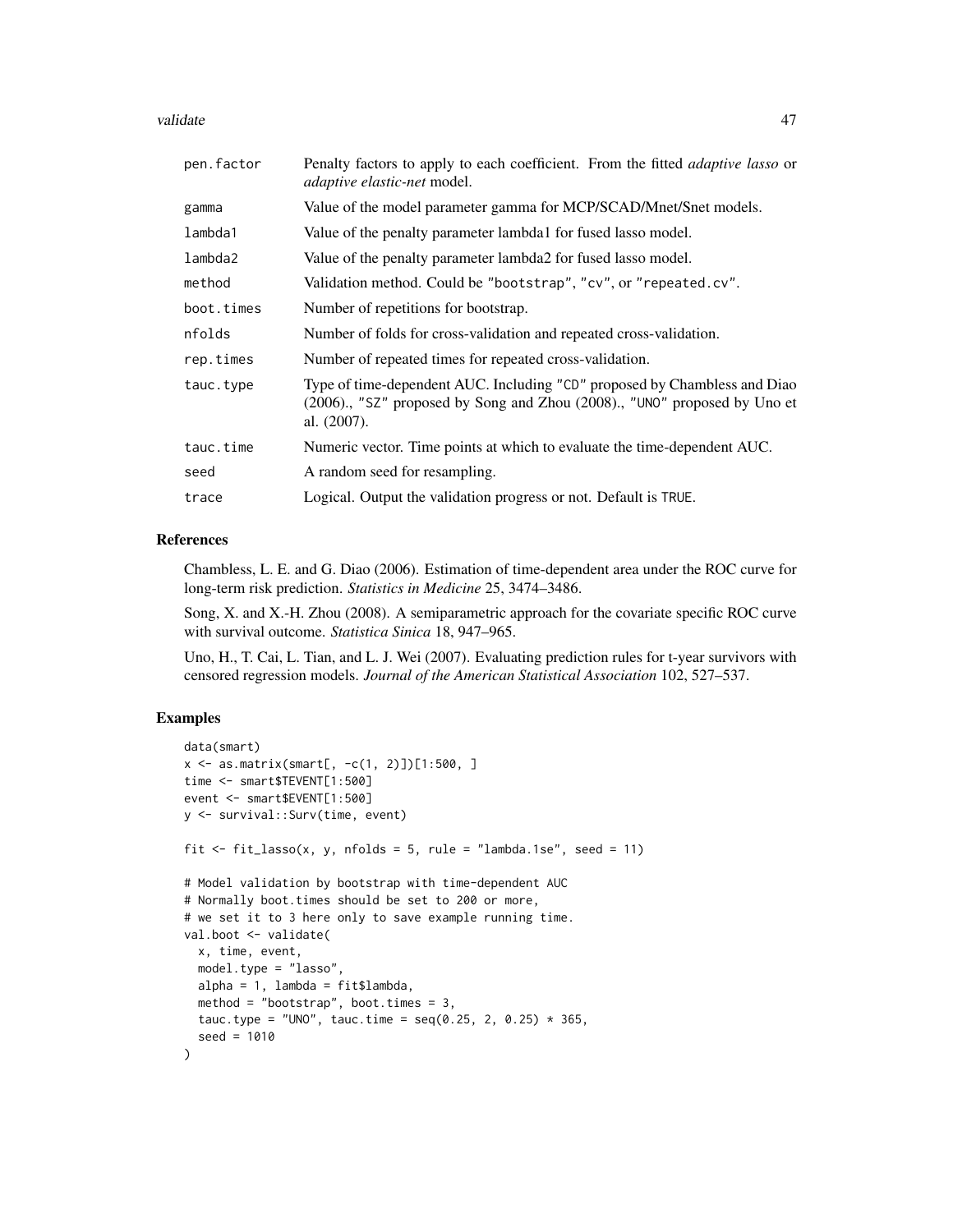```
# Model validation by 5-fold cross-validation with time-dependent AUC
val.cv <- validate(
 x, time, event,
  model.type = "lasso",
 alpha = 1, lambda = fit$lambda,
  method = "cv", nfolds = 5,
  tauc.type = "UNO", tauc.time = seq(0.25, 2, 0.25) * 365,
  seed = 1010
\lambda# Model validation by repeated cross-validation with time-dependent AUC
val.repcv <- validate(
  x, time, event,
 model.type = "lasso",
  alpha = 1, lambda = fit$lambda,
  method = "repeated.cv", n_{\text{folds}} = 5, rep.times = 3,
  tauc.type = "UNO", tauc.time = seq(0.25, 2, 0.25) * 365,
  seed = 1010
)
# bootstrap-based discrimination curves has a very narrow band
print(val.boot)
summary(val.boot)
plot(val.boot)
# k-fold cv provides a more strict evaluation than bootstrap
print(val.cv)
summary(val.cv)
plot(val.cv)
# repeated cv provides similar results as k-fold cv
# but more robust than k-fold cv
print(val.repcv)
summary(val.repcv)
plot(val.repcv)
# # Test fused lasso, SCAD, and Mnet models
#
# data(smart)
# x = as.matrix(smart[, -c(1, 2)])[1:500, ]# time = smart$TEVENT[1:500]
# event = smart$EVENT[1:500]
# y = survival::Surv(time, event)
#
# set.seed(1010)
# val.boot = validate(
# x, time, event, model.type = "flasso",
# lambda1 = 5, lambda2 = 2,
# method = "bootstrap", boot.times = 10,
# tauc.type = "UNO", tauc.time = seq(0.25, 2, 0.25) * 365,
# seed = 1010)
#
# val.cv = validate(
```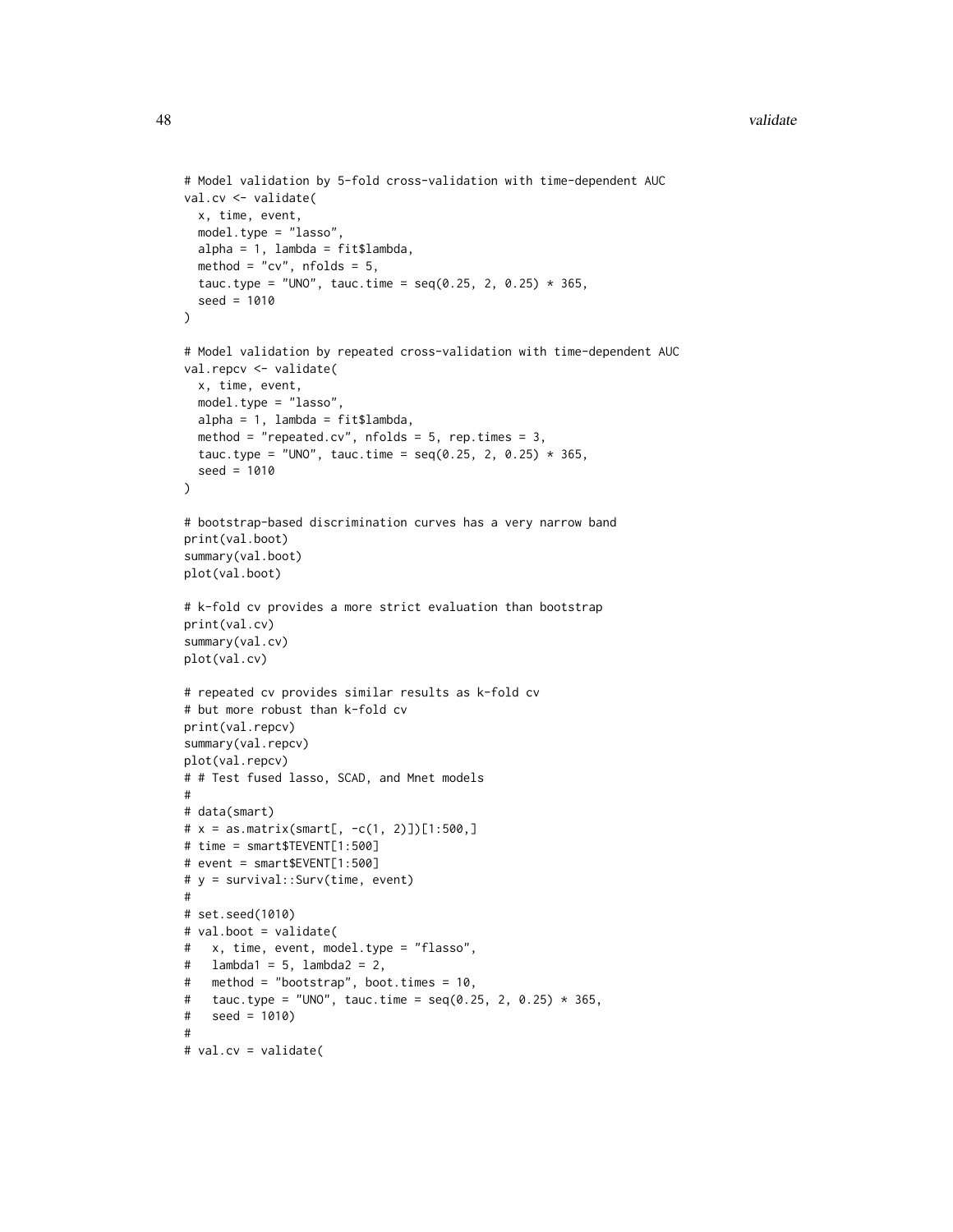<span id="page-48-0"></span>validate\_external 49

```
# x, time, event, model.type = "scad",
# gamma = 3.7, alpha = 1, lambda = 0.05,
# method = "cv", nfolds = 5,
# tauc.type = "UNO", tauc.time = seq(0.25, 2, 0.25) * 365,
# seed = 1010)
#
# val.repcv = validate(
# x, time, event, model.type = "mnet",
# gamma = 3, alpha = 0.3, lambda = 0.05,
# method = "repeated.cv", nfolds = 5, rep.times = 3,
# tauc.type = "UNO", tauc.time = seq(0.25, 2, 0.25) * 365,
# seed = 1010)
#
# print(val.boot)
# summary(val.boot)
# plot(val.boot)
#
# print(val.cv)
# summary(val.cv)
# plot(val.cv)
#
# print(val.repcv)
# summary(val.repcv)
# plot(val.repcv)
```
<span id="page-48-1"></span>

| validate external | Externally validate high-dimensional Cox models with time-dependent<br>AUC |
|-------------------|----------------------------------------------------------------------------|
|-------------------|----------------------------------------------------------------------------|

# Description

Externally validate high-dimensional Cox models with time-dependent AUC

```
validate_external(
  object,
  x,
  time,
  event,
  x_new,
  time_new,
  event_new,
  tauc.type = c("CD", "SZ", "UNO"),
  tauc.time
)
```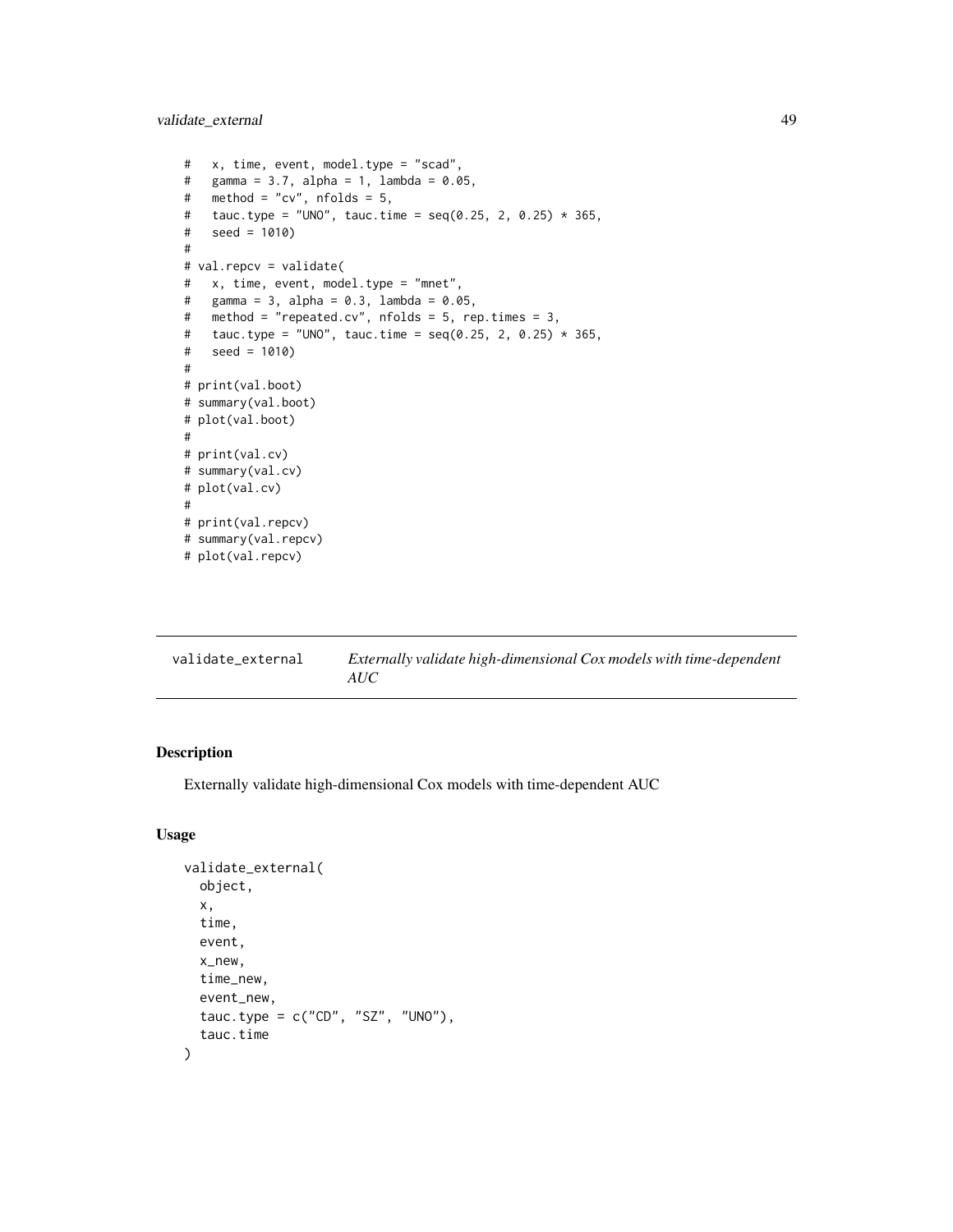| object    | Model object fitted by $h$ dnom:: $fit-*()$ .                                                                                                                         |
|-----------|-----------------------------------------------------------------------------------------------------------------------------------------------------------------------|
| X         | Matrix of training data used for fitting the model.                                                                                                                   |
| time      | Survival time of the training data. Must be of the same length with the number<br>of rows as x.                                                                       |
| event     | Status indicator of the training data, normally $0 =$ alive, $1 =$ dead. Must be of<br>the same length with the number of rows as x.                                  |
| x_new     | Matrix of predictors for the external validation data.                                                                                                                |
| time_new  | Survival time of the external validation data. Must be of the same length with<br>the number of rows as x_new.                                                        |
| event_new | Status indicator of the external validation data, normally $0 =$ alive, $1 =$ dead.<br>Must be of the same length with the number of rows as x_new.                   |
| tauc.type | Type of time-dependent AUC. Including "CD" proposed by Chambless and Diao<br>(2006)., "SZ" proposed by Song and Zhou (2008)., "UNO" proposed by Uno et<br>al. (2007). |
| tauc.time | Numeric vector. Time points at which to evaluate the time-dependent AUC.                                                                                              |
|           |                                                                                                                                                                       |

# References

Chambless, L. E. and G. Diao (2006). Estimation of time-dependent area under the ROC curve for long-term risk prediction. *Statistics in Medicine* 25, 3474–3486.

Song, X. and X.-H. Zhou (2008). A semiparametric approach for the covariate specific ROC curve with survival outcome. *Statistica Sinica* 18, 947–965.

Uno, H., T. Cai, L. Tian, and L. J. Wei (2007). Evaluating prediction rules for t-year survivors with censored regression models. *Journal of the American Statistical Association* 102, 527–537.

# Examples

```
data(smart)
# Use the first 1000 samples as training data
# (the data used for internal validation)
x \le - as.matrix(smart[, -c(1, 2)]][1:1000, ]
time <- smart$TEVENT[1:1000]
event <- smart$EVENT[1:1000]
# Take the next 1000 samples as external validation data
# In practice, usually use data collected in other studies
x_new <- as.matrix(smart[, -c(1, 2)])[1001:2000, ]
time_new <- smart$TEVENT[1001:2000]
event_new <- smart$EVENT[1001:2000]
# Fit Cox model with lasso penalty
fit <- fit_lasso(
  x, survival::Surv(time, event),
  nfolds = 5, rule = "lambda.1se", seed = 11\lambda
```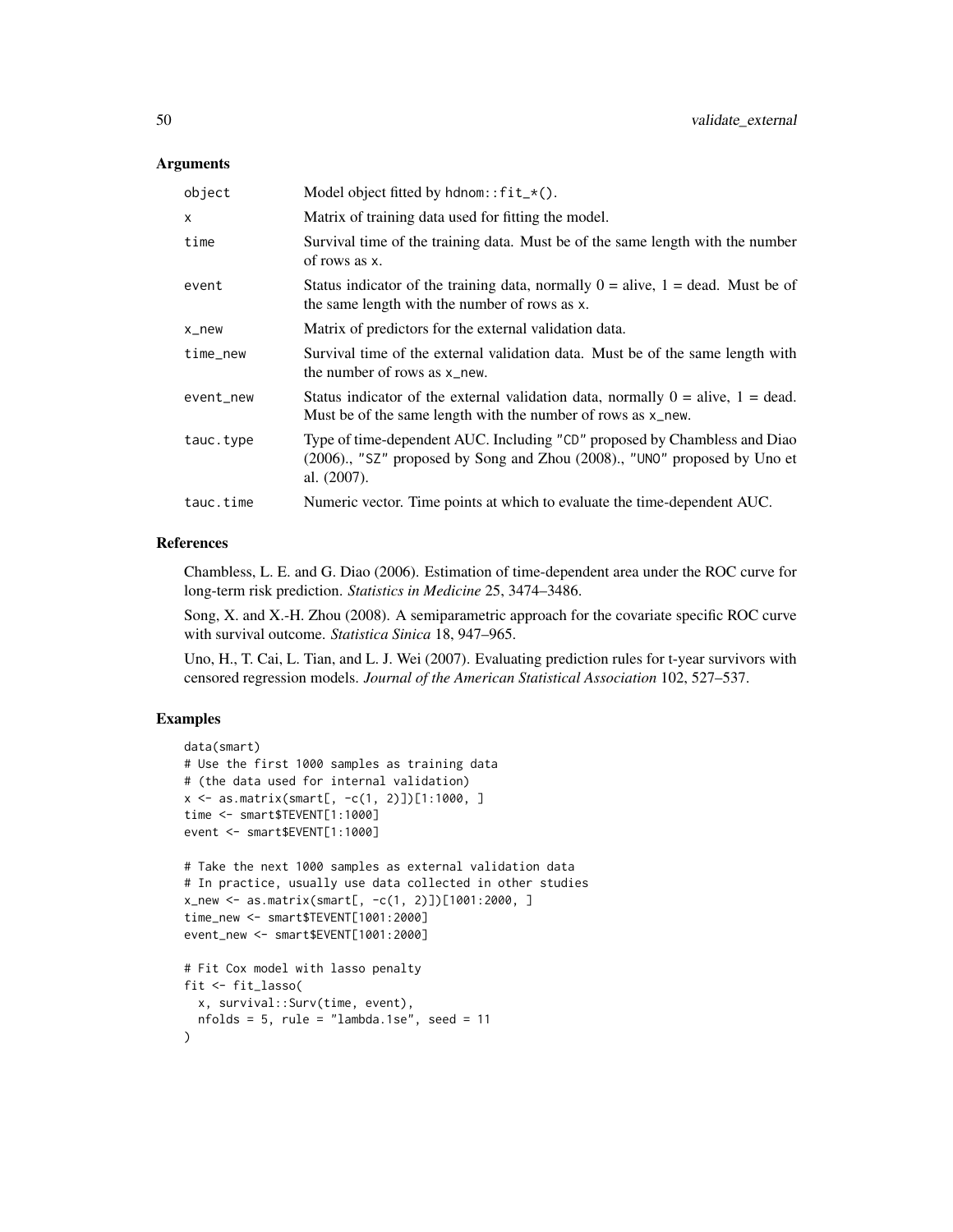```
# External validation with time-dependent AUC
val.ext <- validate_external(
 fit, x, time, event,
 x_new, time_new, event_new,
  tauc.type = "UNO",
  tauc.time = seq(0.25, 2, 0.25) * 365\lambdaprint(val.ext)
summary(val.ext)
plot(val.ext)
# # Test fused lasso, MCP, and Snet models
# data(smart)
# # Use first 600 samples as training data
# # (the data used for internal validation)
# x <- as.matrix(smart[, -c(1, 2)])[1:600, ]
# time <- smart$TEVENT[1:600]
# event <- smart$EVENT[1:600]
#
# # Take 500 samples as external validation data.
# # In practice, usually use data collected in other studies.
# x_new <- as.matrix(smart[, -c(1, 2)])[1001:1500, ]
# time_new <- smart$TEVENT[1001:1500]
# event_new <- smart$EVENT[1001:1500]
#
# flassofit <- fit_flasso(x, survival::Surv(time, event), nfolds = 5, seed = 11)
# scadfit <- fit_mcp(x, survival::Surv(time, event), nfolds = 5, seed = 11)
# mnetfit <- fit_snet(x, survival::Surv(time, event), nfolds = 5, seed = 11)
#
# val.ext1 <- validate_external(
# flassofit, x, time, event,
# x_new, time_new, event_new,
# tauc.type = "UNO",
# tauc.time = seq(0.25, 2, 0.25) * 365)#
# val.ext2 <- validate_external(
# scadfit, x, time, event,
# x_new, time_new, event_new,
# tauc.type = "CD",
# tauc.time = seq(0.25, 2, 0.25) * 365)#
# val.ext3 <- validate_external(
# mnetfit, x, time, event,
# x_new, time_new, event_new,
# tauc.type = "SZ",
# tauc.time = seq(0.25, 2, 0.25) * 365)#
# print(val.ext1)
# summary(val.ext1)
# plot(val.ext1)
#
# print(val.ext2)
```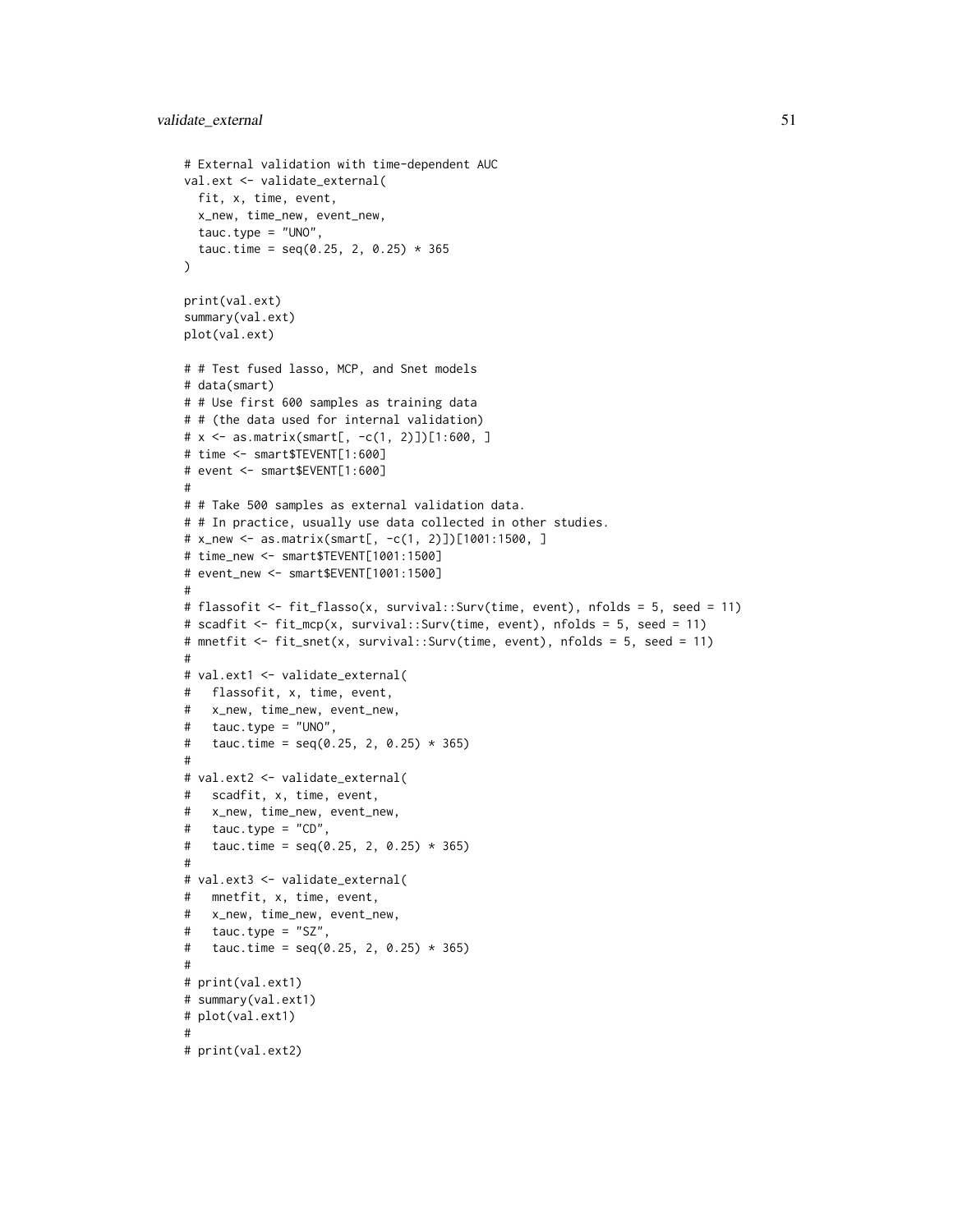52 validate\_external

# summary(val.ext2) # plot(val.ext2) # # print(val.ext3) # summary(val.ext3)

# plot(val.ext3)